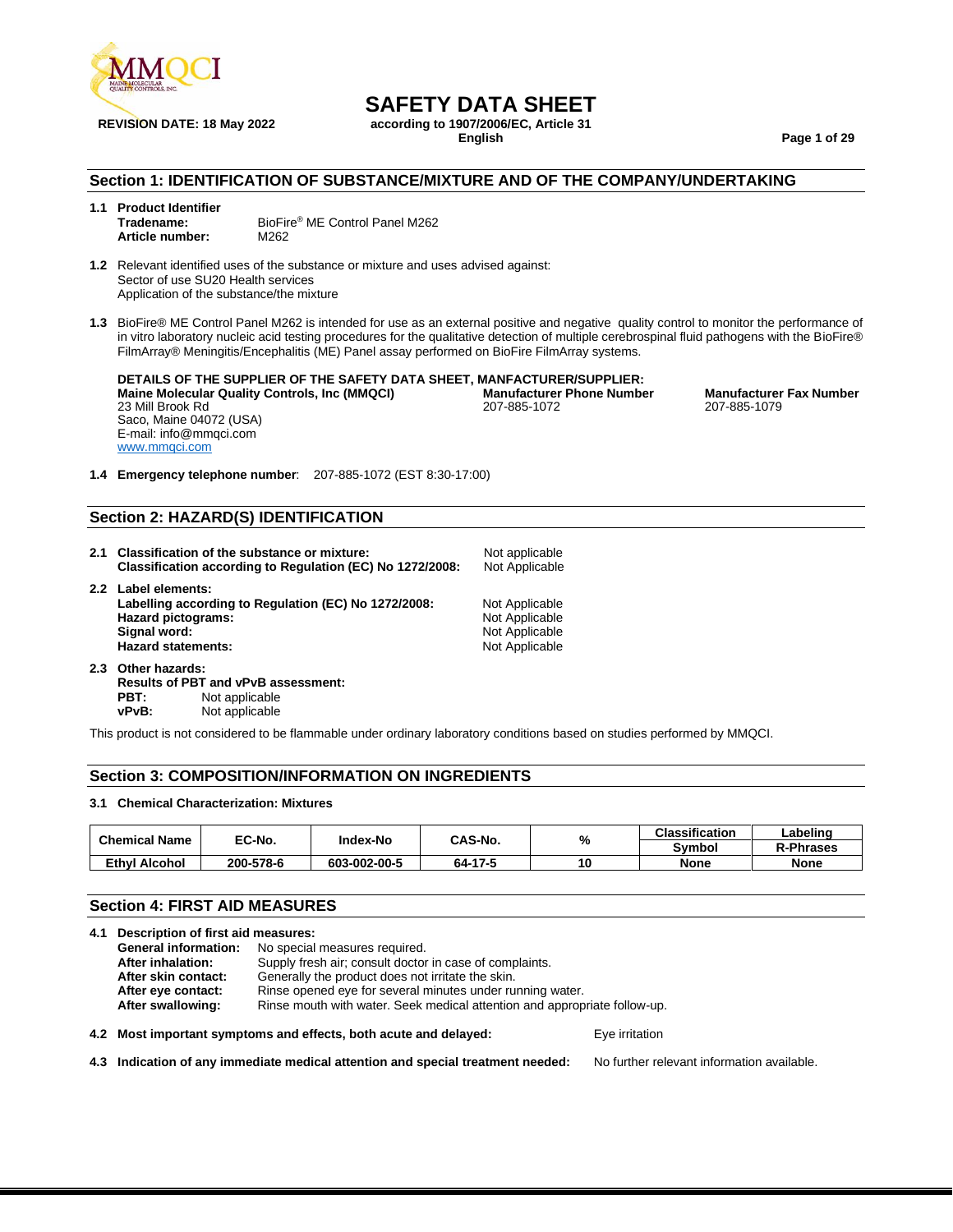

## **SAFETY DATA SHEET**

**REVISION DATE: 18 May 2022 according to 1907/2006/EC, Article 31**

**English Page 2 of 29**

#### **Section 5 : FIRE FIGHTING MEASURES**

| 5.1 | Extinguishing media:<br>Suitable extinguishing media:<br>Unsuitable extinguishing media: | Dry powder, Dry sand<br>Do NOT use water jet.                          |
|-----|------------------------------------------------------------------------------------------|------------------------------------------------------------------------|
| 5.2 | Special hazards arising from the substance or mixture:                                   | Carbon oxides                                                          |
| 5.3 | Advice for firefighters:                                                                 | Wear self-contained breathing apparatus for firefighting if necessary. |
| 5.4 | <b>Further information:</b>                                                              | Use water spray to cool unopened containers.                           |
|     |                                                                                          |                                                                        |

## **Section 6: ACCIDENTAL RELEASE MEASURES**

| <b>Personal Precautions:</b><br>6.1 |  |
|-------------------------------------|--|
|-------------------------------------|--|

- **6.2 Environmental Precautions:** Wipe up with appropriate absorbent material.
- **6.3 Methods and Material for Containment and Cleaning Up:** Normal disposal container
- **6.4 Reference to Other sections: Section 13 Disposal**

#### **Section 7: HANDLING AND STORAGE**

- **7.1 Precaution for Safe Handling:** Handle per package insert instructions.
- **7.2 Conditions for Safe Storage:** Store at -25°C to -15°C.
- **7.3 Specific End Use(s):** No further relevant information available

#### **Section 8: EXPOSURE CONTROLS / PERSONAL PROTECTION**

- **8.1 Exposure Limit Values:** None
- 

**8.2 Exposure Controls:** This product is not expected to require special ventilation controls. Facilities storing or using this product should be equipped with an eyewash station.

Wear appropriate protective clothing.

#### **PERSONAL PROTECTIVE EQUIPMENT:**

| <b>Respiratory Protection:</b> | None required    | <b>Eve Protection:</b>             | Safety glasses                  |
|--------------------------------|------------------|------------------------------------|---------------------------------|
| <b>Skin Protection:</b>        | Lab coat, gloves | <b>Work / Hygiene Practices:</b>   | Standard laboratory precautions |
| Ventilation:                   | Normal           | <b>Other Protective Equipment:</b> | None reauired                   |

#### **Section 9 – PHYSICAL AND CHEMICAL PROPERTIES**

| 9.1 | Information on basic physical and chemical properties: |                                           |
|-----|--------------------------------------------------------|-------------------------------------------|
|     | Appearance:                                            | Aqueous solution No data available        |
|     | Odour:                                                 | Fruity                                    |
|     | <b>Odour Threshold:</b>                                | No data available                         |
|     | pH:                                                    | No data available                         |
|     | Melting point/freezing point:                          | No data available                         |
|     | Initial boiling point and boiling range:               | 86°C (186.8°F) (10% ethanol)              |
|     | Flash point:                                           | 44 °C (111 °F) - closed cup (10% ethanol) |
|     | <b>Evaporation rate:</b>                               | No data available                         |
|     | Flammability (solid, gas):                             | No data available                         |
|     | Upper/lower flammability or explosive limits:          | No data available                         |
|     | Vapour pressure:                                       | No data available                         |
|     | Vapour density:                                        | No data available                         |
|     | <b>Relative density:</b>                               | No data available                         |
|     | <b>Water solubility:</b>                               | No data available                         |
|     | Partition coefficient: n-octanol/water:                | No data available                         |
|     | Auto-ignition temperature:                             | No data available                         |
|     | <b>Decomposition temperature:</b>                      | No data available                         |
|     | <b>Viscosity:</b>                                      | No data available                         |
|     | <b>Explosive properties:</b>                           | No data available                         |
|     | <b>Oxidizing properties:</b>                           | No data available                         |
|     |                                                        |                                           |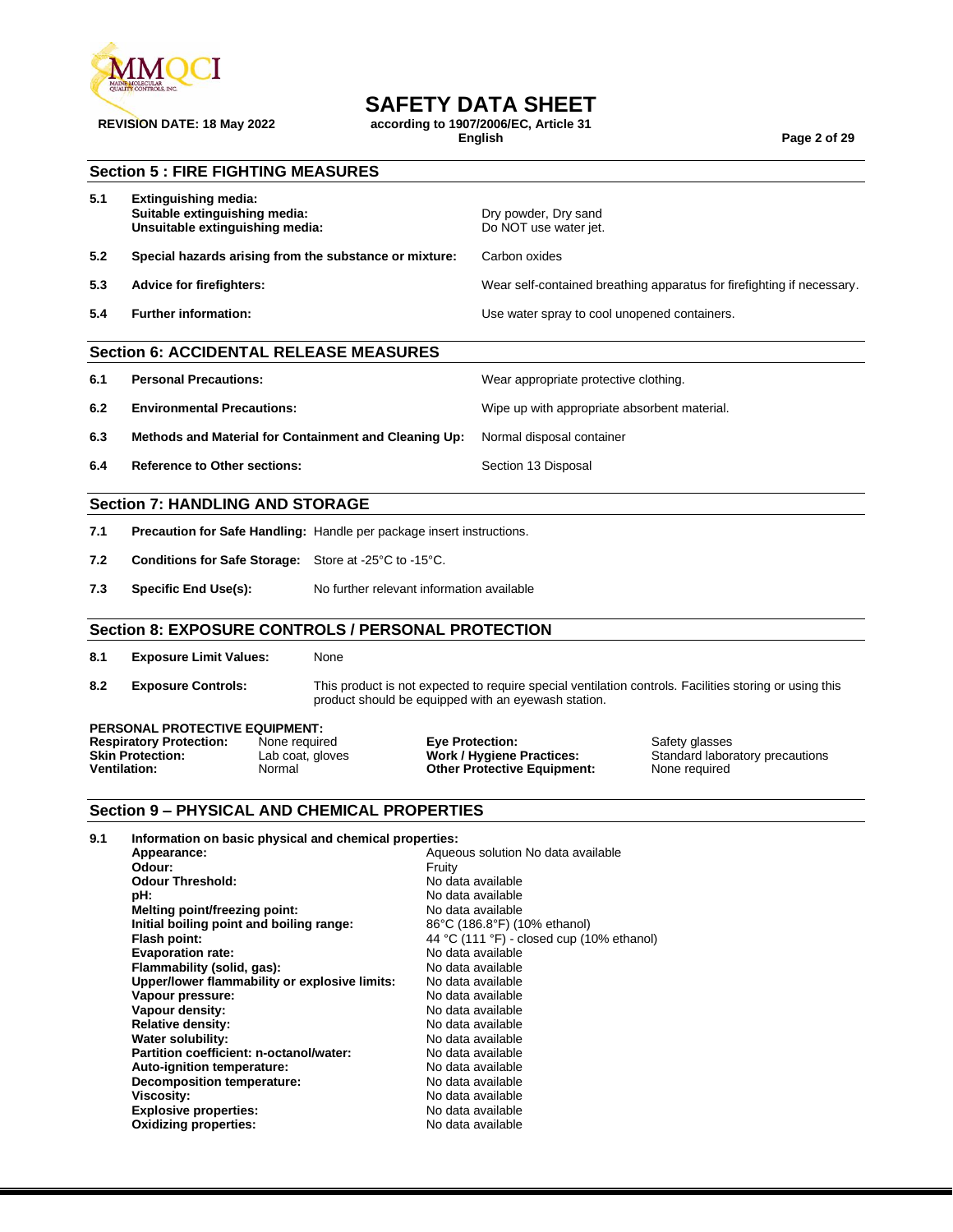

**9.2 Other information:** No data available

**SAFETY DATA SHEET**

**REVISION DATE: 18 May 2022 according to 1907/2006/EC, Article 31**

**English Page 3 of 29**

|                   | <b>Section 10 - STABILITY AND REACTIVITY</b>  |                                                                                                       |  |  |  |
|-------------------|-----------------------------------------------|-------------------------------------------------------------------------------------------------------|--|--|--|
| 10.1              | <b>Reactivity:</b>                            | No further relevant information available.                                                            |  |  |  |
| 10.2 <sub>1</sub> | conditions to be avoided:                     | <b>Chemical stability Thermal decomposition</b> No decomposition if used according to specifications. |  |  |  |
| 10.3              | Possibility of hazardous reactions:           | No dangerous reactions known.                                                                         |  |  |  |
| 10.4              | Conditions to avoid:                          | No further relevant information available.                                                            |  |  |  |
| 10.5              | Incompatible materials:                       | No further relevant information available.                                                            |  |  |  |
| 10.6              | Hazardous decomposition products:             | No dangerous decomposition products known.                                                            |  |  |  |
|                   |                                               |                                                                                                       |  |  |  |
|                   | <b>Section 11 - TOXICOLOGICAL INFORMATION</b> |                                                                                                       |  |  |  |

# **11.1 Information on toxicological effects:**

Based on available data, the classification criteria are not met.

# **11.2 Primary irritant effect:**

Skin corrosion/irritation: Based on available data, the classification criteria are not met.<br>Serious eye damage/irritation: Based on available data, the classification criteria are not met. Based on available data, the classification criteria are not met. Respiratory or skin sensitization: Based on available data, the classification criteria are not met.

#### **11.3 CMR effects (carcinogenity, mutagenicity and toxicity for reproduction):**

| Germ cell mutagenicity: | Based on available data, the classification criteria are not met. |
|-------------------------|-------------------------------------------------------------------|
| Carcinogenicity:        | Based on available data, the classification criteria are not met. |
| Reproductive toxicity:  | Based on available data, the classification criteria are not met. |
| STOT-single exposure:   | Based on available data, the classification criteria are not met. |
| STOT-repeated exposure: | Based on available data, the classification criteria are not met. |
| Aspiration hazard:      | Based on available data, the classification criteria are not met. |
|                         |                                                                   |

#### **Section 12 – ECOLOGICAL INFORMATION**

| 12.1 | Toxicity:<br><b>Aquatic toxicity:</b>                                                      | Regarded as having low toxicity to aquatic organisms.                                                                                                      |
|------|--------------------------------------------------------------------------------------------|------------------------------------------------------------------------------------------------------------------------------------------------------------|
| 12.2 | Persistence and degradability:                                                             | Readily biodegradable.                                                                                                                                     |
| 12.3 | <b>Bioaccumulative potential:</b>                                                          | Low bioaccumulation potential.                                                                                                                             |
| 12.4 | Mobility in soil: .                                                                        | Water soluble, will partition to aqueous phase. Lost within short period through<br>evaporation and dissolution. Poorly absorbed into soils and sediments. |
| 12.5 | Results of PBT and vPvB assessment:<br>PBT:<br>Not applicable.<br>Not applicable.<br>vPvB: |                                                                                                                                                            |
| 12.6 | Other adverse effects:                                                                     | No further relevant information available.                                                                                                                 |

#### **Section 13: DISPOSAL CONSIDERATIONS**

| 13.1 | <b>Waste Treatment Methods:</b>                                                | Dispose of unused product, spilled substance and waste in normal disposal container.                   |
|------|--------------------------------------------------------------------------------|--------------------------------------------------------------------------------------------------------|
| 13.2 | Uncleaned packaging:<br><b>Recommendation:</b><br>Recommended cleansing agent: | Disposal must be made according to official regulations.<br>Water, if necessary with cleansing agents. |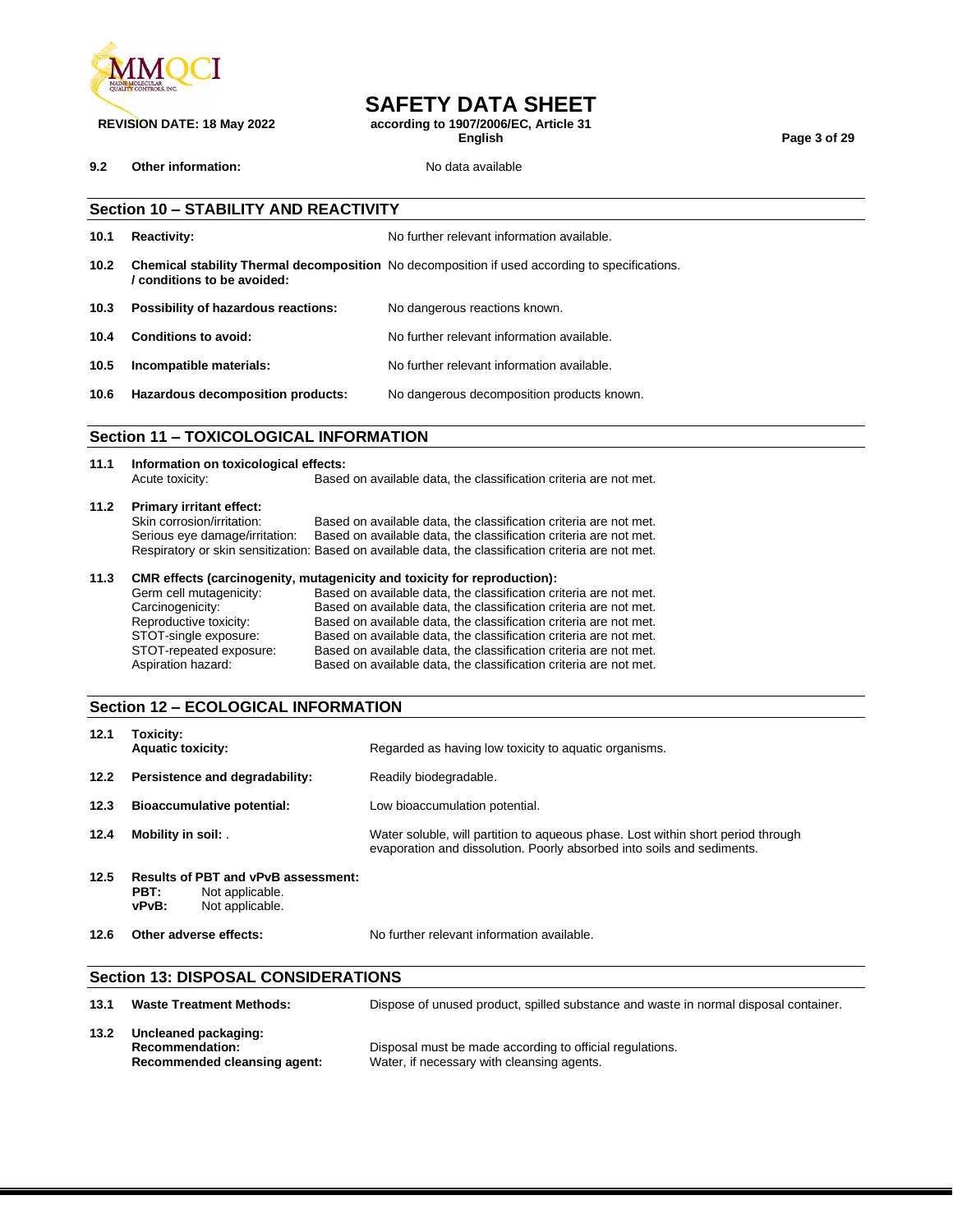

## **SAFETY DATA SHEET**

**REVISION DATE: 18 May 2022 according to 1907/2006/EC, Article 31**

**English Page 4 of 29**

#### **Section 14: TRANSPORT INFORMATION**

| 14.1 | <b>UN-Number:</b>             | ADR, ADN, IMDG, IATA:       | Not Regulated  |
|------|-------------------------------|-----------------------------|----------------|
| 14.2 | UN proper shipping name:      | ADR, ADN, IMDG, IATA:       | Not Regulated  |
| 14.3 | Transport hazard class(es):   | ADR, ADN, IMDG, IATA Class: | Not Regulated  |
| 14.4 | Packing group:                | ADR, IMDG, IATA:            | Not Regulated  |
| 14.5 | <b>Environmental hazards:</b> | Marine pollutant:           | No             |
| 14.6 | Special precautions for user: |                             | Not applicable |

**14.7 Transport in bulk according to Annex II of Marpol and the IBC Code:** Not applicable

#### **Section 15: REGULATORY INFORMATION**

| 15.1 | Safety, health and environmental regulations/legislation specific for the substance or mixture:<br>Directive 2012/18/EU: |  |                                                                       |  |  |
|------|--------------------------------------------------------------------------------------------------------------------------|--|-----------------------------------------------------------------------|--|--|
|      | Named dangerous substances - ANNEX I:                                                                                    |  | None of the ingredients are listed.                                   |  |  |
|      | <b>National regulations:</b><br>Water hazard class:                                                                      |  | Water hazard class 1 (Self-assessment): slightly hazardous for water. |  |  |
|      |                                                                                                                          |  |                                                                       |  |  |
| 15.2 | <b>Chemical safety assessment:</b>                                                                                       |  | A Chemical Safety Assessment has not been carried out.                |  |  |

| Chemical | EC-No.    | Index-No     | CAS-No. | %  | <b>Classification</b> | Labeling         |
|----------|-----------|--------------|---------|----|-----------------------|------------------|
| Name     |           |              |         |    | Svmbol                | <b>R-Phrases</b> |
| Ethyl    | 200-578-6 | 603-002-00-5 | 64-17-5 | 10 | <b>None</b>           | <b>None</b>      |
| Alcohol  |           |              |         |    |                       |                  |

**California Proposition 65:** This product does not contain any substances listed on California's listing of known or potential carcinogens. **Chemical Safety Assessment:** Observe general laboratory safety regulations when handling chemicals.

#### **Section 16: OTHER INFORMATION**

SDS Prepared by: MMQCI Preparation Date: May 2022

Disclaimer: The information contained in this SDS is provided only for use as a guide. The SDS was carefully prepared based on references and tests believed to be reliable; however, MMQCI makes no guarantee of the accuracy and completeness of the data. Any use of the data must be in accordance with applicable federal, state and local regulations.

#### *Abbreviations and acronyms:*

*ADR: Accord européen sur le transport des marchandises dangereuses par Route (European Agreement concerning the International Carriage of Dangerous Goods by Road)*

*IMDG: International Maritime Code for Dangerous Goods*

**International Air Transport Association** 

*GHS: Globally Harmonised System of Classification and Labelling of Chemicals*

*EINECS: European Inventory of Existing Commercial Chemical Substances*

*ELINCS: European List of Notified Chemical Substances*

*CAS: Chemical Abstracts Service (division of the American Chemical Society)*

*PBT: Persistent, Bioaccumulative and Toxic*

very Persistent and very Bioaccumulative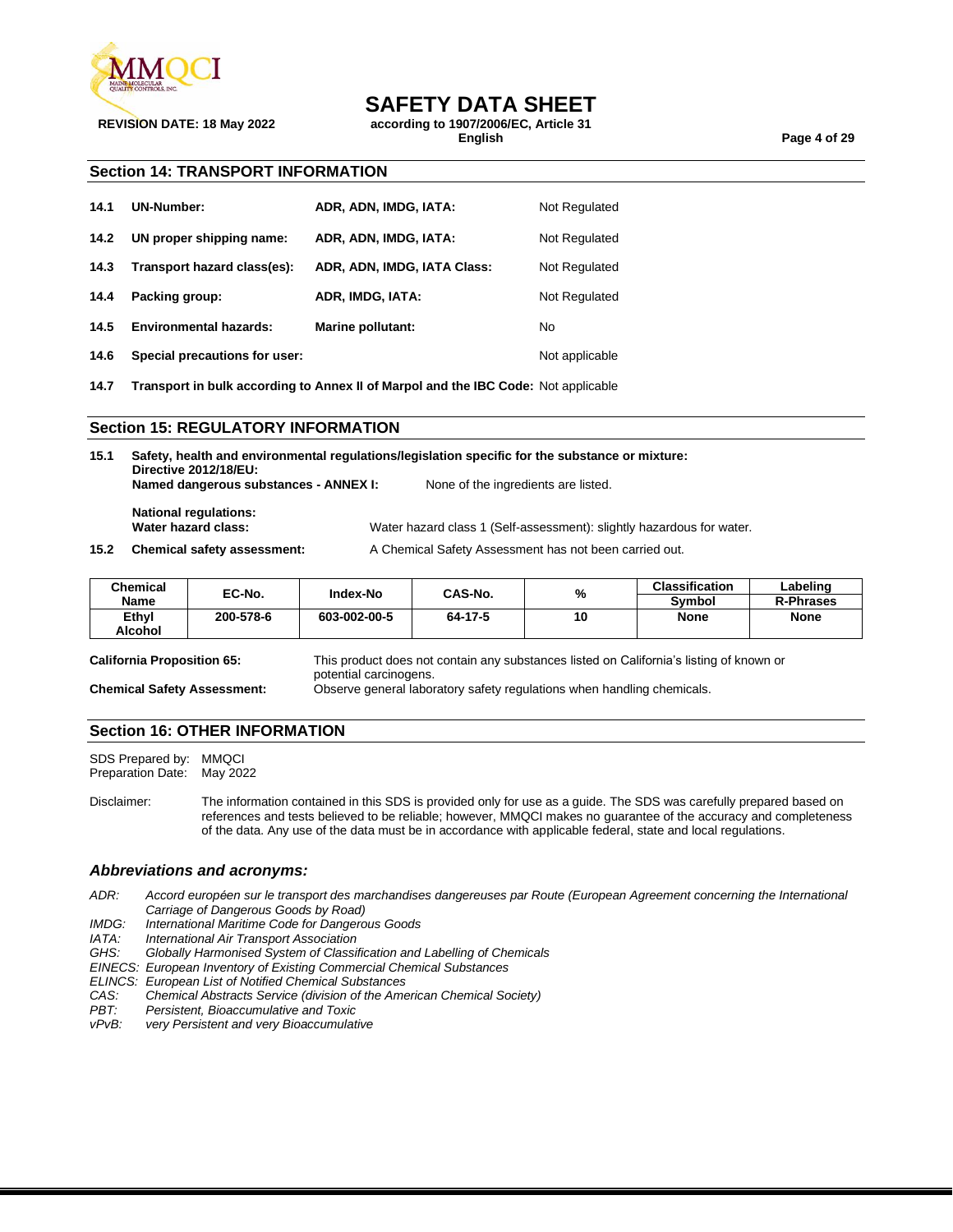

**DATE DE RÉVISION : 18 Mai 2022 conformément à 1907/2006/CE, article 31 Français Page 5 sur 29**

#### **Rubrique 1 : IDENTIFICATION DE LA SUBSTANCE/DU MELANGE ET DE LA SOCIETE/ENTREPRISE**

- **1.1 Identifiant du produit** BioFire<sup>®</sup> ME Control Panel M262<br>M262  $Numéro d'article :$
- **1.2** Utilisations pertinentes de la substance ou du mélange et utilisations déconseillées : Domaine d'utilisation SU20 Services de santé Application de la substance/du mélange
- **1.3** Le BioFire® ME Control Panel M262 est conçu pour être utilisé comme contrôle de qualité positif et négatif externe pour surveiller la performance des procédures de test d'acide nucléique en laboratoire *in vitro* pour la détection qualitative de plusieurs pathogènes du liquide céphalorachidien avec le test BioFire® FilmArray® Meningitis/Encephalitis (ME) Panel effectué sur les systèmes BioFire FilmArray.

**LES COORDONNÉES DU FOURNISSEUR DE LA FICHE DE DONNÉES DE SÉCURITÉ, FABRICANT/FOURNISSEUR : Maine Molecular Quality Controls, Inc (MMQCI) Numéro de téléphone du fabricant Numéro de fax du fabricant** 23 Mill Brook Rd Saco, Maine 04072 (États-Unis) E-mail : info@mmqci.com [www.mmqci.com](http://www.mmqci.com/) 207-885-1072

**1.4 Numéro de téléphone d'urgence :** 207-885-1072 (EST 8:30-17:00)

#### **Rubrique 2 : IDENTIFICATION DU (DES) DANGER(S)**

- **2.1 Classification de la substance ou du mélange :** Sans objet Classification selon le règlement (CE) n° 1272/2008 : Sans objet **Classification selon le règlement (CE) n° 1272/2008 : 2.2 Éléments d'étiquetage : Étiquetage selon le règlement (CE) n° 1272/2008 : Sans objet<br><b>Pictogrammes de danger :** Sans objet **Pictogrammes de danger :**<br> **Mot de signalisation :** Sans objet<br>
Sans objet **Mot de signalisation : Sans objet (Sans objet) and Sans objet (Sans objet (Sans objet) and Sans objet (Sans objet (Sans objet) and Sans objet (Sans objet) and Sans objet (Sans objet (Sans objet) and Sans objet (Sans objet Mentions de danger :**
- **2.3 Autres dangers : Résultats de l'évaluation PBT et vPvB : Sans objet vPvB :** Sans objet

Ce produit n'est pas considéré comme inflammable dans des conditions habituelles de laboratoire, selon les études réalisées par le MMQCI.

#### **Rubrique 3 : COMPOSITION/INFORMATIONS SUR LES INGRÉDIENTS**

#### **3.1 Caractérisation chimique : Mélanges**

| Nom chimique        | Numéro CE | Index-No     | $N^{\circ}$ CAS | %  | <b>Classification</b><br><b>Symbole</b> | <b>Etiquetage</b><br><b>Phrases R</b> |
|---------------------|-----------|--------------|-----------------|----|-----------------------------------------|---------------------------------------|
| Alcool<br>éthvliaue | 200-578-6 | 603-002-00-5 | 64-17-5         | 10 | Aucun                                   | Aucun                                 |

#### **Rubrique 4 : PREMIERS SECOURS**

| 4.1 Description des mesures de premiers secours :       |                                              |                                                                                         |  |
|---------------------------------------------------------|----------------------------------------------|-----------------------------------------------------------------------------------------|--|
| Informations générales :                                | Aucune mesure particulière n'est requise.    |                                                                                         |  |
| En cas d'inhalation :                                   |                                              | Veillez à ce qu'il y ait de l'air frais ; consultez un médecin en cas de besoin.        |  |
| En cas de contact avec la peau :                        | En général, le produit n'irrite pas la peau. |                                                                                         |  |
| En cas de contact avec les yeux :                       |                                              | Rincez l'œil ouvert pendant plusieurs minutes sous l'eau courante.                      |  |
| En cas d'ingestion :                                    |                                              | Rincez la bouche avec de l'eau. Demandez une assistance médicale et un suivi approprié. |  |
| 4.2 Principaux symptômes et effets, aigus et différés : |                                              | Irritation des yeux                                                                     |  |

**4.3 Indication des éventuels soins médicaux immédiats et traitements particuliers nécessaires :**

Aucune autre information pertinente n'est disponible.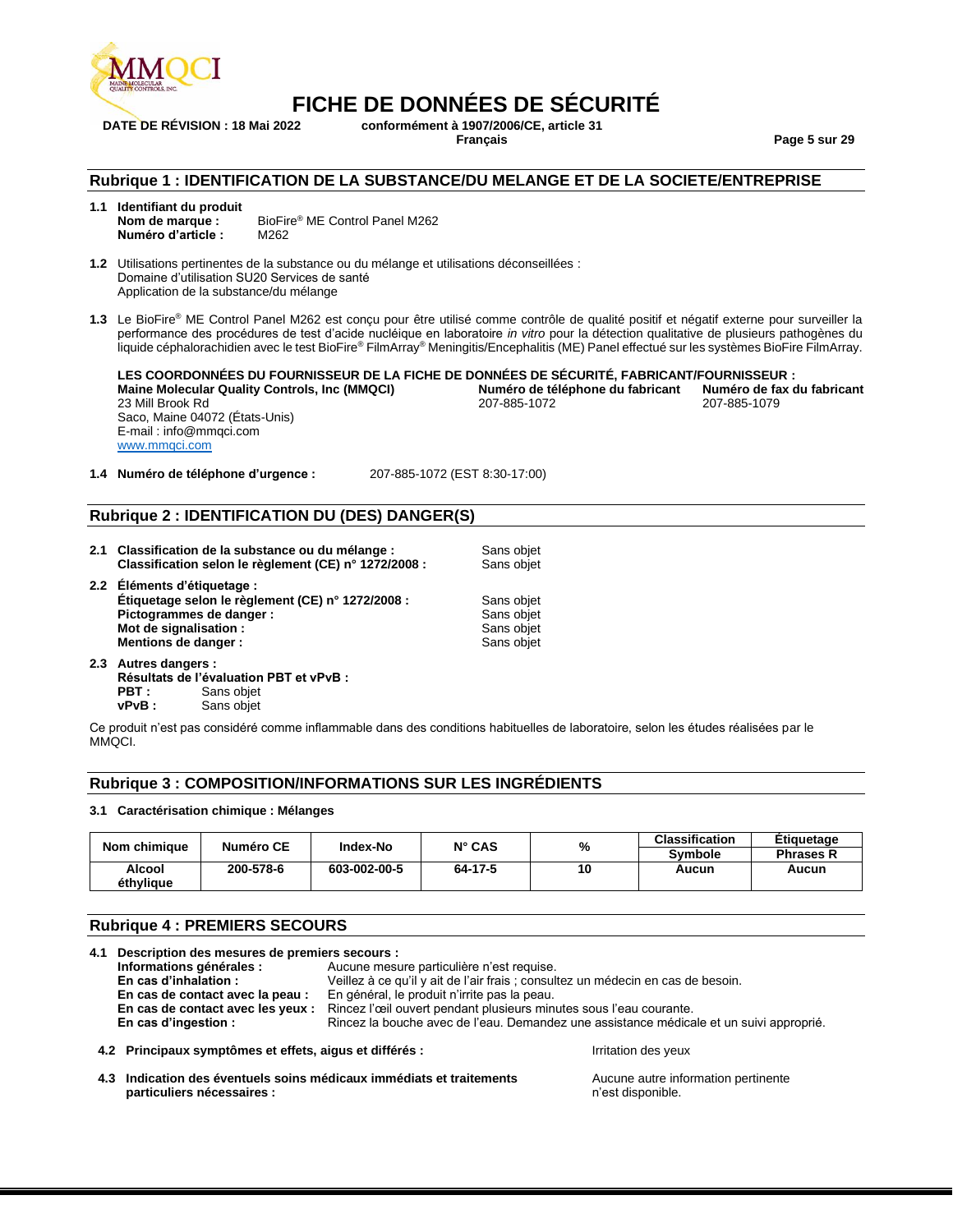

**DATE DE RÉVISION : 18 Mai 2022 conformément à 1907/2006/CE, article 31 Français Page 6 sur 29**

#### **Rubrique 5 : MESURES DE LUTTE CONTRE L'INCENDIE**

| 5.1 | Moyens d'extinction :<br>Moyens d'extinction appropriés :<br>Moyen d'extinction inapproprié : | Poudre sèche, sable sec<br>N'utilisez PAS de jet d'eau.                                  |
|-----|-----------------------------------------------------------------------------------------------|------------------------------------------------------------------------------------------|
| 5.2 | Dangers particuliers résultant de la substance ou<br>du mélange :                             | Oxydes de carbone                                                                        |
| 5.3 | Conseils pour les pompiers :                                                                  | Portez un appareil respiratoire autonome pour lutter contre l'incendie<br>si nécessaire. |
| 5.4 | Pour plus d'informations :                                                                    | Utilisez de l'eau pulvérisée pour refroidir les récipients non ouverts.                  |

#### **Section 6 : MESURES À PRENDRE EN CAS DE DISPERSION ACCIDENTELLE**

| 6.1 | Précautions personnelles :                            | Portez des vêtements de protection appropriés. |
|-----|-------------------------------------------------------|------------------------------------------------|
| 6.2 | Précautions environnementales :                       | Essuyez avec un matériau absorbant approprié.  |
| 6.3 | Méthodes et matériel de confinement et de nettoyage : | Récipient d'élimination standard               |
| 6.4 | Référence à d'autres rubriques :                      | Rubrique 13 Elimination                        |

#### **Rubrique 7 : MANIPULATION ET STOCKAGE**

| 7.1 | Précautions à prendre pour une manipulation sans<br>danger : | Manipulez selon les instructions de la notice d'emballage. |
|-----|--------------------------------------------------------------|------------------------------------------------------------|
| 7.2 | Conditions d'un stockage sûr :                               | A conserver entre -25 °C et -15 °C.                        |
| 7.3 | Utilisation(s) finale(s) particulière(s) :                   | Aucune autre information pertinente n'est disponible       |

#### **Rubrique 8 : CONTRÔLE DE L'EXPOSITION / PROTECTION INDIVIDUELLE**

| 8.1<br>8.2                                     | Valeurs limites d'exposition :<br>Contrôle de l'exposition : | Aucun<br>Ce produit ne devrait pas nécessiter de contrôles de ventilation particuliers. Les installations<br>stockant ou utilisant ce produit doivent être équipées d'un rince ceil. |  |  |  |
|------------------------------------------------|--------------------------------------------------------------|--------------------------------------------------------------------------------------------------------------------------------------------------------------------------------------|--|--|--|
| <b>ÉQUIPEMENT DE PROTECTION INDIVIDUELLE :</b> |                                                              |                                                                                                                                                                                      |  |  |  |

| <b>Protection des voies</b><br>respiratoires : | Non reguis                   | <b>Protection des veux:</b>                 | Lunettes de sécurité                   |
|------------------------------------------------|------------------------------|---------------------------------------------|----------------------------------------|
| Protection de la peau:                         | Blouse de laboratoire, gants | Travail/Pratiques d'hygiène :               | Précautions standard de<br>laboratoire |
| Ventilation:                                   | Normal                       | Autre équipement de protection : Non requis |                                        |

### **Rubrique 9 : PROPRIÉTÉS PHYSIQUES ET CHIMIQUES**

**9.1 Informations sur les propriétés physiques et chimiques essentielles :** Solution aqueuse. Aucune donnée disponible<br>Fruité Odeur :<br>Seuil olfactif : **Seuil olfactif :**<br> **pH** :<br> **a** Aucune donnée disponible<br> **pH** : Aucune donnée disponible<br>Aucune donnée disponible **Point de fusion/point de congélation :** Aucune donnée disponible<br>**Point initial d'ébullition et intervalle d'ébullition :** 86 °C (186,8 °F) (10 % d'éthanol) Point initial d'ébullition et intervalle d'ébullition :<br>Point d'éclair : **Point d'éclair :**  $\begin{array}{c} 44 \text{ °C} (111 \text{ °F}) - \text{en couple fermée (10 % d'ethanol)} \\ \text{Taux d'évaporation : \end{array}$ Aucune donnée disponible<br>Aucune donnée disponible **Inflammabilité (solide, gaz) : Limites supérieures/inférieures d'inflammabilité ou**  Aucune donnée disponible **d'explosivité : Pression de vapeur :**<br> **Densité de vapeur :**<br> **Densité de vapeur :**<br> **Aucune donnée disponible Densité de vapeur :**<br> **Densité relative :**<br> **Densité relative :**<br> **Aucune donnée disponible Densité relative :**<br> **Solubilité dans l'eau :**<br> **Solubilité dans l'eau :**<br> **Aucune donnée disponible** Aucune donnée disponible<br>Aucune donnée disponible **Coefficient de partage : n-octanol/eau : Température d'auto-inflammation :** Aucune donnée disponible<br> **Température de décomposition :** Aucune donnée disponible **Température de décomposition :**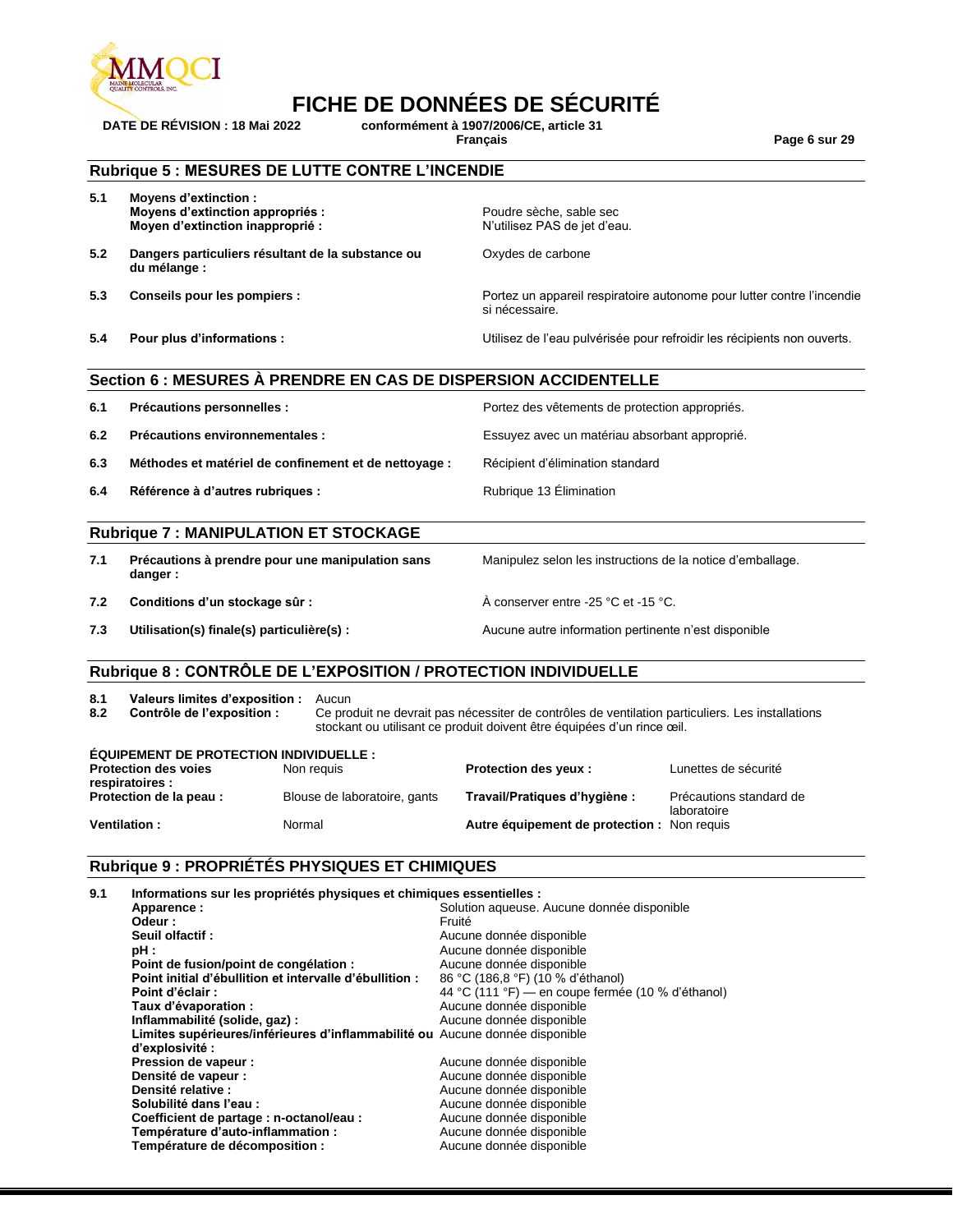

**DATE DE RÉVISION : 18 Mai 2022 conformément à 1907/2006/CE, article 31**

**Français Page 7 sur 29**

**Viscosité :**<br> **Propriétés explosives :**<br> **Aucune donnée disponible**<br> **Aucune donnée disponible Propriétés explosives :**<br> **Propriétés oxydantes :**<br> **Propriétés oxydantes :**<br> **Aucune donnée disponible Propriétés oxydantes :** Aucune donnée disponible

**9.2 Autres informations : Aucune donnée disponible** 

### **Rubrique 10 : STABILITÉ ET RÉACTIVITÉ**

| 10.1              | <b>Réactivité:</b>                                                        | Aucune autre information pertinente n'est disponible.                  |
|-------------------|---------------------------------------------------------------------------|------------------------------------------------------------------------|
| 10.2 <sub>1</sub> | Stabilité chimique, décomposition<br>thermique / conditions à éviter :    | Pas de décomposition si l'utilisation est conforme aux spécifications. |
| 10.3              | Possibilité de réactions dangereuses : Aucune réaction dangereuse connue. |                                                                        |
| 10.4              | Conditions à éviter :                                                     | Aucune autre information pertinente n'est disponible.                  |
| 10.5              | Matériaux incompatibles :                                                 | Aucune autre information pertinente n'est disponible.                  |
|                   |                                                                           |                                                                        |

**10.6 Produits de décomposition dangereux :** Aucun produit de décomposition dangereux connu.

#### **Rubrique 11 : INFORMATIONS TOXICOLOGIQUES**

| 11.1 | Informations sur les effets toxicologiques :<br>Toxicité aiguë :              | Sur la base des données disponibles, les critères de classification ne sont pas<br>remplis. |  |  |  |
|------|-------------------------------------------------------------------------------|---------------------------------------------------------------------------------------------|--|--|--|
| 11.2 | Effet primaire d'irritation :                                                 |                                                                                             |  |  |  |
|      | Corrosion/irritation cutanée :                                                | Sur la base des données disponibles, les critères de classification ne sont pas<br>remplis. |  |  |  |
|      | Lésions oculaires graves/irritation oculaire :                                | Sur la base des données disponibles, les critères de classification ne sont pas<br>remplis. |  |  |  |
|      | Sensibilisation des voies respiratoires ou de<br>la peau :                    | Sur la base des données disponibles, les critères de classification ne sont pas<br>remplis. |  |  |  |
| 11.3 | Effets CMR (cancérogénicité, mutagénicité et toxicité pour la reproduction) : |                                                                                             |  |  |  |
|      | Mutagénicité sur les cellules germinales :                                    | Sur la base des données disponibles, les critères de classification ne sont pas<br>remplis. |  |  |  |
|      | Cancérogénicité :                                                             | Sur la base des données disponibles, les critères de classification ne sont pas<br>remplis. |  |  |  |
|      | Toxicité pour la reproduction :                                               | Sur la base des données disponibles, les critères de classification ne sont pas<br>remplis. |  |  |  |
|      | Simple exposition STOT:                                                       | Sur la base des données disponibles, les critères de classification ne sont pas<br>remplis. |  |  |  |
|      | Exposition répétée STOT :                                                     | Sur la base des données disponibles, les critères de classification ne sont pas<br>remplis. |  |  |  |
|      | Danger par aspiration :                                                       | Sur la base des données disponibles, les critères de classification ne sont pas<br>remplis. |  |  |  |

#### **Rubrique 12 : INFORMATIONS ÉCOLOGIQUES**

| 12.1 | Toxicité:<br>Toxicité aquatique :                                                          |  | Considéré comme ayant une faible toxicité pour les organismes aquatiques.                                                                             |
|------|--------------------------------------------------------------------------------------------|--|-------------------------------------------------------------------------------------------------------------------------------------------------------|
| 12.2 | Persistance et dégradabilité :                                                             |  | Facilement biodégradable.                                                                                                                             |
| 12.3 | Potentiel de bioaccumulation :                                                             |  | Faible potentiel de bioaccumulation.                                                                                                                  |
| 12.4 | Mobilité dans le sol :                                                                     |  | Soluble dans l'eau, passe en phase aqueuse. Disparaît rapidement par évaporation et<br>dissolution. Faiblement absorbé par les sols et les sédiments. |
| 12.5 | Résultats de l'évaluation PBT et vPvB :<br>PBT :<br>Sans objet.<br>$vPvB$ :<br>Sans objet. |  |                                                                                                                                                       |
| 12.6 | Autres effets indésirables :                                                               |  | Aucune autre information pertinente n'est disponible.                                                                                                 |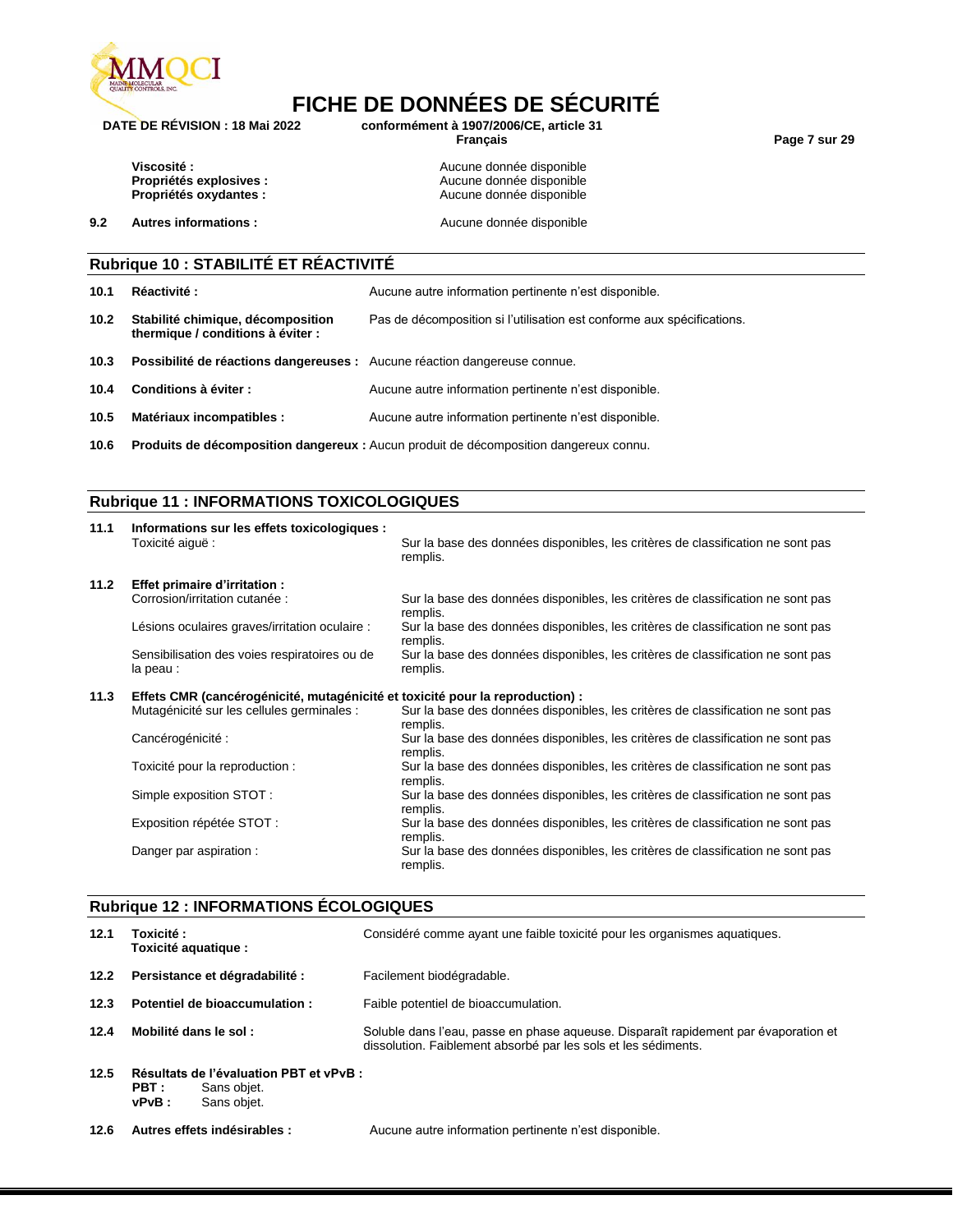

**DATE DE RÉVISION : 18 Mai 2022 conformément à 1907/2006/CE, article 31**

**Français Page 8 sur 29**

### **Rubrique 13 : CONSIDÉRATIONS RELATIVES À L'ÉLIMINATION**

| 13.1 | Méthodes de traitement des déchets :                                         |                        | Eliminer le produit non utilisé, la substance déversée et les déchets dans un<br>récipient d'élimination standard. |                                                                                                                             |  |  |
|------|------------------------------------------------------------------------------|------------------------|--------------------------------------------------------------------------------------------------------------------|-----------------------------------------------------------------------------------------------------------------------------|--|--|
| 13.2 | Emballages souillés :<br>Recommandation:<br>Agent nettoyant recommandé :     |                        |                                                                                                                    | L'élimination doit se faire conformément aux réglementations officielles.<br>Eau, si nécessaire avec des agents nettoyants. |  |  |
|      | <b>Rubrique 14 : INFORMATION RELATIVES AU TRANSPORT</b>                      |                        |                                                                                                                    |                                                                                                                             |  |  |
| 14.1 | Numéro ONU:                                                                  |                        | ADR, ADN, IMDG, IATA:                                                                                              | Non réglementé                                                                                                              |  |  |
| 14.2 | Nom d'expédition propre à l'ONU : ADR, ADN, IMDG, IATA :                     |                        |                                                                                                                    | Non réglementé                                                                                                              |  |  |
| 14.3 | Classe(s) de danger pour<br>le transport :                                   |                        | Classe ADR, ADN, IMDG, IATA:                                                                                       | Non réglementé                                                                                                              |  |  |
| 14.4 | Groupe d'emballage :                                                         | ADR, IMDG, IATA:       |                                                                                                                    | Non réglementé                                                                                                              |  |  |
| 14.5 | Dangers pour l'environnement :                                               | <b>Polluant marin:</b> |                                                                                                                    | <b>Non</b>                                                                                                                  |  |  |
| 14.6 | Précautions particulières<br>pour l'utilisateur :                            |                        |                                                                                                                    | Sans objet                                                                                                                  |  |  |
| 14.7 | Transport en vrac conformément à<br>l'annexe II de Marpol et au<br>code IBC: |                        |                                                                                                                    | Sans objet                                                                                                                  |  |  |
|      | <b>Rubrique 15 : INFORMATIONS RÉGLEMENTAIRES</b>                             |                        |                                                                                                                    |                                                                                                                             |  |  |

**15.1 Réglementation/législation en matière de sécurité, de santé et d'environnement spécifique à la substance ou au mélange : Directive 2012/18/EU : Substances dangereuses désignées — ANNEXE I :** Aucun des ingrédients n'est répertorié. **Réglementations nationales :** Classe 1 de danger pour l'eau (auto-évaluation) : légèrement dangereux pour l'eau.

**15.2 Évaluation de la sécurité chimique :** Une évaluation de la sécurité chimique n'a pas été effectuée.

| <b>Nom</b> | Numéro CE | <b>Index-No</b> | $N^{\circ}$ CAS | %  | <b>Classification</b> | Etiquetage       |
|------------|-----------|-----------------|-----------------|----|-----------------------|------------------|
| chimiaue   |           |                 |                 |    | Svmbole               | <b>Phrases R</b> |
| Alcool     | 200-578-6 | 603-002-00-5    | 64-17-5         | 10 | Aucun                 | Aucun            |
| éthvliaue  |           |                 |                 |    |                       |                  |

**Proposition 65 de la Californie :** Ce produit ne contient aucune substance figurant sur la liste californienne des substances cancérogènes connues ou potentielles. **Évaluation de la sécurité chimique :** Respectez les règles générales de sécurité en laboratoire lors de la manipulation de produits chimiques.

#### **Rubrique 16 : AUTRES INFORMATIONS**

|                       | taa infannaatianaa aantan:::aa danaa : |
|-----------------------|----------------------------------------|
| Date de préparation : | Mai 2022                               |
| FDS préparée par :    | <b>MMQCI</b>                           |

Avis de non-responsabilité : les informations contenues dans cette FDS sont fournies uniquement à titre indicatif. La FDS a été soigneusement préparée sur la base de références et de tests jugés fiables ; toutefois, le MMQCI ne garantit pas l'exactitude et l'exhaustivité des données. Toute utilisation des données doit être conforme aux réglementations fédérales, nationales et locales en vigueur.

#### *Abréviations et acronymes :*

*ADR : European Agreement concerning the International Carriage of Dangerous Goods by Road (Accord européen sur le transport des marchandises dangereuses par route)*

*IMDG : International Maritime Code for Dangerous Goods (Code maritime international des marchandises dangereuses)*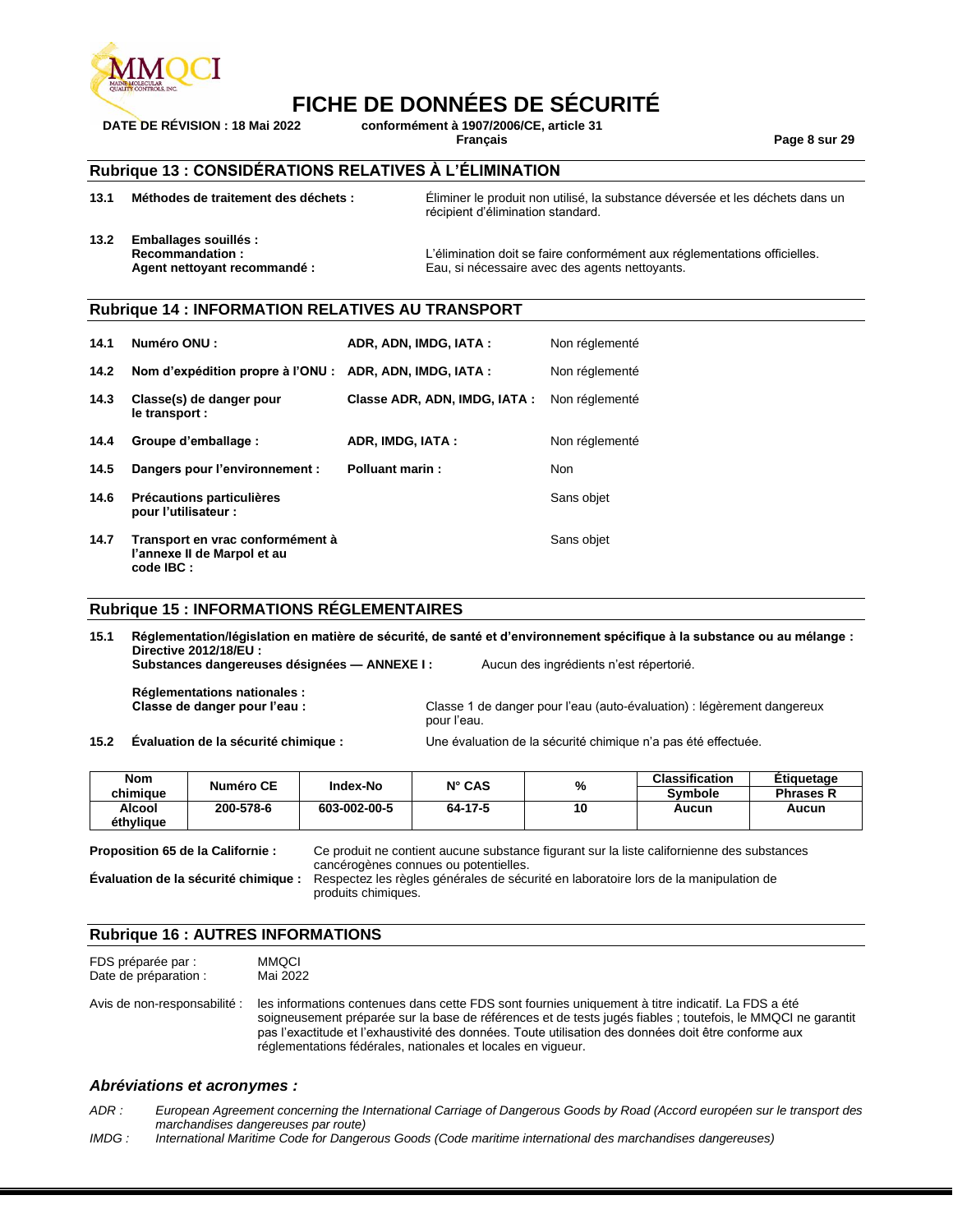

**DATE DE RÉVISION : 18 Mai 2022 conformément à 1907/2006/CE, article 31**

**Français Page 9 sur 29**

- 
- *IATA : International Air Transport Association (Association internationale du transport aérien) GHS : Globally Harmonised System of Classification and Labelling of Chemicals (Système général harmonisé de classification et d'étiquetage des produits chimiques)*
- *EINECS : European Inventory of Existing Commercial Chemical Substances (Inventaire européen des substances chimiques commerciales existantes)*
- *ELINCS : European List of Notified Chemical Substances (Liste européenne des substances chimiques notifiées)*
- *CAS : Chemical Abstracts Service (Service des résumés chimiques)*
- *Persistent, Bioaccumulative and Toxic (Persistant, bioaccumulable et toxique)*
- *vPvB : very Persistent and very Bioaccumulative (très persistant et très bioaccumulable)*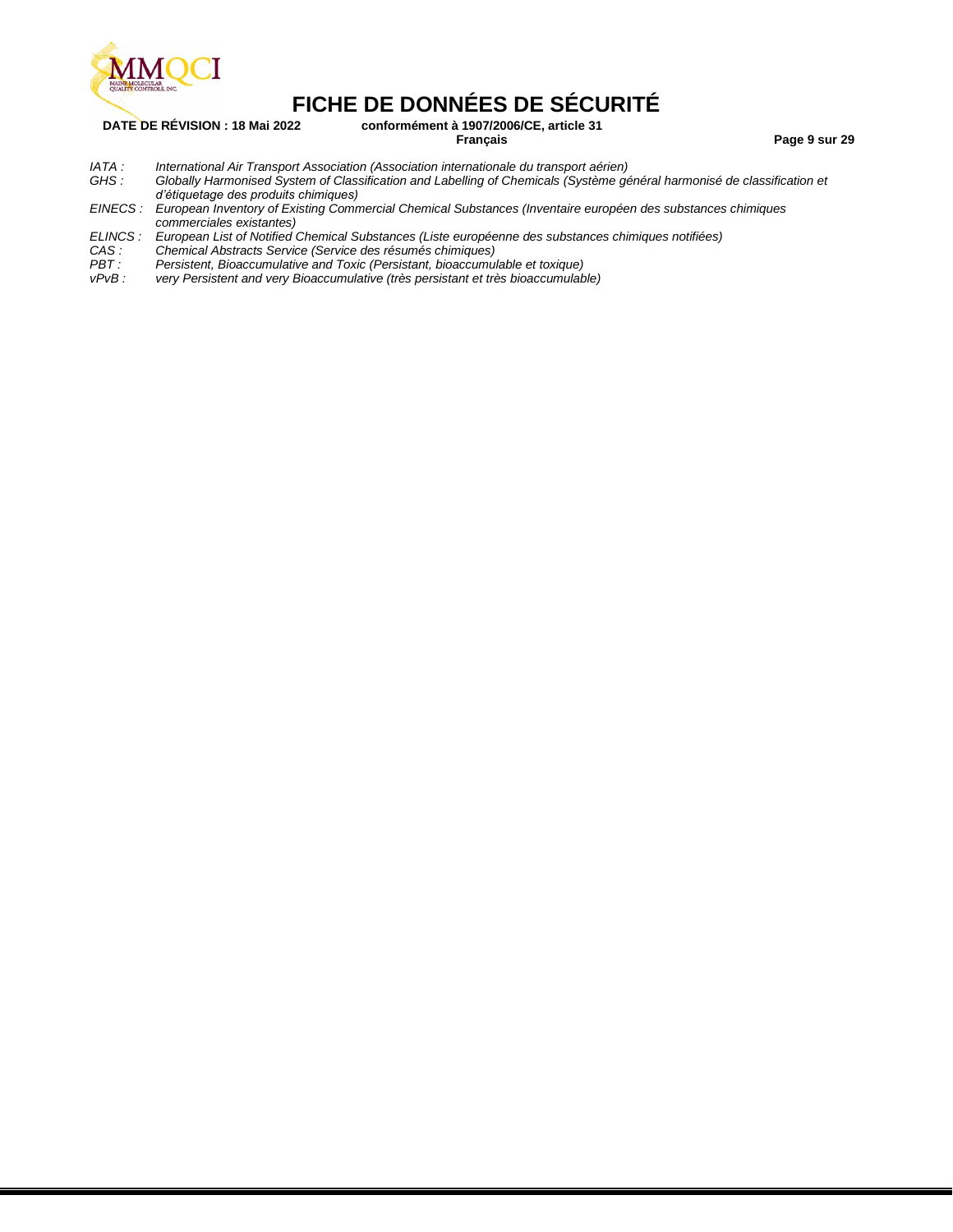

# **SICHERHEITSDATENBLATT**

**REVISIONSDATUM: 18. Mai 2022 gemäß 1907/2006/EG, Artikel 31 Deutsch Seite 10 von 29**

#### **Abschnitt 1: BEZEICHNUNG DES STOFFS BZW. DES GEMISCHS UND DES UNTERNEHMENS**

- **1.1 Produktidentifikator** BioFire<sup>®</sup> ME Control Panel M262<br>M262 **Artikelnummer:**
- **1.2** Relevante ermittelte Verwendungszwecke des Stoffs oder Gemischs und Verwendungszwecke, von denen abgeraten wird Verwendungssektor US-Gesundheitsbehörde SU20 Verwendung des Stoffs bzw. des Gemischs
- **1.3** Das BioFire® ME Control Panel M262 ist für die Verwendung als externe positive und negative Qualitätskontrolle zur Überwachung der Leistung von In-vitro-Labor-Nukleinsäure-Testverfahren für den qualitativen Nachweis mehrerer Liquor-Erreger mit dem BioFire® FilmArray® Meningitis/Encephalitis (ME) Panel-Assay auf den BioFire FilmArray-Systemen vorgesehen.

**EINZELHEITEN ZUM HERSTELLER/LIEFERANTEN, DER DAS SICHERHEITSDATENBLATT BEREITSTELLT: Maine Molecular Quality Controls, Inc (MMQCI) Telefonnumm**<br>23 Mill Brook Rd<br>207-885-1072 23 Mill Brook Rd Saco, Maine 04072 (USA) E-Mail: info@mmqci.com [www.mmqci.com](http://www.mmqci.com/) 207-885-1079

**1.4 Notfallrufnummer:** 207-885-1072 (EST 8:30–17:00 Uhr)

#### **Abschnitt 2: MÖGLICHE GEFAHR(EN)**

- **2.1 Einstufung des Stoffs oder Gemischs:** Nicht anwendbar Einstufung gemäß der Verordnung (EG) Nr. 1272/2008: **2.2 Kennzeichnungselemente: Kennzeichnung gemäß der Verordnung (EG) Nr. 1272/2008:** Nicht anwendbar **Gefahrenpiktogramme:** Nicht anwendbar<br> **Signalwort:** Nicht anwendbar<br>
Nicht anwendbar Nicht anwendbar<br>Nicht anwendbar Gefahrenhinweise:
- **2.3 Sonstige Gefahren: Ergebnisse der PBT- und vPvB-Beurteilung: PBT:** Nicht anwendbar **vPvB:** Nicht anwendbar

Dieses Produkt gilt basierend auf von MMQCI durchgeführten Studien unter normalen Laborbedingungen als nicht entflammbar.

#### **Abschnitt 3: ZUSAMMENSETZUNG/ANGABEN ZU BESTANDTEILEN**

#### **3.1 Chemische Identität: Gemische**

| Chemische           | EG-Nr.    | Index-Nr.    | CAS-Nr. |    | Klassifizierung | Kennzeichnung |
|---------------------|-----------|--------------|---------|----|-----------------|---------------|
| Bezeichnung         |           |              |         | %  | Svmbol          | R-Sätze       |
| <b>Ethvlalkohol</b> | 200-578-6 | 603-002-00-5 | 64-17-5 | 10 | Keine           | Keine         |

#### **Abschnitt 4: ERSTE-HILFE-MAẞNAHMEN**

**4.1 Beschreibung der Erste-Hilfe-Maßnahmen Allgemeine Informationen:** Keine besonderen Maßnahmen erforderlich. **Bei Einatmen:** Frischluft zuführen; bei Beschwerden Arzt aufsuchen. **Berührung mit der Haut:** In der Regel ruft das Produkt keine Hautreizungen hervor. **Bei Kontakt mit den Augen:** Das geöffnete Auge mehrere Minuten lang unter fließendem Wasser ausspülen. Bei Verschlucken: Mund mit Wasser ausspülen. Arzt aufsuchen und entsprechend behandeln lassen.

**4.2 Wichtigste akute und verzögert auftretende Symptome und Wirkungen:** Augenreizung

4.3 **Hinweise auf ärztliche Soforthilfe oder Spezialbehandlung:** Keine weiteren relevanten Informationen

verfügbar.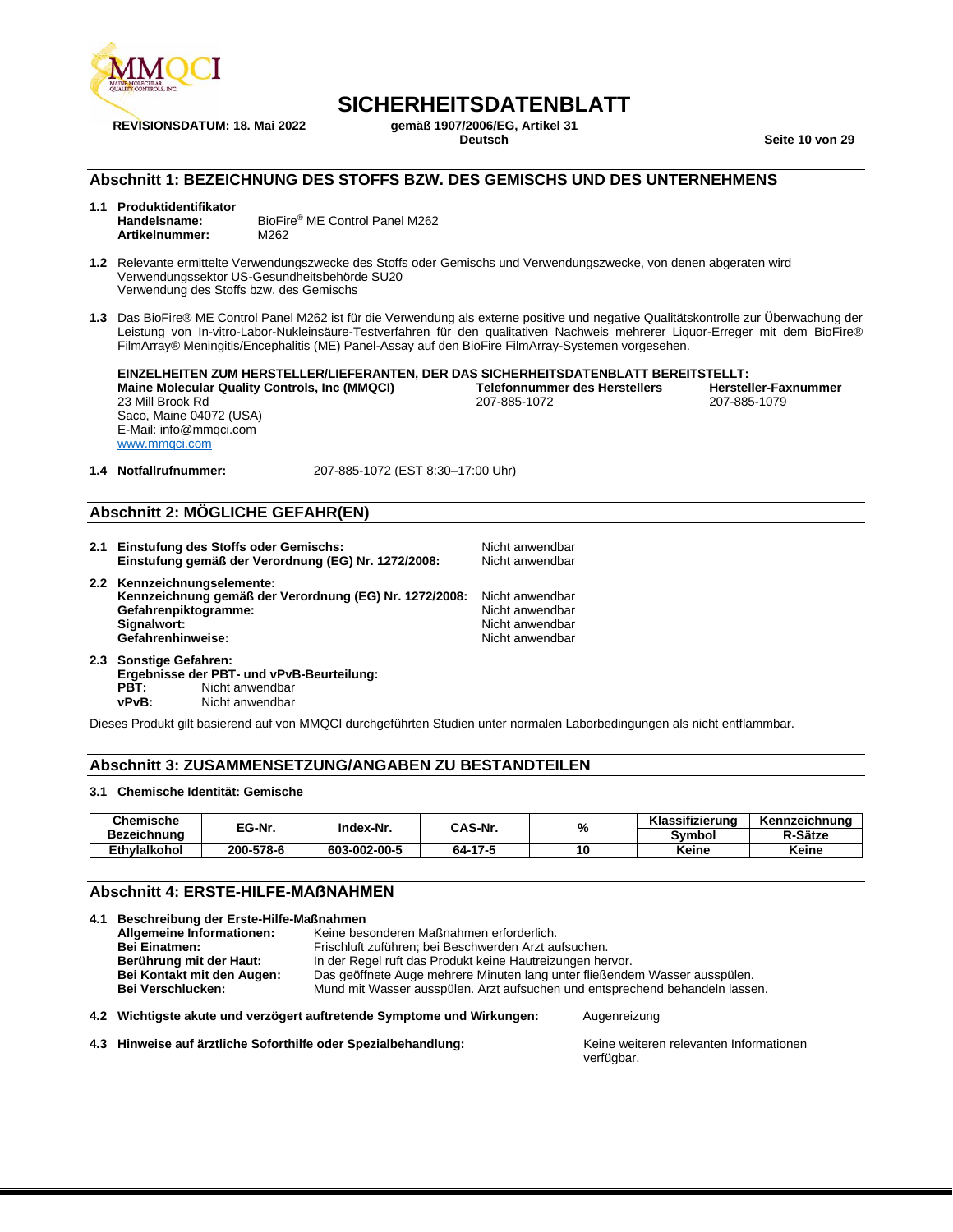

# **SICHERHEITSDATENBLATT**<br>gemäß 1907/2006/EG, Artikel 31

**REVISIONSDATUM: 18. Mai 2022 gemäß 1907/2006/EG, Artikel 31**

 $Seite 11$  **von 29** 

### **Abschnitt 5: MAẞNAHMEN ZUR BRANDBEKÄMPFUNG**

| 5.1 | Löschmittel:<br>Geeignete Löschmittel:<br>Ungeeignete Löschmittel: | Löschpulver, trockener Sand<br>KEINEN Wasserstrahl verwenden.      |
|-----|--------------------------------------------------------------------|--------------------------------------------------------------------|
| 5.2 | Besondere vom Stoff oder Gemisch ausgehende<br>Gefahren:           | Kohlenstoffoxide                                                   |
| 5.3 | Hinweise für die Brandbekämpfung:                                  | Erforderlichenfalls ein umluftunabhängiges Atemschutzgerät tragen. |
| 5.4 | <b>Weitere Angaben:</b>                                            | Ungeöffnete Behälter mit Wassersprühstrahl kühlen.                 |

#### **Abschnitt 6: MAẞNAHMEN BEI UNBEABSICHTIGTER FREISETZUNG**

| 6.1 | Personenbezogene Vorsichtsmaßnahmen:                 | Bei der Arbeit geeignete Schutzkleidung tragen. |
|-----|------------------------------------------------------|-------------------------------------------------|
| 6.2 | Umweltschutzmaßnahmen:                               | Mit geeignetem saugfähigem Material aufwischen. |
| 6.3 | Methoden und Material für Rückhaltung und Reinigung: | Normaler Entsorgungsbehälter                    |
| 6.4 | Verweis auf andere Abschnitte:                       | Abschnitt 13 Entsorgung                         |

#### **Abschnitt 7: HANDHABUNG UND LAGERUNG**

| 7.1 Schutzmaßnahmen zur sicheren Handhabung: Gemäß den Anweisungen in der Packungsbeilage handhaben. |  |
|------------------------------------------------------------------------------------------------------|--|
|------------------------------------------------------------------------------------------------------|--|

**7.2 Bedingungen zur sicheren Lagerung:** Bei -25 °C bis -15 °C lagern.

**7.3 Spezifische Endanwendung(en):** Keine weiteren relevanten Informationen verfügbar

#### **Abschnitt 8: BEGRENZUNG UND ÜBERWACHUNG DER EXPOSITION/PERSÖNLICHE SCHUTZAUSRÜSTUNGEN**

| 8.1<br>Grenzwerte für die Exposition:<br>8.2<br>Begrenzung und Überwachung<br>der Exposition: |                               |                                                | Keine<br>Es ist nicht zu erwarten, dass dieses Produkt besondere Belüftungsmaßnahmen erfordert.<br>Einrichtungen, in denen dieses Produkt gelagert oder verwendet wird, sollten mit einer<br>Augenwaschstation ausgestattet sein. |                                            |                                                |
|-----------------------------------------------------------------------------------------------|-------------------------------|------------------------------------------------|-----------------------------------------------------------------------------------------------------------------------------------------------------------------------------------------------------------------------------------|--------------------------------------------|------------------------------------------------|
|                                                                                               | PERSÖNLICHE SCHUTZAUSRÜSTUNG: |                                                |                                                                                                                                                                                                                                   |                                            |                                                |
| Atemschutz:<br>Hautschutz:                                                                    |                               | Nicht erforderlich.<br>Laborkittel, Handschuhe |                                                                                                                                                                                                                                   | Augenschutz:<br>Arbeits-/Hygienepraktiken: | Schutzbrille<br>Standard-Vorsichtsmaßnahmen im |

# Belüftung: Normal **Sonstige Schutzausrüstung:** Normal **Sonstige Schutzausrüstung**:

Labor<br>Nicht erforderlich.

#### **Abschnitt 9 – PHYSIKALISCHE UND CHEMISCHE EIGENSCHAFTEN**

| 9.1 | Angaben zu den grundlegenden physikalischen und chemischen Eigenschaften |                                                         |
|-----|--------------------------------------------------------------------------|---------------------------------------------------------|
|     | Aussehen:                                                                | Wässrige Lösung. Keine Daten verfügbar.                 |
|     | Geruch:                                                                  | Fruchtig.                                               |
|     | Geruchsschwelle:                                                         | Keine Daten verfügbar.                                  |
|     | pH:                                                                      | Keine Daten verfügbar.                                  |
|     | Schmelzpunkt/Gefrierpunkt:                                               | Keine Daten verfügbar.                                  |
|     | Siedebeginn und Siedebereich:                                            | 86 °C (186,8 °F) (10%iges Ethanol)                      |
|     | Flammpunkt:                                                              | 44 °C (111 °F) – geschlossener Tiegel (10%iges Ethanol) |
|     | Verdampfungsgeschwindigkeit:                                             | Keine Daten verfügbar.                                  |
|     | Entzündbarkeit (fest, gasförmig):                                        | Keine Daten verfügbar.                                  |
|     | Obere/untere Entzündbarkeits- oder                                       | Keine Daten verfügbar.                                  |
|     | Explosionsgrenzen:                                                       |                                                         |
|     | Dampfdruck:                                                              | Keine Daten verfügbar.                                  |
|     | Dampfdichte:                                                             | Keine Daten verfügbar.                                  |
|     | <b>Relative Dichte:</b>                                                  | Keine Daten verfügbar.                                  |
|     | Wasserlöslichkeit:                                                       | Keine Daten verfügbar.                                  |
|     | Verteilungskoeffizient: n-Octanol/Wasser:                                | Keine Daten verfügbar.                                  |
|     | Selbstentzündungstemperatur:                                             | Keine Daten verfügbar.                                  |
|     | Zersetzungstemperatur:                                                   | Keine Daten verfügbar.                                  |
|     | Viskosität:                                                              | Keine Daten verfügbar.                                  |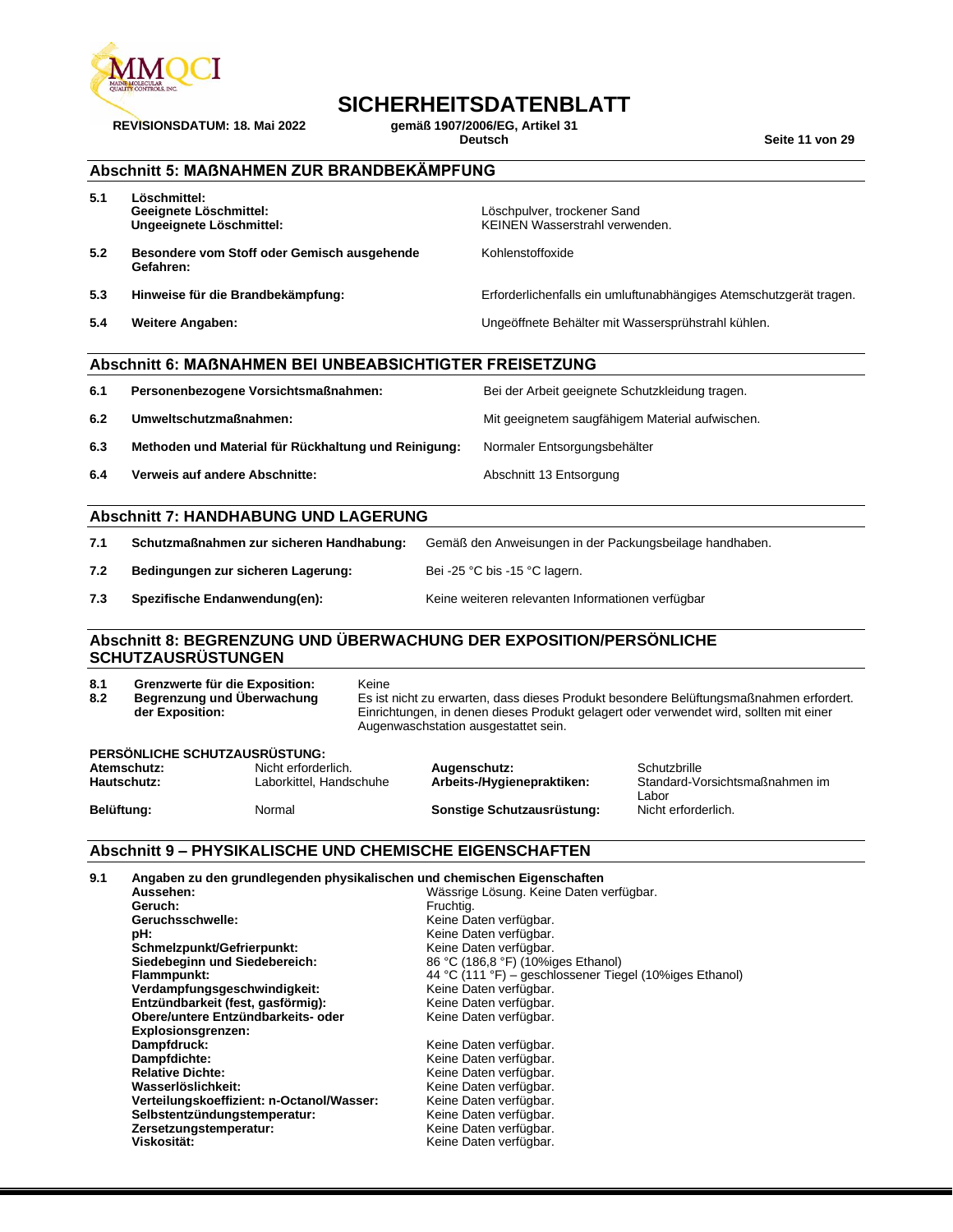

# **SICHERHEITSDATENBLATT**

**REVISIONSDATUM: 18. Mai 2022 gemäß 1907/2006/EG, Artikel 31**

 $Seite$  12 von 29

**Explosive Eigenschaften:** Keine Daten verfügbar.<br> **Oxidierende Eigenschaften:** Keine Daten verfügbar. **Oxidierende Eigenschaften:** 

**9.2 Sonstige Angaben: Keine Daten verfügbar. Keine Daten verfügbar.** 

## **Abschnitt 10 – STABILITÄT UND REAKTIVITÄT**

| 10.1 | Reaktivität:                                                                     | Keine weiteren relevanten Informationen verfügbar.  |
|------|----------------------------------------------------------------------------------|-----------------------------------------------------|
| 10.2 | <b>Chemische Stabilität Thermische</b><br>Zersetzung/zu vermeidende Bedingungen: | Keine Zersetzung bei bestimmungsgemäßer Verwendung. |
| 10.3 | Möglichkeit gefährlicher Reaktionen:                                             | Keine gefährlichen Reaktionen bekannt.              |
| 10.4 | Zu vermeidende Bedingungen:                                                      | Keine weiteren relevanten Informationen verfügbar.  |
| 10.5 | Unverträgliche Materialien:                                                      | Keine weiteren relevanten Informationen verfügbar.  |
| 10.6 | Gefährliche Zersetzungsprodukte:                                                 | Keine gefährlichen Zersetzungsprodukte bekannt.     |

#### **Abschnitt 11 – ANGABEN ZUR TOXIKOLOGIE**

| 11.1 | Angaben zu toxikologischen Wirkungen |                                                                                        |  |  |
|------|--------------------------------------|----------------------------------------------------------------------------------------|--|--|
|      | Akute Toxizität:                     | Auf der Grundlage der verfügbaren Daten werden die Einstufungskriterien nicht erfüllt. |  |  |
| 11.2 | Primäre Reizwirkung:                 |                                                                                        |  |  |
|      | Ätz-/Reizwirkung auf die Haut:       | Auf der Grundlage der verfügbaren Daten werden die Einstufungskriterien nicht erfüllt. |  |  |

Schwere Augenschädigung/-reizung: Auf der Grundlage der verfügbaren Daten werden die Einstufungskriterien nicht erfüllt. Sensibilisierung der Atemwege/Haut: Auf der Grundlage der verfügbaren Daten werden die Einstufungskriterien nicht erfüllt.

#### **11.3 CMR-Wirkungen (Karzinogenität, Mutagenität und Reproduktionstoxizität):**

| Keimzell-Mutagenität:                                           | Auf der Grundlage der verfügbaren Daten werden die Einstufungskriterien nicht erfüllt. |
|-----------------------------------------------------------------|----------------------------------------------------------------------------------------|
| Karzinogenität:                                                 | Auf der Grundlage der verfügbaren Daten werden die Einstufungskriterien nicht erfüllt. |
| Reproduktionstoxizität:                                         | Auf der Grundlage der verfügbaren Daten werden die Einstufungskriterien nicht erfüllt. |
| Spezifische Zielorgan-Toxizität bei<br>einmaliger Exposition:   | Auf der Grundlage der verfügbaren Daten werden die Einstufungskriterien nicht erfüllt. |
| Spezifische Zielorgan-Toxizität bei<br>wiederholter Exposition: | Auf der Grundlage der verfügbaren Daten werden die Einstufungskriterien nicht erfüllt. |
| Aspirationsgefahr:                                              | Auf der Grundlage der verfügbaren Daten werden die Einstufungskriterien nicht erfüllt. |

#### **Abschnitt 12 – ANGABEN ZUR ÖKOLOGIE**

| 12.1 | Toxizität:<br><b>Aquatische Toxizität:</b>                                                       | Gilt als geringfügig toxisch für Wasserorganismen.                                                                                                                             |  |
|------|--------------------------------------------------------------------------------------------------|--------------------------------------------------------------------------------------------------------------------------------------------------------------------------------|--|
| 12.2 | Persistenz und Abbaubarkeit:                                                                     | Leicht biologisch abbaubar.                                                                                                                                                    |  |
| 12.3 | Bioakkumulationspotenzial:                                                                       | Geringes Potenzial zur Bioakkumulation.                                                                                                                                        |  |
| 12.4 | Mobilität im Boden:                                                                              | Wasserlöslich, geht in die wässrige Phase über. Geht innerhalb kurzer Zeit durch<br>Verdunstung und Auflösung verloren. Wird schlecht von Böden und Sedimenten<br>aufgenommen. |  |
| 12.5 | Ergebnis der PBT- und vPvB-Beurteilung:<br>Nicht anwendbar.<br>PBT:<br>vPvB:<br>Nicht anwendbar. |                                                                                                                                                                                |  |
| 12.6 | Andere schädliche Wirkungen:                                                                     | Keine weiteren relevanten Informationen verfügbar.                                                                                                                             |  |

#### **Abschnitt 13: HINWEISE ZUR ENTSORGUNG**

| 13.1 | Verfahren zur Abfallbehandlung:                                                   | Nicht verwendetes Produkt, verschütteten Stoff und Abfälle in normalen<br>Entsorgungsbehältern entsorgen. |
|------|-----------------------------------------------------------------------------------|-----------------------------------------------------------------------------------------------------------|
| 13.2 | Verschmutzte Verpackungen:<br>Empfehlung:<br><b>Empfohlenes Reinigungsmittel:</b> | Die Entsorgung muss gemäß den behördlichen Vorschriften erfolgen.<br>Wasser, ggf. mit Reinigungsmitteln.  |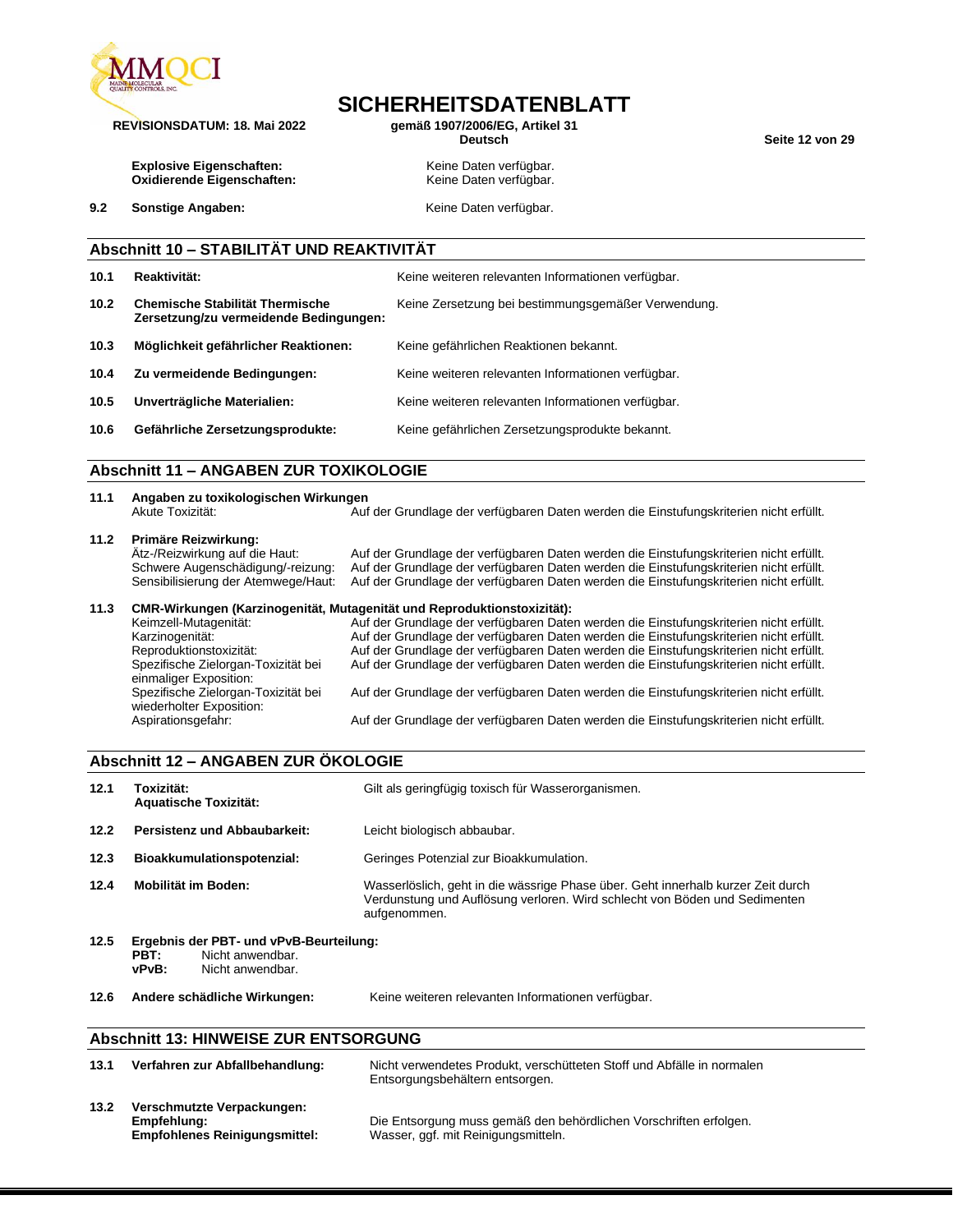

# **SICHERHEITSDATENBLATT**

**REVISIONSDATUM: 18. Mai 2022 gemäß 1907/2006/EG, Artikel 31 Deutsch Seite 13 von 29**

#### **Abschnitt 14: ANGABEN ZUM TRANSPORT**

| 14.1 | <b>UN-Nummer:</b>                                                                        | ADR, ADN, IMDG, IATA:                             | Nicht reglementiert. |
|------|------------------------------------------------------------------------------------------|---------------------------------------------------|----------------------|
| 14.2 | Ordnungsgemäße UN-<br>Versandbezeichnung:                                                | ADR, ADN, IMDG, IATA:                             | Nicht reglementiert. |
| 14.3 | Transportgefahrenklasse(n):                                                              | Klasse ADR, ADN, IMDG, IATA: Nicht reglementiert. |                      |
| 14.4 | Verpackungsgruppe:                                                                       | ADR, IMDG, IATA:                                  | Nicht reglementiert. |
| 14.5 | Umweltgefahren:                                                                          | Meeresverschmutzend:                              | Nein.                |
| 14.6 | Besondere Vorsichtsmaßnahmen für<br>den Verwender:                                       |                                                   | Nicht anwendbar      |
| 14.7 | Massengutbeförderung gemäß<br>Anhang II des Marpol-Ubereinkommens<br>und gemäß IBC-Code: |                                                   | Nicht anwendbar      |

#### **Abschnitt 15: RECHTSVORSCHRIFTEN**

| 15.1 | Vorschriften zu Sicherheit, Gesundheits- und Umweltschutz/spezifische Rechtsvorschriften für den Stoff oder das Gemisch<br><b>Richtlinie 2012/18/EU:</b> |                                         |                                                                         |               |
|------|----------------------------------------------------------------------------------------------------------------------------------------------------------|-----------------------------------------|-------------------------------------------------------------------------|---------------|
|      | Benannte gefährliche Stoffe - ANHANG I:                                                                                                                  | Keine der Bestandteile sind aufgeführt. |                                                                         |               |
|      | <b>Nationale Vorschriften:</b><br>Wassergefährdungsklasse:                                                                                               |                                         | Wassergefährdungsklasse 1 (Selbsteinstufung): schwach wassergefährdend. |               |
| 15.2 | Stoffsicherheitsbeurteilung:                                                                                                                             |                                         | Es wurde keine Stoffsicherheitsbeurteilung vorgenommen.                 |               |
|      | Chemische                                                                                                                                                |                                         | Klassifizierung                                                         | Kennzeichnung |

| Chemische           | -^<br>EG-Nr. | Index-Nr.    | CAS-Nr. | o, | Klassifizierung | Kennzeichnung |
|---------------------|--------------|--------------|---------|----|-----------------|---------------|
| Bezeichnung         |              |              |         | 7٥ | Svmbo           | R-Sätze       |
| <b>Ethvlalkohol</b> | 200-578-6    | 603-002-00-5 | 64-17-5 | 10 | Keine           | Keine         |

**Kalifornisches Gesetz Proposition 65:** Dieses Produkt enthält keine Stoffe, die auf der kalifornischen Liste der bekannten oder potenziellen Karzinogene aufgeführt sind. **Stoffsicherheitsbeurteilung:** Halten Sie sich beim Umgang mit Chemikalien an die allgemeinen Sicherheitsbestimmungen im Labor.

#### **Abschnitt 16: SONSTIGE ANGABEN**

SDB erstellt von: MMQCI<br>Erstellungsdatum: Mai 2022 Erstellungsdatum:

Haftungsausschluss: Die in diesem Sicherheitsdatenblatt enthaltenen Informationen dienen lediglich als Leitfaden. Das Sicherheitsdatenblatt wurde sorgfältig auf der Grundlage von Referenzen und Tests erstellt, die als zuverlässig gelten; MMQCI übernimmt jedoch keine Garantie für die Richtigkeit und Vollständigkeit der Daten. Jegliche Verwendung der Daten muss im Einklang mit den geltenden Bundes-, Landes- und Kommunalvorschriften stehen.

#### *Abkürzungen und Akronyme:*

*ADR: Accord européen sur le transport des marchandises dangereuses par Route (Europäisches Übereinkommen über die internationale Beförderung gefährlicher Güter auf dem Landweg)*

- *IMDG: International Maritime Code for Dangerous Goods (Internationaler Code für den Seeschiffstransport gefährlicher Güter) IATA: International Air Transportation Association (Internationale Flugtransport-Vereinigung)*
- *GHS: Globally Harmonised System of Classification and Labelling of Chemicals (Globales Harmonisiertes System zur Einstufung und Kennzeichnung von Chemikalien)*
- *EINECS: European Inventory of Existing Commercial Chemical Substances (Europäisches Inventar der auf dem Markt vorhandenen chemischen Stoffe)*
- *ELINCS: European List of Notified Chemical Substances (Europäische Liste der angemeldeten chemischen Stoffe)*
- *CAS: Chemical Abstracts Service (Abteilung der American Chemical Society)*
- Persistent, Bioaccumulative and Toxic (Persistent, bioakkumulierend und toxisch)
- *vPvB: very Persistent and very Bioaccumulative (Sehr persistent und sehr bioakkumulierend)*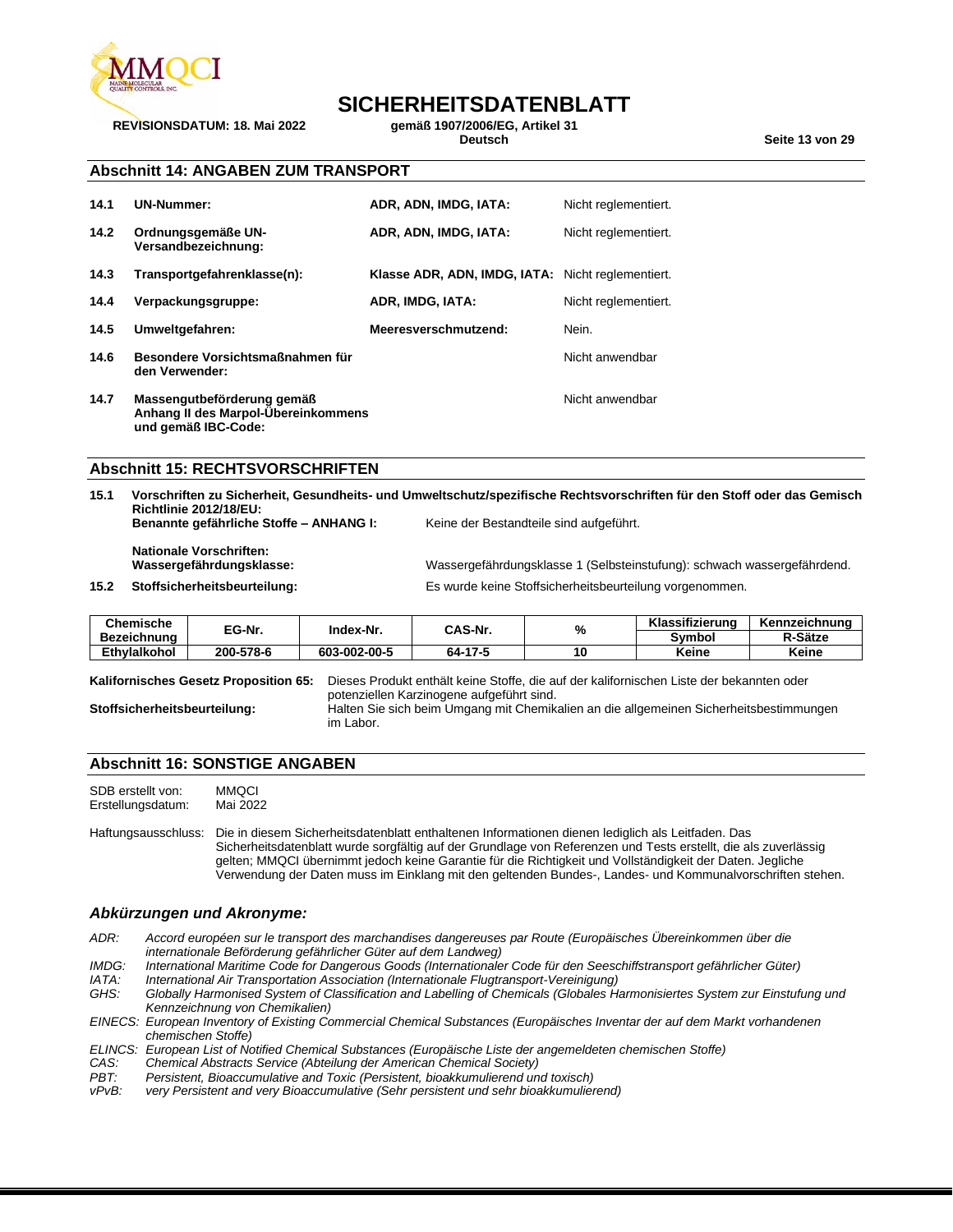

**DATA DI REVISIONE: 18 Maggio 2022 secondo 1907/2006/CE, articolo 31**

**Italiano Pagina 14 di 29**

#### **Sezione 1: IDENTIFICAZIONE DELLA SOSTANZA/MISCELA E DELLA SOCIETÀ/IMPRESA**

- **1.1 Identificatore del prodotto** BioFire<sup>®</sup> ME Control Panel M262 **Numero di articolo:** M262
- **1.2** Utilizzi pertinenti identificati della sostanza o miscela e utilizzi sconsigliati: Settore di utilizzo SU20 Servizi sanitari Applicazione della sostanza/della miscela
- **1.3** BioFire® ME Control Panel M262 è un controllo esterno di qualità con analisi positive e negative utilizzato per monitorare le prestazioni delle procedure di analisi *in vitro* degli acidi nucleici di laboratorio per la rilevazione qualitativa degli agenti patogeni con il test BioFire® FilmArray® Meningitis/Encephalitis (ME) Panel eseguito sui sistemi BioFire FilmArray.

**DETTAGLI DEL FORNITORE DELLA SCHEDA DATI DI SICUREZZA, PRODUTTORE/FORNITORE:**

**Maine Molecular Quality Controls, Inc (MMQCI) Numero di telefono del produttore Numero di fax del produttore** 23 Mill Brook Rd Saco, Maine 04072 (USA) E-mail: info@mmqci.com [www.mmqci.com](http://www.mmqci.com/)

207-885-1072 207-885-1079

**1.4 Numero di telefono di emergenza:** 207-885-1072 (EST 8:30-17:00)

#### **Sezione 2: IDENTIFICAZIONE DEI PERICOLI**

- **2.1 Classificazione della sostanza o miscela:** Non applicabile **Classificazione secondo la normativa (CE) N. 1272/2008:**
- **2.2 Elementi dell'etichetta: Etichettatura secondo la normativa (CE) N. 1272/2008:** Non applicabile<br>**Pittogrammi di pericolo:** Non applicabile **Pittogrammi di pericolo: Termine di segnalazione:** Non applicabile<br> **Indicazioni di pericolo:** Non applicabile<br>
Non applicabile **Indicazioni di pericolo:**
- **2.3 Altri pericoli: Risultati della valutazione PBT e vPvB: PBT:** Non applicabile<br>vPvB: Non applicabile Non applicabile

Questo prodotto non è considerato infiammabile in condizioni di laboratorio ordinarie sulla base di studi effettuati da MMQCI.

#### **Sezione 3: COMPOSIZIONE/INFORMAZIONI SUGLI INGREDIENTI**

#### **3.1 Caratterizzazione chimica: Miscele**

| Nome chimico   | N. CE     | indice       | N. CAS  | %  | <b>Classificazione</b> | <b>Marcatura</b> |
|----------------|-----------|--------------|---------|----|------------------------|------------------|
|                |           |              |         |    | <b>Simbolo</b>         | Frasi R          |
| Alcool etilico | 200-578-6 | 603-002-00-5 | 64-17-5 | 10 | <b>Nessuno</b>         | <b>Nessuno</b>   |

#### **Sezione 4: MISURE DI PRONTO SOCCORSO**

| 4.1 Descrizione delle misure di pronto soccorso:                |                                                                |                                                                                                 |  |
|-----------------------------------------------------------------|----------------------------------------------------------------|-------------------------------------------------------------------------------------------------|--|
| Informazioni generali:                                          | Non sono necessarie misure speciali.                           |                                                                                                 |  |
| In caso di inalazione:                                          | Fornire aria fresca; consultare il medico in caso di disturbi. |                                                                                                 |  |
| In caso di contatto con la pelle:                               | Generalmente, il prodotto non irrita la pelle.                 |                                                                                                 |  |
| In caso di contatto con gli occhi:                              |                                                                | Tenere gli occhi aperti e sciacquare per diversi minuti sotto l'acqua corrente.                 |  |
| In caso di deglutizione:                                        |                                                                | Sciacquare la bocca con acqua. Richiedere l'intervento di un medico e un follow-up appropriato. |  |
| 4.2 Sintomi ed effetti più importanti, sia acuti sia ritardati: |                                                                | Irritazione agli occhi                                                                          |  |

**4.3 Indicazione di eventuale intervento immediato di un medico e trattamento speciale:**

Non sono disponibili altre informazioni pertinenti.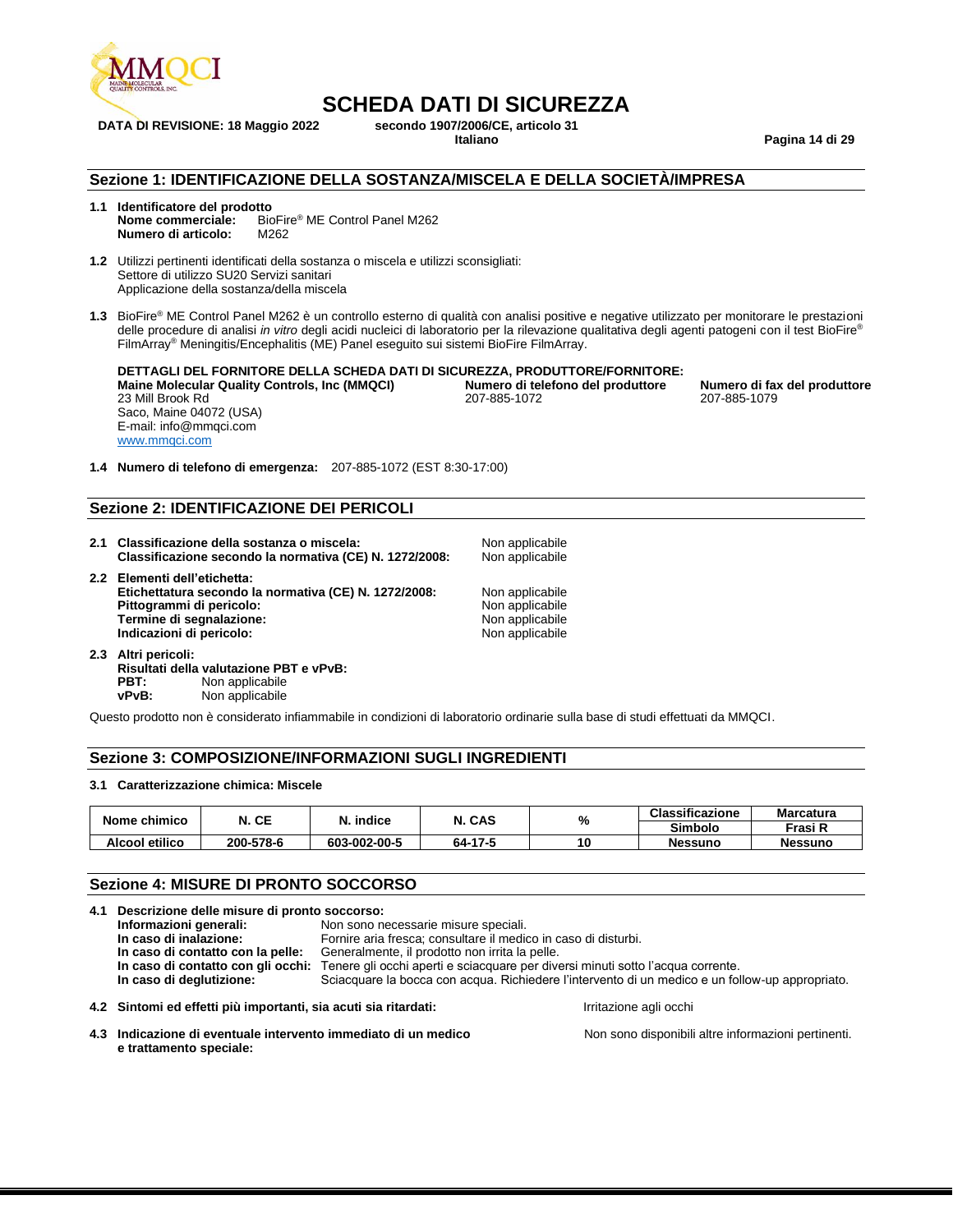

**DATA DI REVISIONE: 18 Maggio 2022 secondo 1907/2006/CE, articolo 31**

**Italiano Pagina 15 di 29**

#### **Sezione 5: MISURE ANTINCENDIO**

| 5.1 | Mezzi estinguenti:<br>Materiali da utilizzare per lo spegnimento:<br>Mezzi estinguenti non adatti: | Polvere secca, sabbia secca<br>NON utilizzare getti d'acqua.                  |
|-----|----------------------------------------------------------------------------------------------------|-------------------------------------------------------------------------------|
| 5.2 | Pericoli speciali derivanti dalla sostanza o miscela:                                              | Ossidi di carbonio                                                            |
| 5.3 | Consigli per i vigili del fuoco:                                                                   | In caso di incendio, indossare un autorespiratore autonomo,<br>se necessario. |
| 5.4 | Ulteriori informazioni:                                                                            | Utilizzare acqua nebulizzata per raffreddare i contenitori non aperti.        |

|     | Sezione 6: MISURE IN CASO DI RILASCIO ACCIDENTALE    |                                                 |  |  |
|-----|------------------------------------------------------|-------------------------------------------------|--|--|
| 6.1 | Precauzioni personali:                               | Indossare indumenti protettivi appropriati.     |  |  |
| 6.2 | Precauzioni per l'ambiente:                          | Asciugare con materiale assorbente appropriato. |  |  |
| 6.3 | Metodi e materiali per il contenimento e la pulizia: | Contenitore dei rifiuti normale                 |  |  |
| 6.4 | Riferimento ad altre sezioni:                        | Sezione 13 Smaltimento                          |  |  |
|     |                                                      |                                                 |  |  |
|     | Sezione 7: MANIPOLAZIONE E CONSERVAZIONE             |                                                 |  |  |

| 7.1 | Precauzione per una manipolazione sicura: | Manipolare secondo le istruzioni riportate nel foglietto illustrativo. |
|-----|-------------------------------------------|------------------------------------------------------------------------|
| 7.2 | Condizioni per una conservazione sicura:  | Conservare a una temperatura compresa tra -25 °C e -15 °C.             |
| 7.3 | Utilizzi finali specifici:                | Non sono disponibili altre informazioni pertinenti                     |

#### **Sezione 8: CONTROLLI RELATIVI ALL'ESPOSIZIONE/PROTEZIONE DEL PERSONALE**

**8.1 Valori limite di esposizione:** Nessuno **8.2 Controlli relativi** 

**all'esposizione:**

Non si prevede che questo prodotto richieda controlli speciali della ventilazione. Le strutture che conservano o utilizzano questo prodotto devono essere dotate di una stazione per il lavaggio oculare.

| DISPOSITIVI DI PROTEZIONE INDIVIDUALE:          |                                          |                                                                       |                                                          |  |  |  |
|-------------------------------------------------|------------------------------------------|-----------------------------------------------------------------------|----------------------------------------------------------|--|--|--|
| Protezione respiratoria:                        | Nessuno richiesto                        | Protezione per gli occhi:                                             | Occhiali di sicurezza                                    |  |  |  |
| Protezione della pelle:<br><b>Ventilazione:</b> | Camice da laboratorio, quanti<br>Normale | <b>Pratiche di lavoro/igiene:</b><br>Altri dispositivi di protezione: | Precauzioni standard di laboratorio<br>Nessuno richiesto |  |  |  |

#### **Sezione 9: PROPRIETÀ FISICHE E CHIMICHE**

| 9.1 | Informazioni sulle proprietà fisiche e chimiche di base: |                                                    |
|-----|----------------------------------------------------------|----------------------------------------------------|
|     | Aspetto:                                                 | Soluzione acquosa Nessun dato disponibile          |
|     | Odore:                                                   | Fruttato                                           |
|     | Soglia di odore:                                         | Nessun dato disponibile                            |
|     | pH:                                                      | Nessun dato disponibile                            |
|     | Punto di fusione/punto di congelamento:                  | Nessun dato disponibile                            |
|     | Punto di ebollizione iniziale e intervallo               | 86 °C (186,8 °F) (etanolo al 10%)                  |
|     | di ebollizione:                                          |                                                    |
|     | Punto di infiammabilità:                                 | 44 °C (111 °F), recipiente chiuso (etanolo al 10%) |
|     | Tasso di evaporazione:                                   | Nessun dato disponibile                            |
|     | Infiammabilità (solido, gas):                            | Nessun dato disponibile                            |
|     | Limiti massimi/minimi di infiammabilità                  | Nessun dato disponibile                            |
|     | o esplosività:                                           |                                                    |
|     | Pressione del vapore:                                    | Nessun dato disponibile                            |
|     | Densità del vapore:                                      | Nessun dato disponibile                            |
|     | Densità relativa:                                        | Nessun dato disponibile                            |
|     | Solubilità in acqua:                                     | Nessun dato disponibile                            |
|     | Coefficiente di ripartizione: n-ottanolo/acqua:          | Nessun dato disponibile                            |
|     | Temperatura di ignizione automatica:                     | Nessun dato disponibile                            |
|     | Temperatura di decomposizione:                           | Nessun dato disponibile                            |
|     | Viscosità:                                               | Nessun dato disponibile                            |
|     | Proprietà esplosive:                                     | Nessun dato disponibile                            |
|     | Proprietà ossidanti:                                     | Nessun dato disponibile                            |
|     |                                                          |                                                    |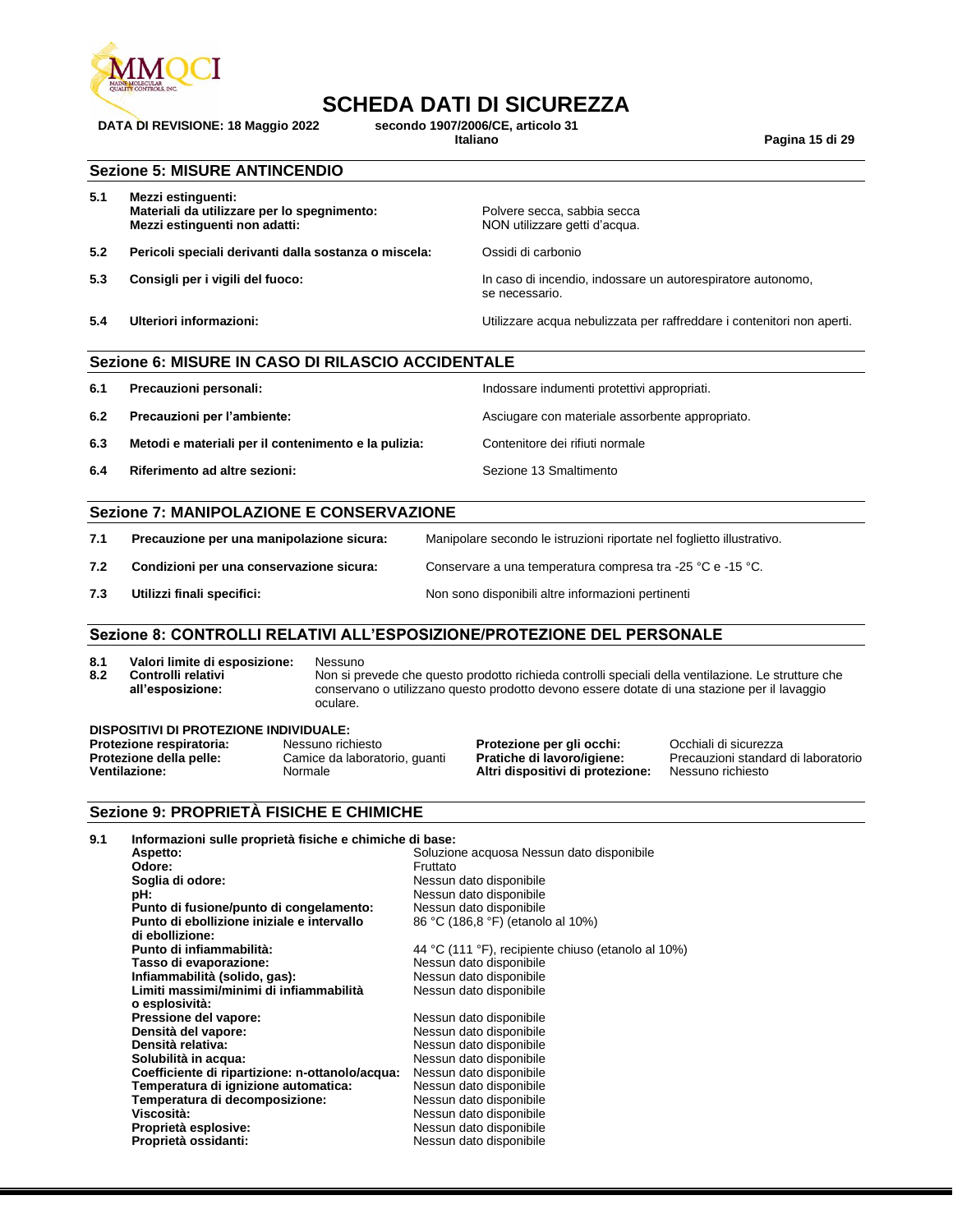

**DATA DI REVISIONE: 18 Maggio 2022 secondo 1907/2006/CE, articolo 31**

**Italiano Pagina 16 di 29**

**9.2 Altre informazioni: Nessun dato disponibile** 

|                   | Sezione 10: STABILITÀ E REATTIVITÀ                                 |                                                             |  |  |
|-------------------|--------------------------------------------------------------------|-------------------------------------------------------------|--|--|
| 10.1              | Reattività:<br>Non sono disponibili altre informazioni pertinenti. |                                                             |  |  |
| 10.2 <sub>1</sub> | Stabilità chimica Decomposizione<br>termica/condizioni da evitare: | Nessuna decomposizione se utilizzato secondo le specifiche. |  |  |
| 10.3              | Possibilità di reazioni pericolose:                                | Non sono note reazioni pericolose.                          |  |  |
| 10.4              | Condizioni da evitare:                                             | Non sono disponibili altre informazioni pertinenti.         |  |  |
| 10.5              | Materiali incompatibili:                                           | Non sono disponibili altre informazioni pertinenti.         |  |  |
| 10.6              | Prodotti pericolosi della<br>decomposizione:                       | Non si conoscono prodotti pericolosi della decomposizione.  |  |  |

#### **Sezione 11: INFORMAZIONI TOSSICOLOGICHE**

esposizione ripetuta:<br>Pericolo di aspirazione:

| 11.1 | Informazioni sugli effetti tossicologici:<br>Tossicità acuta:                                                                                                        | Sulla base dei dati disponibili, i criteri di classificazione non sono soddisfatti.                                                                                                                                                                               |
|------|----------------------------------------------------------------------------------------------------------------------------------------------------------------------|-------------------------------------------------------------------------------------------------------------------------------------------------------------------------------------------------------------------------------------------------------------------|
| 11.2 | Effetto irritante primario:<br>Corrosione/irritazione della pelle:<br>Gravi danni/irritazioni oculari:<br>Sensibilizzazione a livello respiratorio<br>o cutaneo:     | Sulla base dei dati disponibili, i criteri di classificazione non sono soddisfatti.<br>Sulla base dei dati disponibili, i criteri di classificazione non sono soddisfatti.<br>Sulla base dei dati disponibili, i criteri di classificazione non sono soddisfatti. |
| 11.3 | Effetti CMR (cancerogenicità, mutagenicità e tossicità per la riproduzione):<br>Mutagenicità delle cellule germinali:<br>Cancerogenicità:<br>Tossicità riproduttiva: | Sulla base dei dati disponibili, i criteri di classificazione non sono soddisfatti.<br>Sulla base dei dati disponibili, i criteri di classificazione non sono soddisfatti.<br>Sulla base dei dati disponibili, i criteri di classificazione non sono soddisfatti. |
|      | Tossicità specifica per organi bersaglio,<br>esposizione singola:<br>Tossicità specifica per organi bersaglio,                                                       | Sulla base dei dati disponibili, i criteri di classificazione non sono soddisfatti.<br>Sulla base dei dati disponibili, i criteri di classificazione non sono soddisfatti.                                                                                        |

Sulla base dei dati disponibili, i criteri di classificazione non sono soddisfatti.

### **Sezione 12: INFORMAZIONI ECOLOGICHE 12.1 Tossicità: Tossicità acquatica:** Considerato a bassa tossicità per gli organismi acquatici. **12.2 Persistenza e degradabilità:** Facilmente biodegradabile. **12.3 Potenziale bioaccumulativo:** Basso potenziale di bioaccumulo. **12.4 Mobilità nel suolo:** Solubile in acqua, si scinde in fase acquosa. Perso entro un breve periodo tramite evaporazione e dissoluzione. Scarsamente assorbito nei terreni e nei sedimenti. **12.5 Risultati della valutazione PBT e vPvB: PBT:** Non applicabile. **vPvB:** Non applicabile.

**12.6 Altri effetti avversi:** Non sono disponibili altre informazioni pertinenti.

#### **Sezione 13: CONSIDERAZIONI SULLO SMALTIMENTO**

| 13.1 | Metodi di trattamento dei rifiuti:                                     | Smaltimento del prodotto inutilizzato, della sostanza versata e i rifiuti in un normale<br>contenitore dei rifiuti. |
|------|------------------------------------------------------------------------|---------------------------------------------------------------------------------------------------------------------|
| 13.2 | Imballaggi non puliti:<br>Raccomandazione:<br>Detergente raccomandato: | Lo smaltimento deve essere eseguito in base alle normative ufficiali.<br>Acqua, se necessario con detergenti.       |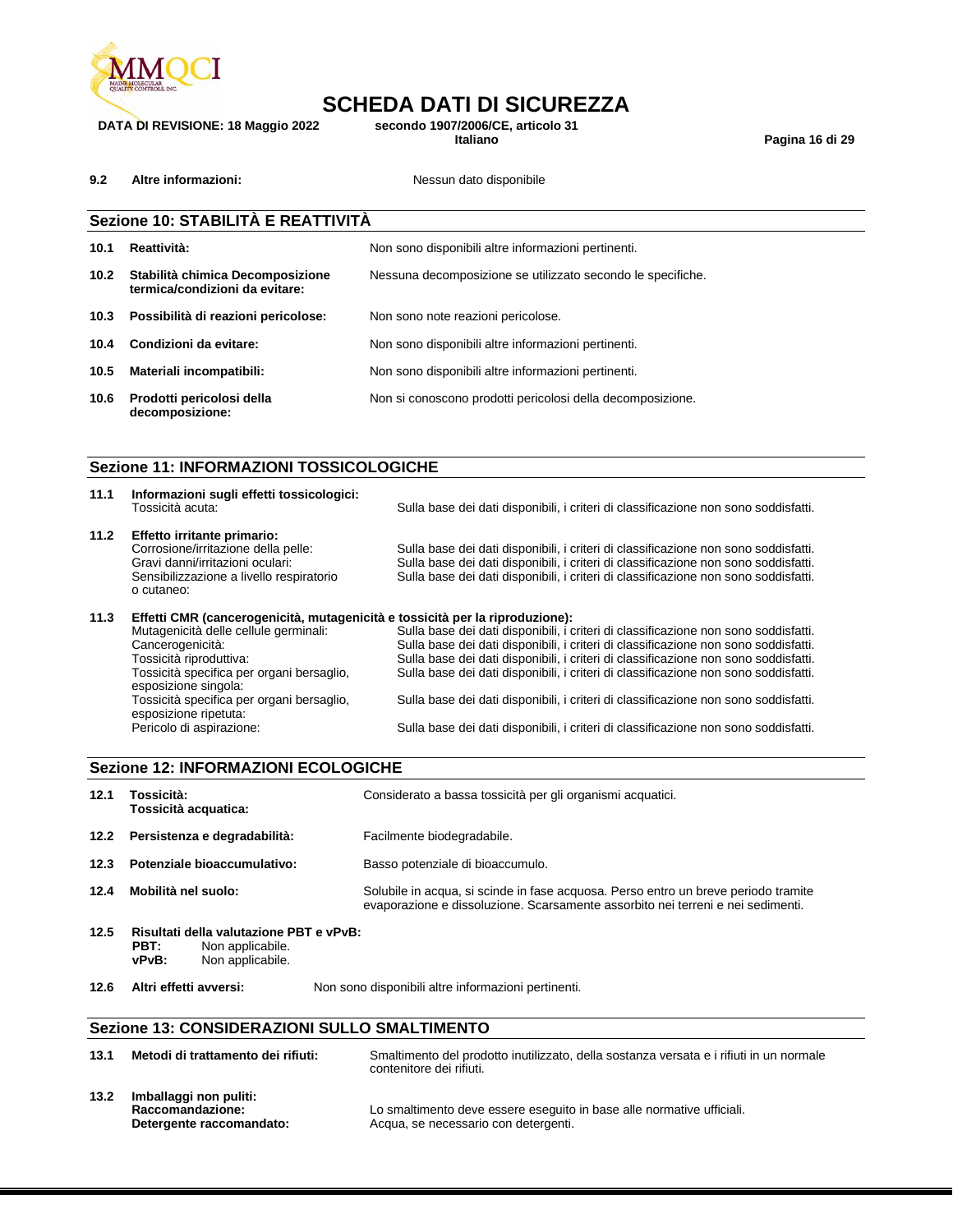

**DATA DI REVISIONE: 18 Maggio 2022 secondo 1907/2006/CE, articolo 31**

**Italiano Pagina 17 di 29**

| <b>Sezione 14: INFORMAZIONI SUL TRASPORTO</b> |  |  |  |  |  |
|-----------------------------------------------|--|--|--|--|--|
|-----------------------------------------------|--|--|--|--|--|

| 14.1 | Numero UN:                                                          | ADR, ADN, IMDG, IATA:        | Non regolato    |
|------|---------------------------------------------------------------------|------------------------------|-----------------|
| 14.2 | Nome di spedizione corretto UN:                                     | ADR, ADN, IMDG, IATA:        | Non regolato    |
| 14.3 | Classi di pericolo per il trasporto:                                | Classe ADR, ADN, IMDG, IATA: | Non regolato    |
| 14.4 | Gruppo di imballaggio:                                              | ADR, IMDG, IATA:             | Non regolato    |
|      | 14.5 Pericoli per l'ambiente:                                       | Inquinante marino:           | No.             |
| 14.6 | Precauzioni speciali per l'utente:                                  |                              | Non applicabile |
| 14.7 | Trasporto sfuso secondo l'allegato II<br>di Marpol e il codice IBC: |                              | Non applicabile |

#### **Sezione 15: INFORMAZIONI SULLE NORMATIVE**

**15.1 Normative/legislazione in materia di salute, sicurezza e ambiente specifiche per la sostanza o miscela: Direttiva 2012/18/UE: Sostanze pericolose specificate, ALLEGATO I:** Nessuno degli ingredienti è elencato.

**Normative nazionali:**

Classe di pericolo per l'acqua 1 (autovalutazione): leggermente pericoloso per l'acqua.

**15.2 Valutazione della sicurezza chimica:** Non è stata effettuata una valutazione della sicurezza chimica.

| Nome<br>chimico       | N. CE     | $\lambda$ indice | CAS     | %  | <b>Classificazione</b> | <b>Marcatura</b> |
|-----------------------|-----------|------------------|---------|----|------------------------|------------------|
|                       |           |                  |         |    | Simbolo                | Frasi R          |
| <b>Alcool etilico</b> | 200-578-6 | 603-002-00-5     | 64-17-5 | 10 | Nessuno                | <b>Nessuno</b>   |

**Proposizione 65 della California:** Questo prodotto non contiene alcuna sostanza indicata nell'elenco delle sostanze cancerogene note o potenziali della California.

**Valutazione della sicurezza chimica:** Osservare le normative generali di sicurezza del laboratorio quando si manipolano prodotti chimici.

#### **Sezione 16: ALTRE INFORMAZIONI**

SDS preparata da: MMQCI<br>Data di preparazione: Maggio 2022 Data di preparazione:

Esclusione di responsabilità: Le informazioni contenute nella presente SDS sono fornite esclusivamente come guida. La SDS è stata accuratamente preparata sulla base di riferimenti e test ritenuti affidabili; tuttavia, MMQCI non garantisce l'accuratezza e la completezza dei dati. Qualsiasi utilizzo dei dati deve essere conforme alle normative federali, statali e locali applicabili.

#### *Abbreviazioni e acronimi:*

*ADR: Accord européen sur le transport des marchandises dangereuses par Route (Accordo europeo relativo al trasporto internazionale su strada di merci pericolose)*

*IMDG: International Maritime Code for Dangerous Goods (Codice marittimo internazionale sulle merci pericolose)*

- *IATA: International Air Transport Association (Associazione di trasporto aereo internazionale)*
- *GHS: Globally Harmonised System of Classification and Labelling of Chemicals (Sistema mondiale armonizzato di classificazione ed etichettatura delle sostanze chimiche)*
- *EINECS: European Inventory of Existing Commercial Chemical Substances (Inventario europeo delle sostanze chimiche commerciali esistenti)*
- *ELINCS: European List of Notified Chemical Substances (Elenco europeo delle sostanze chimiche dichiarate)*
- *CAS: Chemical Abstracts Service (Servizio di estratti chimici) (divisione dell'American Chemical Society)*
- *Persistent, Bioaccumulative and Toxic (Persistente, bioaccumulabile e tossico)*
- *vPvB: very Persistent and very Bioaccumulative (Molto persistente e molto bioaccumulabile)*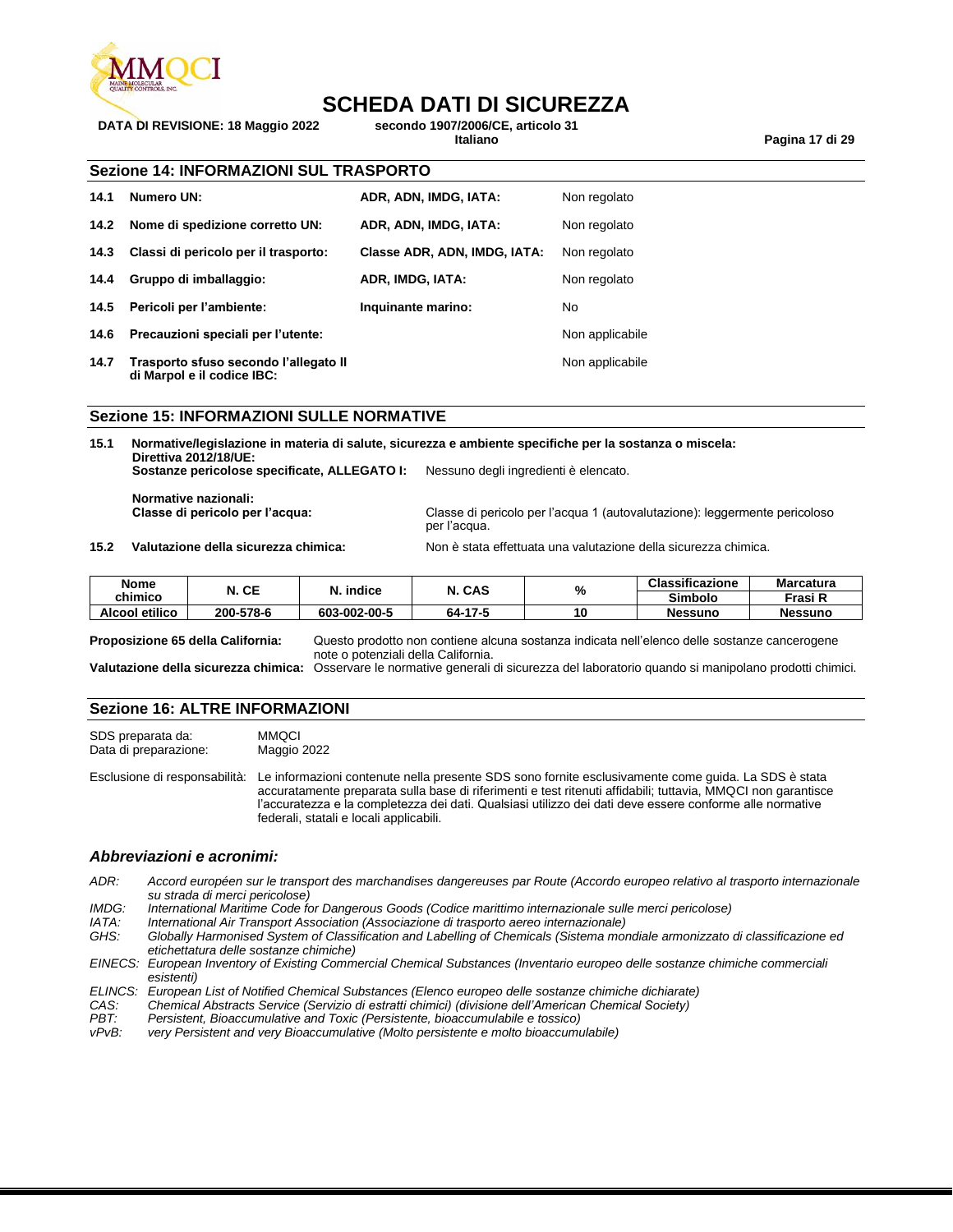

**DATA DE REVISÃO: 18 de Maio de 2022 de acordo com o artigo 31.º do Regulamento (CE) n.º 1907/2006**

**Português Página 18 de 29**

#### **Secção 1: IDENTIFICAÇÃO DA SUBSTÂNCIA/MISTURA E DA SOCIEDADE/EMPRESA**

**1.1 Identificador do produto** BioFire<sup>®</sup> ME Control Panel M262<br>M262 **Referência:** 

**1.2** Utilizações identificadas relevantes da substância ou mistura e utilizações desaconselhadas: Setor de uso SU20 Serviços de Saúde Aplicação da substância/mistura

**1.3** O BioFire® ME Control Panel M262 destina-se a ser utilizado como controlo de qualidade positivo e negativo externo para monitorizar o desempenho de procedimentos laboratoriais de testagem de ácido nucleico *in vitro* para a deteção qualitativa de vários agentes patogénicos do líquido cefalorraquidiano com o teste BioFire® FilmArray® Meningitis/Encephalitis (ME) Panel executado nos sistemas BioFire FilmArray.

| IDENTIFICAÇÃO DO FORNECEDOR DA FICHA DE DADOS DE SEGURANÇA, FABRICANTE/FORNECEDOR: |                                  |                          |  |  |
|------------------------------------------------------------------------------------|----------------------------------|--------------------------|--|--|
| <b>Maine Molecular Quality Controls, Inc (MMQCI)</b>                               | Número de telefone do fabricante | <b>Fax do fabricante</b> |  |  |
| 23 Mill Brook Rd                                                                   | 207-885-1072                     | 207-885-1079             |  |  |
| Saco, Maine 04072 (EUA)                                                            |                                  |                          |  |  |
| E-mail: info@mmgci.com                                                             |                                  |                          |  |  |
| www.mmaci.com                                                                      |                                  |                          |  |  |

**1.4 Número de telefone de emergência:** 207-885-1072 (08:30–17:00 [EST])

#### **Secção 2: IDENTIFICAÇÃO DOS PERIGOS**

| 2.1 Classificação da substância ou mistura:<br>Classificação em conformidade com o Regulamento (CE) n.º 1272/2008: Não aplicável | Não aplicável |
|----------------------------------------------------------------------------------------------------------------------------------|---------------|
| 2.2 Elementos do rótulo:<br>Rotulagem conforme o regulamento (CE) N.º 1272/2008:                                                 | Não aplicável |
| Pictogramas de perigo:                                                                                                           | Não aplicável |
| Palavra-sinal:                                                                                                                   | Não aplicável |
| Advertências de perigo:                                                                                                          | Não aplicável |

**2.3 Outros perigos: Resultados da avaliação PBT e mPmB: PBT:** Não aplicável<br> **mPmB:** Não aplicável **mPmB:** Não aplicável

Este produto não é considerado inflamável em condições laboratoriais normais com base em estudos realizados pela MMQCI.

#### **Secção 3: COMPOSIÇÃO/INFORMAÇÃO SOBRE OS COMPONENTES**

#### **3.1 Caracterização química: Misturas**

|                | N.º CE    | $No$ de índice | N.º CAS<br>% | Classificação | Rotulagem      |                |
|----------------|-----------|----------------|--------------|---------------|----------------|----------------|
| Nome químico   |           |                |              |               | <b>Símbolo</b> | Frases N       |
| Alcool etílico | 200-578-6 | 603-002-00-5   | 64-17-5      | 10            | Nenhuma        | <b>Nenhuma</b> |

#### **Secção 4: MEDIDAS DE PRIMEIROS SOCORROS**

| 4.1 | Descrição das medidas de primeiros socorros:                        |                                                                                                                         |  |  |  |
|-----|---------------------------------------------------------------------|-------------------------------------------------------------------------------------------------------------------------|--|--|--|
|     | Informações gerais:                                                 | Não são necessárias medidas especiais.                                                                                  |  |  |  |
|     | Após inalação:<br>queixas.                                          | Deslocar a pessoa exposta para uma zona ao ar livre. Consultar um médico em caso de                                     |  |  |  |
|     | Após contacto com a pele:<br>Após contacto com os olhos:            | O produto não costuma irritar a pele.<br>Enxaguar com os olhos abertos durante vários minutos debaixo de água corrente. |  |  |  |
|     | Depois ingestão:                                                    | Enxaguar a boca com água. Procurar cuidados médicos e acompanhamento adequado.                                          |  |  |  |
|     | 4.2 Sintomas e efeitos mais importantes, tanto agudos e retardados: | Irritação ocular                                                                                                        |  |  |  |

**4.3 Indicação sobre cuidados médicos urgentes e tratamentos especiais necessários:**

Não há mais informações relevantes disponíveis.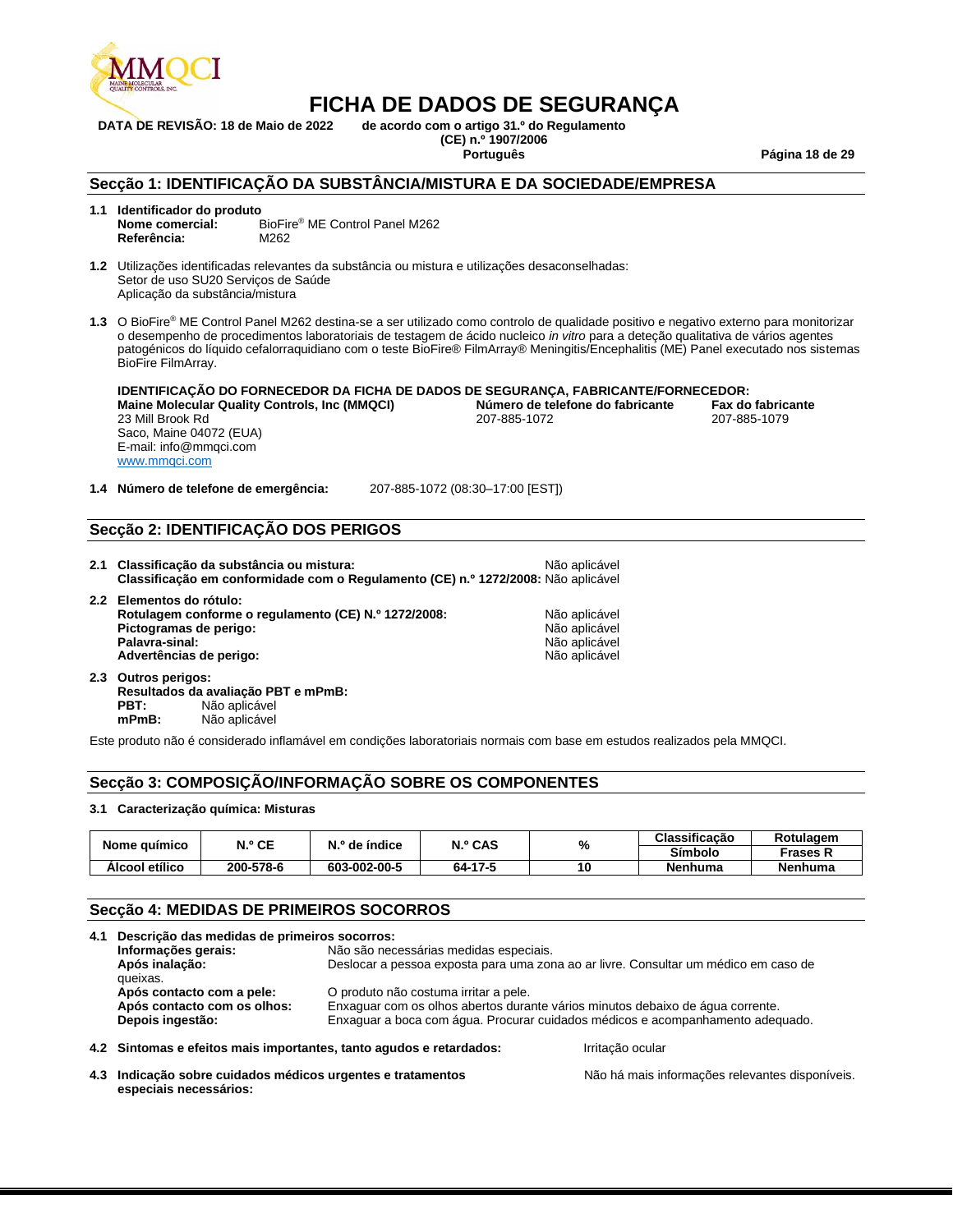

**DATA DE REVISÃO: 18 de Maio de 2022 de acordo com o artigo 31.º do Regulamento** 

**(CE) n.º 1907/2006**

**Português Página 19 de 29**

### **Secção 5: MEDIDAS DE COMBATE A INCÊNDIOS**

| 5.1 | Meios de extinção:<br>Meios adequados de extinção:<br>Meios inadequados de extinção: | Pó seco, areia seca<br>NÃO utilizar jato de água.                                        |
|-----|--------------------------------------------------------------------------------------|------------------------------------------------------------------------------------------|
| 5.2 | Perigos especiais decorrentes da substância ou mistura:                              | Oxidos de carbono                                                                        |
| 5.3 | Recomendações para o pessoal de combate a incêndios:                                 | Usar aparelhos de respiração autónomos para o combate a<br>incêndios, se for necessário. |
| 5.4 | Mais informações:                                                                    | Pulverizar os recipientes por abrir com água a fim de os arrefecer.                      |

#### **Secção 6: MEDIDAS A TOMAR EM CASO DE FUGAS ACIDENTAIS**

| 6.1 | Precauções individuais:                        | Usar vestuário de proteção adequado.             |
|-----|------------------------------------------------|--------------------------------------------------|
| 6.2 | Precauções a nível ambiental:                  | Limpar com material absorvente adequado.         |
| 6.3 | Métodos e materiais de confinamento e limpeza: | Recipiente de eliminação normal                  |
| 6.4 | Remissão para outras secções:                  | Secção 13 «Considerações relativas à eliminação» |

#### **Secção 7: MANUSEAMENTO E ARMAZENAGEM**

| 7.1 | Precauções para um manuseamento seguro: | Manusear de acordo com as instruções presentes no folheto informativo. |
|-----|-----------------------------------------|------------------------------------------------------------------------|
| 7.2 | Condições de armazenagem segura:        | Armazenar entre $-25$ °C e $-15$ °C.                                   |
| 7.3 | Utilizações finais específicas:         | Não há mais informações relevantes disponíveis                         |

#### **Secção 8: CONTROLO DA EXPOSIÇÃO/PROTEÇÃO INDIVIDUAL**

**8.1 Parâmetros de controlo:** Nenhuma

**8.2 Controlo da exposição:** Não se prevê que este produto exija controlos especiais de ventilação. As instalações onde se armazena ou utiliza este produto devem estar equipadas com uma estação de lavagem de olhos.

#### **EQUIPAMENTO DE PROTEÇÃO INDIVIDUAL:**

| Proteção respiratória: | Não é necessár   |
|------------------------|------------------|
| Proteção da pele:      | Bata de laborato |
| Ventilacão:            | Normal           |

**Proteção respiratória:** Não é necessário **Proteção ocular:** Óculos de segurança **Outro equipamento de proteção:** Não é necessário

Precauções laboratoriais padrão

#### **Secção 9 — PROPRIEDADES FÍSICAS E QUÍMICAS**

| 9.1 | Informações sobre propriedades físicas e químicas de base:                         |                                              |
|-----|------------------------------------------------------------------------------------|----------------------------------------------|
|     | Aspeto:                                                                            | Solução aguosa. Não há dados disponíveis     |
|     | Odor:                                                                              | Frutado                                      |
|     | Limiar olfativo:                                                                   | Não há dados disponíveis                     |
|     | pH:                                                                                | Não há dados disponíveis                     |
|     | Ponto de fusão/ponto de congelação:                                                | Não há dados disponíveis                     |
|     | Ponto de ebulição inicial e intervalo de ebulição: 86 °C (186,8 °F) (etanol a 10%) |                                              |
|     | Ponto de inflamação:                                                               | 44 °C (111 °F) — copo fechado (etanol a 10%) |
|     | Taxa de evaporação:                                                                | Não há dados disponíveis                     |
|     | Inflamabilidade (sólido, gás):                                                     | Não há dados disponíveis                     |
|     | Limites superior/inferior de inflamabilidade                                       | Não há dados disponíveis                     |
|     | ou explosividade:                                                                  |                                              |
|     | Pressão de vapor:                                                                  | Não há dados disponíveis                     |
|     | Densidade de vapor:                                                                | Não há dados disponíveis                     |
|     | Densidade relativa:                                                                | Não há dados disponíveis                     |
|     | Solubilidade em água:                                                              | Não há dados disponíveis                     |
|     | Coeficiente de partição n-octanol/água:                                            | Não há dados disponíveis                     |
|     | Temperatura de autoignição:                                                        | Não há dados disponíveis                     |
|     | Temperatura de decomposição:                                                       | Não há dados disponíveis                     |
|     | Viscosidade:                                                                       | Não há dados disponíveis                     |
|     | Propriedades explosivas:                                                           | Não há dados disponíveis                     |
|     | <b>Propriedades comburentes:</b>                                                   | Não há dados disponíveis                     |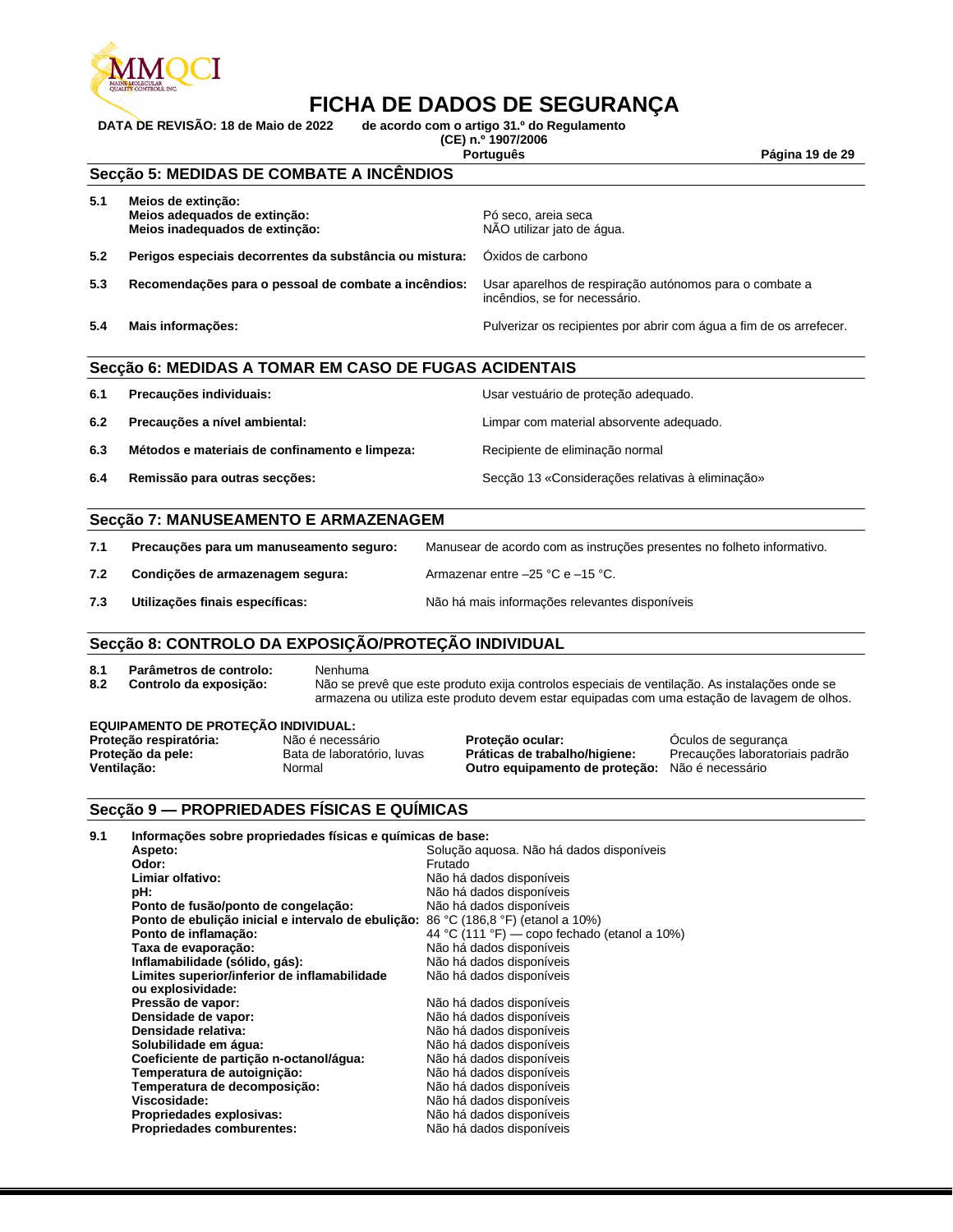

**DATA DE REVISÃO: 18 de Maio de 2022 de acordo com o artigo 31.º do Regulamento (CE) n.º 1907/2006 Português Página 20 de 29**

**9.2 Outras informações:** Não há dados disponíveis

|                   | Secção 10 - ESTABILIDADE E REATIVIDADE                           |                                                                                               |  |  |
|-------------------|------------------------------------------------------------------|-----------------------------------------------------------------------------------------------|--|--|
| 10.1              | Reatividade:                                                     | Não há mais informações relevantes disponíveis.                                               |  |  |
| 10.2 <sub>1</sub> | Estabilidade química/decomposição<br>térmica/condicões a evitar: | Não ocorre decomposição se se utilizar de acordo com as especificações.                       |  |  |
| 10.3              | Possibilidade de reações perigosas:                              | Nenhuma reação perigosa conhecida.                                                            |  |  |
| 10.4              | Condições a evitar:                                              | Não há mais informações relevantes disponíveis.                                               |  |  |
| 10.5              | Materiais incompatíveis:                                         | Não há mais informações relevantes disponíveis.                                               |  |  |
| 10.6              |                                                                  | <b>Produtos de decomposição perigosos:</b> Nenhum produto de decomposição perigoso conhecido. |  |  |

### **Secção 11 — INFORMAÇÃO TOXICOLÓGICA**

| 11.1 | Informações sobre os efeitos toxicológicos:<br>Toxicidade aquda:                                                      | Com base nos dados disponíveis, não se satisfazem os critérios de classificação.                                                                                                                                                                                                                                                                                                     |
|------|-----------------------------------------------------------------------------------------------------------------------|--------------------------------------------------------------------------------------------------------------------------------------------------------------------------------------------------------------------------------------------------------------------------------------------------------------------------------------------------------------------------------------|
| 11.2 | Efeito de irritabilidade primário:<br>Corrosão/irritação cutânea:<br>Lesões oculares graves/irritação ocular:         | Com base nos dados disponíveis, não se satisfazem os critérios de classificação.<br>Com base nos dados disponíveis, não se satisfazem os critérios de classificação.                                                                                                                                                                                                                 |
|      | Sensibilização respiratória ou cutânea:                                                                               | Com base nos dados disponíveis, não se satisfazem os critérios de classificação.                                                                                                                                                                                                                                                                                                     |
| 11.3 |                                                                                                                       | Efeitos de carcinogenidade e mutagenicidade e efeitos tóxicos na reprodução:                                                                                                                                                                                                                                                                                                         |
|      | Carcinogenicidade:<br>Toxicidade reprodutiva:<br>toxicidade para órgãos-alvo específicos<br>(STOT) — exposição única: | Mutagenicidade em células germinativas: Com base nos dados disponíveis, não se satisfazem os critérios de classificação.<br>Com base nos dados disponíveis, não se satisfazem os critérios de classificação.<br>Com base nos dados disponíveis, não se satisfazem os critérios de classificação.<br>Com base nos dados disponíveis, não se satisfazem os critérios de classificação. |
|      | toxicidade para órgãos-alvo específicos<br>(STOT) — exposição repetida:                                               | Com base nos dados disponíveis, não se satisfazem os critérios de classificação.                                                                                                                                                                                                                                                                                                     |
|      | Perigo de aspiração:                                                                                                  | Com base nos dados disponíveis, não se satisfazem os critérios de classificação.                                                                                                                                                                                                                                                                                                     |

#### **Secção 12 — INFORMAÇÃO ECOLÓGICA**

| 12.1 | Toxicidade:<br>Toxicidade aquática:                                                         | Considerado como sendo pouco tóxico para os organismos aquáticos.                                                                                       |  |  |
|------|---------------------------------------------------------------------------------------------|---------------------------------------------------------------------------------------------------------------------------------------------------------|--|--|
|      | 12.2 Persistência e degradabilidade:                                                        | Facilmente biodegradável.                                                                                                                               |  |  |
| 12.3 | Potencial de bioacumulação:                                                                 | Baixo potencial de bioacumulação.                                                                                                                       |  |  |
| 12.4 | Mobilidade no solo:                                                                         | Solúvel em água. Ocorrerá particão na fase aguosa. Desaparece num curto período por<br>evaporação e dissolução. Pouco absorvido por solos e sedimentos. |  |  |
| 12.5 | Resultados da avaliação PBT e mPmB:<br>Não aplicável.<br>PBT:<br>Não aplicável.<br>$mPmB$ : |                                                                                                                                                         |  |  |
| 12.6 | Outros efeitos adversos:                                                                    | Não há mais informações relevantes disponíveis.                                                                                                         |  |  |

## **Secção 13: CONSIDERAÇÕES RELATIVAS À ELIMINAÇÃO**

| 13.1 | Métodos de tratamento de resíduos:                                         | Eliminar o produto não utilizado, a substância derramada e os resíduos num recipiente de<br>eliminação normal. |
|------|----------------------------------------------------------------------------|----------------------------------------------------------------------------------------------------------------|
| 13.2 | Embalagem contaminada:<br>Recomendação:<br>Produto de limpeza recomendado: | Tem de se eliminar de acordo com os regulamentos oficiais.<br>Aqua com produtos de limpeza, se for necessário. |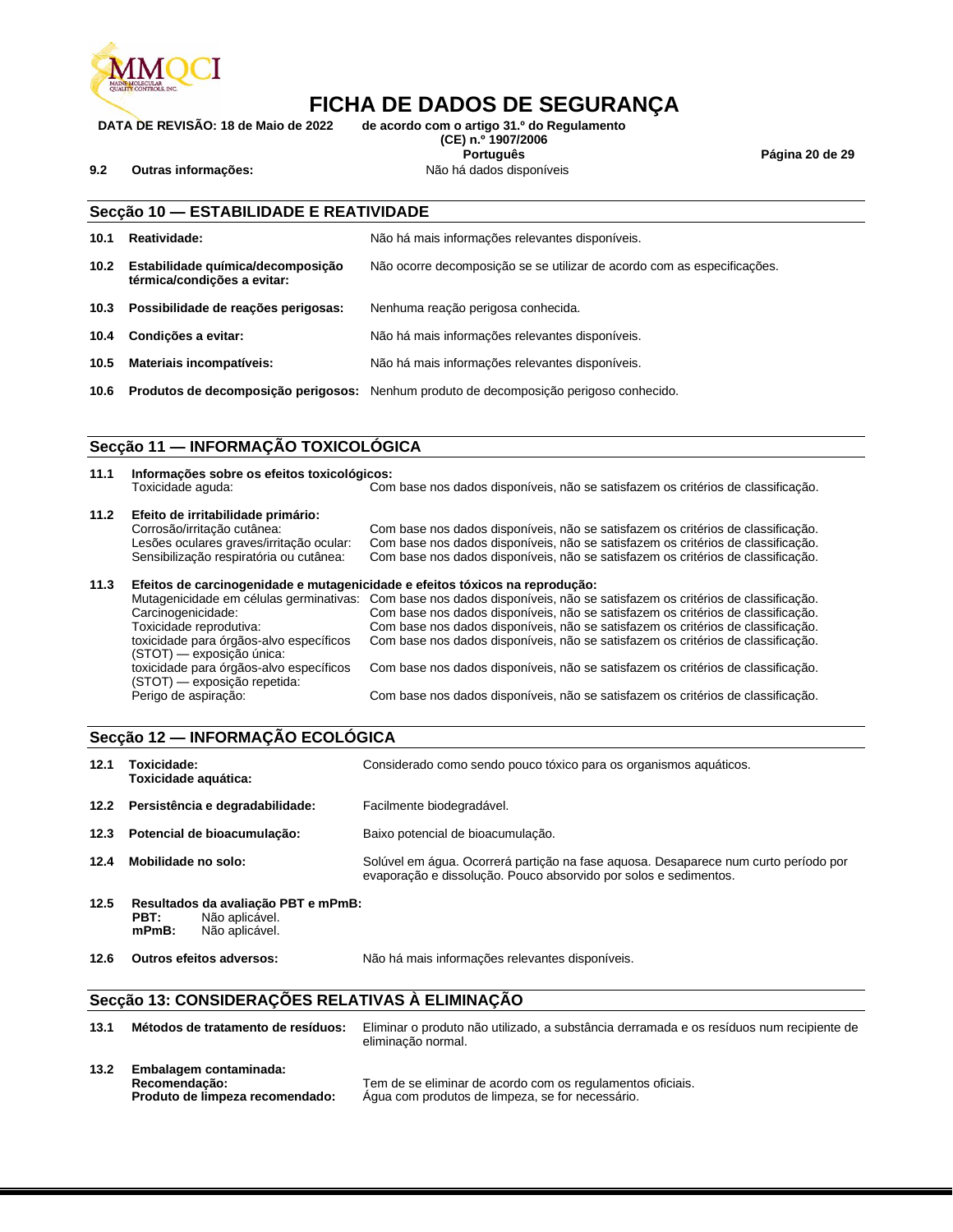

**DATA DE REVISÃO: 18 de Maio de 2022 de acordo com o artigo 31.º do Regulamento (CE) n.º 1907/2006**

**Português Página 21 de 29**

#### **Secção 14: INFORMAÇÕES RELATIVAS AO TRANSPORTE**

| 14.1 | Número ONU:                                                                                  | ADR, ADN, IMDG, IATA:        | Não regulado  |
|------|----------------------------------------------------------------------------------------------|------------------------------|---------------|
| 14.2 | Designação oficial de transporte da ADR, ADN, IMDG, IATA:<br>ONU:                            |                              | Não regulado  |
| 14.3 | Classes de perigo para efeitos de<br>transporte:                                             | Classe ADR, ADN, IMDG, IATA: | Não regulado  |
|      | 14.4 Grupo de embalagem:                                                                     | ADR, IMDG, IATA:             | Não regulado  |
| 14.5 | Perigos para o ambiente:                                                                     | Poluente marinho:            | Não           |
| 14.6 | Precauções especiais para<br>o utilizador:                                                   |                              | Não aplicável |
| 14.7 | Transporte a granel em<br>conformidade com o anexo II da<br>Convenção Marpol e o Código IBC: |                              | Não aplicável |

#### **Secção 15: INFORMAÇÃO SOBRE REGULAMENTAÇÃO**

| 15.1 Regulamentação/legislação específica para a substância ou mistura em matéria de saúde, segurança e ambiente: |
|-------------------------------------------------------------------------------------------------------------------|
| Diretiva 2012/18/UE:                                                                                              |
| Subetâncias decianados nerigosos — ANEVO L. Nonbum dos componentos ao encontro ligiodo                            |

**Substâncias designadas perigosas — ANEXO I:** Nenhum dos componentes se encontra listado.

**Regulamentos nacionais:**

Classe de perigo para a água 1 (autoavaliação): ligeiramente perigoso para a água.

**15.2 Avaliação da segurança química:** Não se efetuou uma avaliação da segurança química.

| <b>Nome</b><br>auimico | N.º CE    | N.º de índice | <b>N.º CAS</b> | O/<br>70 | Classificacão | Rotulagem       |
|------------------------|-----------|---------------|----------------|----------|---------------|-----------------|
|                        |           |               |                |          | Símbolo       | Frases <b>h</b> |
| Alcool etílico         | 200-578-6 | 603-002-00-5  | 64-17-5        | 10       | Nenhuma       | Nenhuma         |

|  | Proposta 65 da Califórnia: |  |
|--|----------------------------|--|
|  |                            |  |

**Proposta 65 da Califórnia:** Este produto não contém nenhuma substância presente na lista de agentes cancerígenos conhecidos ou potenciais da Califórnia.

**Avaliação da segurança química:** Respeitar as normas gerais de segurança laboratorial ao manusear produtos químicos.

#### **Secção 16: OUTRAS INFORMAÇÕES**

FDS preparada por: MMQCI Data de preparação: Maio de 2022

Declaração de exoneração de responsabilidade: As informações contidas nesta FDS são fornecidas apenas para orientação. A FDS foi cuidadosamente preparada com base em referências e testes que se acredita serem fiáveis. Contudo, a MMQCI não garante a exatidão e completude dos dados. Qualquer utilização dos dados tem de estar em conformidade com os regulamentos federais, estatais e locais aplicáveis.

#### *Abreviaturas e acrónimos:*

*ADR: Accord européen sur le transport des marchandises dangereuses par Route (Acordo Europeu relativo ao Transporte* 

*Internacional de Mercadorias Perigosas por Estrada)*

*IMDG: Código Marítimo Internacional para o Transporte de Mercadorias Perigosas*

*IATA: Associação Internacional de Transporte Aéreo*

*GHS: Sistema Globalmente Harmonizado de Classificação e Rotulagem de Produtos Químicos*

- *EINECS: Inventário Europeu das Substâncias Químicas Existentes no Mercado*
- *ELINCS: Lista Europeia de Substâncias Químicas Notificadas*

```
CAS: Chemical Abstracts Service (divisão da American Chemical Society [Sociedade Americana de Química])
```
*PBT: substância Persistente, Bioacumulável e Tóxica*

*mPmB: muito Persistente e muito Bioacumulável*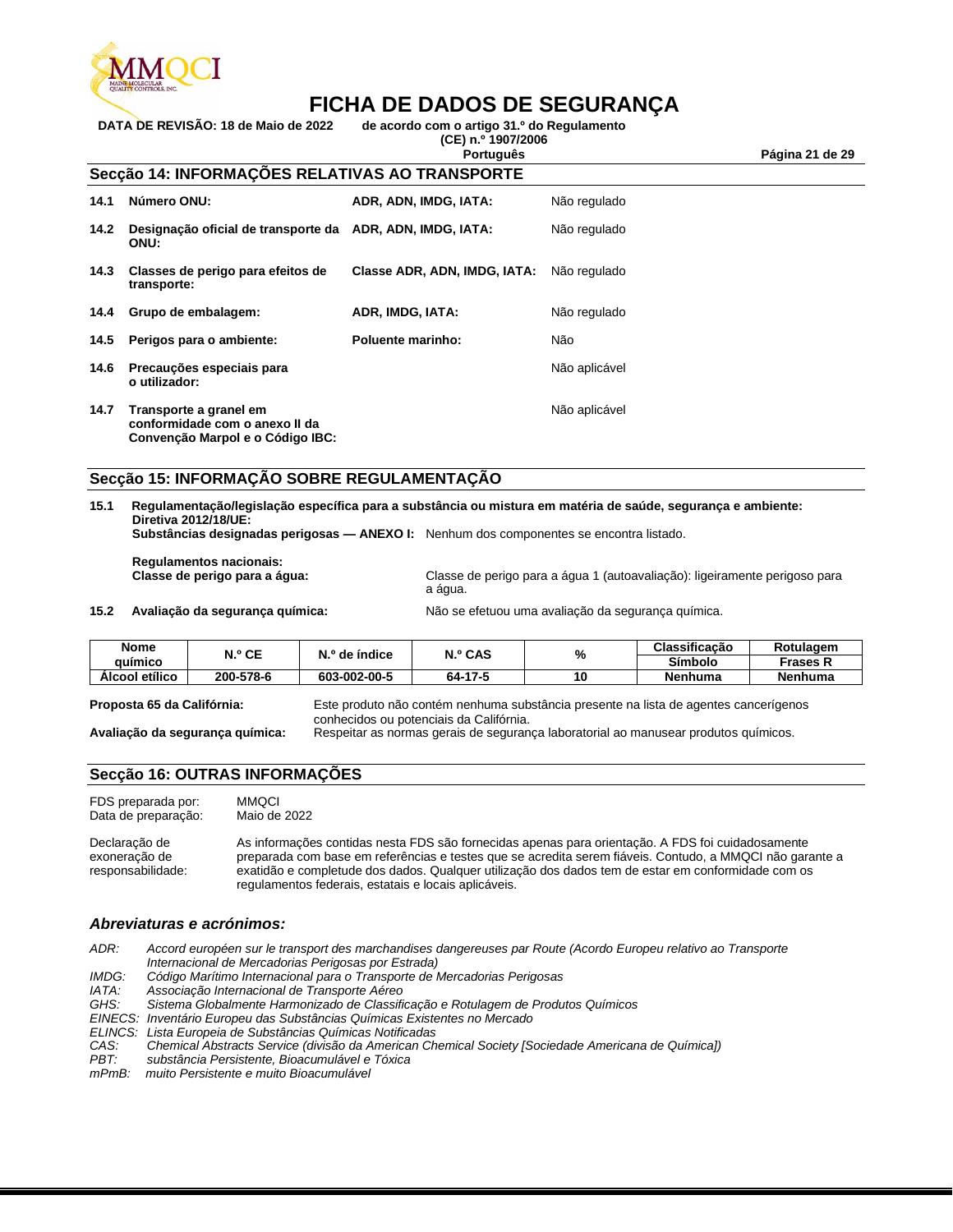

**FECHA DE REVISIÓN: 18 de Mayo de 2022 según 1907/2006/CE, artículo 31**

**Español Página 22 de 29**

#### **Sección 1: IDENTIFICACIÓN DE LA SUSTANCIA/MEZCLA Y DE LA SOCIEDAD/EMPRESA**

**1.1 Identificador del producto Nombre comercial:** BioFire® ME Control Panel M262 **Número de artículo:** M262

- **1.2** Usos pertinentes identificados de la sustancia o mezcla y usos desaconsejados: Sector de uso SU20 Servicios sanitarios Aplicación de la sustancia/mezcla
- **1.3** BioFire® ME Control Panel M262 está indicado para utilizarse como control de calidad externo positivo y negativo para supervisar el rendimiento de los procedimientos de análisis en laboratorio de ácidos nucleicos in vitro para la detección cualitativa de diversos patógenos del líquido cefalorraquídeo con el ensayo BioFire® FilmArray® Meningitis/Encephalitis (ME) Panel realizado en sistemas BioFire FilmArray.

#### **DATOS DEL PROVEEDOR DE LA FICHA DE DATOS DE SEGURIDAD, FABRICANTE/PROVEEDOR: Maine Molecular Quality Controls, Inc (MMQCI)**

23 Mill Brook Rd Saco, Maine 04072 (EE. UU.) Correo electrónico: info@mmqci.com [www.mmqci.com](http://www.mmqci.com/)

**fabricante**<br>207-885-1072

**Número de fax del fabricante** 207-885-1079

**1.4 Número de teléfono de emergencia:** 207-885-1072 (EST 8:30-17:00)

#### **Sección 2: IDENTIFICACIÓN DE LOS PELIGROS**

**2.1 Clasificación de la sustancia o mezcla:** No procede **Clasificación según el Reglamento (CE) n.º 1272/2008:** No procede **2.2 Elementos de etiquetado: Etiquetado según el Reglamento (CE) n.º 1272/2008:** No procede Pictogramas de peligro: No procede

Palabra de advertencia: No procede **Indicaciones de peligro:** No procede

**2.3 Otros peligros: Resultados de la valoración PBT y mPmB:** No procede **mPmB:** No procede

Este producto no se considera inflamable en condiciones ordinarias de laboratorio según los estudios realizados por MMQCI.

#### **Sección 3: COMPOSICIÓN/INFORMACIÓN SOBRE LOS INGREDIENTES**

#### **3.1 Caracterización química: Mezclas**

| <b>Nombre</b>   | N.º CE    | N.º índice   | N.º CAS | %  | Clasificación | Etiquetado      |
|-----------------|-----------|--------------|---------|----|---------------|-----------------|
| quimico         |           |              |         |    | Símbolo       | <b>Frases K</b> |
| Alcohol etílico | 200-578-6 | 603-002-00-5 | 64-17-5 | 10 | Ninguna       | <b>Ninguna</b>  |

#### **Sección 4: MEDIDAS DE PRIMEROS AUXILIOS**

| 4.1 Descripción de las medidas de primeros auxilios:     |                                                                              |
|----------------------------------------------------------|------------------------------------------------------------------------------|
| Información general:                                     | No se requieren medidas especiales.                                          |
| En caso de inhalación:                                   | Suministrar aire fresco; consultar al médico en caso de molestias.           |
| En caso de contacto con la piel:                         | Por regla general, el producto no irrita la piel.                            |
| En caso de contacto con los ojos:                        | Limpiar el ojo abierto durante varios minutos con agua corriente.            |
| En caso de ingestión:                                    | Enjuagar la boca con agua. Buscar atención médica y un seguimiento adecuado. |
| 4.2 Principales síntomas y efectos, agudos y retardados: | Irritación ocular                                                            |

**4.3 Indicación de toda atención médica y de los tratamientos especiales que deban dispensarse inmediatamente:**

No se dispone de más información pertinente.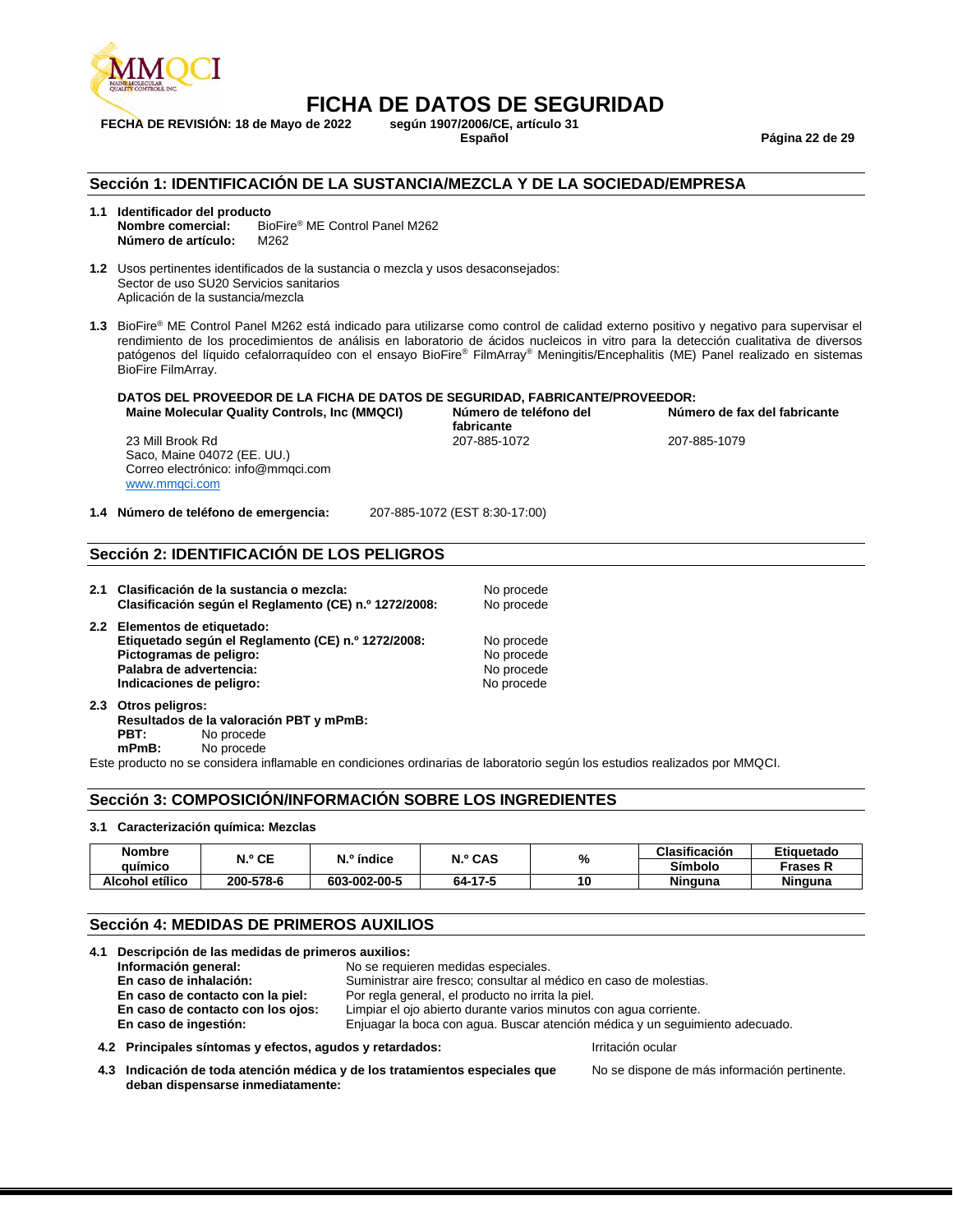

**FECHA DE REVISIÓN: 18 de Mayo de 2022 según 1907/2006/CE, artículo 31**

**Español Página 23 de 29**

#### **Sección 5: MEDIDAS DE LUCHA CONTRA INCENDIOS**

- **5.1 Medios de extinción: Medios de extinción adecuados:** <br>**Medios de extinción inadecuados:** <br>**Medios de extinción inadecuados:** <br>**Medios de aguados** <br>**Media de extinción inadecuados:** <br>**Media de extinción inadecuados:** <br>**Media de extinción inade Medios de extinción inadecuados:**
- **5.2 Peligros especiales derivados de la sustancia o la mezcla:**
- 
- 

Óxidos de carbono

**5.3 Recomendaciones para los bomberos:** Llevar un equipo de respiración autónomo para la lucha contra el fuego si es necesario.

**5.4 Más información:** Utilizar agua pulverizada para enfriar los contenedores no abiertos.

#### **Sección 6: MEDIDAS EN CASO DE VERTIDO ACCIDENTAL**

| 6.1 | Precauciones personales:                     | Llevar ropa de protección adecuada.          |
|-----|----------------------------------------------|----------------------------------------------|
| 6.2 | Precauciones relativas al medio ambiente:    | Limpiar con un material absorbente adecuado. |
| 6.3 | Métodos y material de contención y limpieza: | Contenedor adecuado para la eliminación      |
| 6.4 | Referencia a otras secciones:                | Sección 13 Eliminación                       |

#### **Sección 7: MANIPULACIÓN Y ALMACENAMIENTO**

| 7.1 | Precauciones para una manipulación segura: | Manipular según las instrucciones del prospecto.       |
|-----|--------------------------------------------|--------------------------------------------------------|
| 7.2 | Condiciones de almacenamiento seguro:      | Conservar a una temperatura entre $-25$ °C y $-15$ °C. |
| 7.3 | Usos finales específicos:                  | No se dispone de más información pertinente.           |

#### **Sección 8: CONTROLES DE EXPOSICIÓN/PROTECCIÓN INDIVIDUAL**

- 8.1 **Valores límite de exposición:** Ninguna<br>**8.2 Controles de exposición:** No se es
- 

No se espera que este producto requiera controles especiales de ventilación. Las instalaciones que almacenan o utilizan este producto deben estar equipadas con una estación de lavado de ojos.

#### **EQUIPO DE PROTECCIÓN INDIVIDUAL:**

**Protección respiratoria:** No se requiere **Protección de los ojos:** Gafas de seguridad<br>**Protección de la piel:** Bata de laboratorio, guantes **Prácticas de trabajo/higiene:** Precauciones están Otros equipos de protección:

**Protección de la piel:** Bata de laboratorio, guantes **Prácticas de trabajo/higiene:** Precauciones estándar de laboratorio

#### **Sección 9: PROPIEDADES FÍSICAS Y QUÍMICAS**

| 9.1 | Información sobre propiedades físicas y químicas básicas:      |                                                |
|-----|----------------------------------------------------------------|------------------------------------------------|
|     | Aspecto:                                                       | Solución acuosa No hay datos disponibles       |
|     | Olor:                                                          | Afrutado                                       |
|     | Umbral olfativo:                                               | No hay datos disponibles                       |
|     | pH:                                                            | No hay datos disponibles                       |
|     | Punto de fusión/punto de congelación:                          | No hay datos disponibles                       |
|     | Punto inicial de ebullición e intervalo de<br>ebullición:      | 86 °C (186,8 °F) (10 % de etanol)              |
|     | Punto de inflamación:                                          | 44 °C (111 °F) - vaso cerrado (10 % de etanol) |
|     | Tasa de evaporación:                                           | No hay datos disponibles                       |
|     | Inflamabilidad (sólido, gas):                                  | No hay datos disponibles                       |
|     | Límites superior/inferior de inflamabilidad o<br>explosividad: | No hay datos disponibles                       |
|     | Presión de vapor:                                              | No hay datos disponibles                       |
|     | Densidad de vapor:                                             | No hay datos disponibles                       |
|     | Densidad relativa:                                             | No hay datos disponibles                       |
|     | Solubilidad en agua:                                           | No hay datos disponibles                       |
|     | Coeficiente de reparto: n-octanol/agua:                        | No hay datos disponibles                       |
|     | Temperatura de autoinflamación:                                | No hay datos disponibles                       |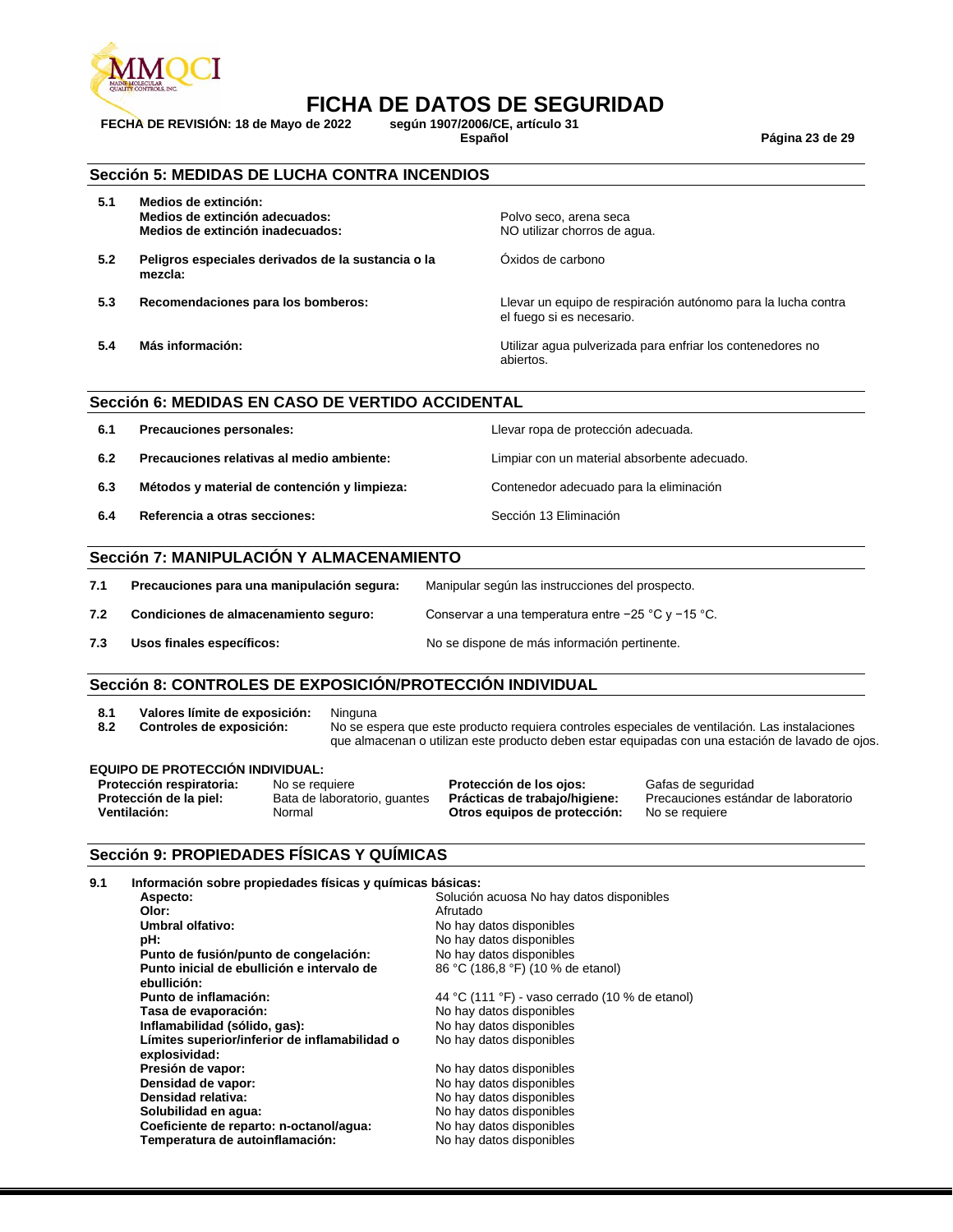

**FECHA DE REVISIÓN: 18 de Mayo de 2022 según 1907/2006/CE, artículo 31**

**Español Página 24 de 29**

| Temperatura de descomposición:  |
|---------------------------------|
| Viscosidad:                     |
| Propiedades explosivas:         |
| <b>Propiedades comburentes:</b> |
|                                 |

- No hay datos disponibles **Viscosidad:** No hay datos disponibles No hay datos disponibles **Propiedades comburentes:** No hay datos disponibles
- **9.2 Información adicional: No hay datos disponibles**

#### **Sección 10: ESTABILIDAD Y REACTIVIDAD**

| 10.1 | Reactividad:                                                                  | No se dispone de más información pertinente.               |
|------|-------------------------------------------------------------------------------|------------------------------------------------------------|
| 10.2 | Estabilidad química Descomposición<br>térmica/condiciones que deben evitarse: | No se descompone si se utiliza según las especificaciones. |
| 10.3 | Posibilidad de reacciones peligrosas:                                         | No se conocen reacciones peligrosas.                       |
| 10.4 | Condiciones que deben evitarse:                                               | No se dispone de más información pertinente.               |
| 10.5 | <b>Materiales incompatibles:</b>                                              | No se dispone de más información pertinente.               |
| 10.6 | Productos de descomposición peligrosos:                                       | No se conocen productos de descomposición peligrosos.      |

#### **Sección 11: INFORMACIÓN TOXICOLÓGICA**

| 11.1 | Información sobre los efectos toxicológicos:<br>Toxicidad aguda:                                                                                                           | Según los datos disponibles, no se cumplen los criterios de clasificación.                                                                                                                                                                                                                                           |
|------|----------------------------------------------------------------------------------------------------------------------------------------------------------------------------|----------------------------------------------------------------------------------------------------------------------------------------------------------------------------------------------------------------------------------------------------------------------------------------------------------------------|
| 11.2 | Efecto irritante primario:<br>Corrosión/irritación cutánea:<br>Lesión/irritación ocular grave:<br>Sensibilización respiratoria o cutánea:                                  | Según los datos disponibles, no se cumplen los criterios de clasificación.<br>Según los datos disponibles, no se cumplen los criterios de clasificación.<br>Según los datos disponibles, no se cumplen los criterios de clasificación.                                                                               |
| 11.3 | Efectos CMR (carcinogenicidad, mutagenicidad y toxicidad para la reproducción):                                                                                            |                                                                                                                                                                                                                                                                                                                      |
|      | Mutagenicidad en células germinales:<br>Carcinogenicidad:<br>Toxicidad para la reproducción:<br>Toxicidad específica en determinados órganos<br>(STOT) - exposición única: | Según los datos disponibles, no se cumplen los criterios de clasificación.<br>Según los datos disponibles, no se cumplen los criterios de clasificación.<br>Según los datos disponibles, no se cumplen los criterios de clasificación.<br>Según los datos disponibles, no se cumplen los criterios de clasificación. |
|      | Toxicidad específica en determinados órganos<br>(STOT) - exposición repetida:                                                                                              | Según los datos disponibles, no se cumplen los criterios de clasificación.                                                                                                                                                                                                                                           |
|      | Peligro de aspiración:                                                                                                                                                     | Según los datos disponibles, no se cumplen los criterios de clasificación.                                                                                                                                                                                                                                           |

#### **Sección 12: INFORMACIÓN ECOLÓGICA**

| 12.1 | Toxicidad:<br>Toxicidad acuática:                                                         | Se considera que tiene una baja toxicidad para los organismos acuáticos.                                                                                  |
|------|-------------------------------------------------------------------------------------------|-----------------------------------------------------------------------------------------------------------------------------------------------------------|
| 12.2 | Persistencia y degradabilidad:                                                            | Fácilmente biodegradable.                                                                                                                                 |
| 12.3 | Potencial de bioacumulación:                                                              | Bajo potencial de bioacumulación.                                                                                                                         |
| 12.4 | Movilidad en el suelo:                                                                    | Soluble en agua, reparto en fase acuosa. Desaparece en un corto periodo de tiempo<br>por evaporación y disolución. Se absorbe mal en suelos y sedimentos. |
| 12.5 | Resultados de la valoración PBT y mPmB:<br>No procede.<br>PBT:<br>$mPmB$ :<br>No procede. |                                                                                                                                                           |

**12.6 Otros efectos adversos:** No se dispone de más información pertinente.

#### **Sección 13: CONSIDERACIONES RELATIVAS A LA ELIMINACIÓN**

| 13.1 | Métodos para el tratamiento de residuos:                                            | Deseche el producto no utilizado, la sustancia derramada y los residuos en el<br>contenedor de basura normal. |
|------|-------------------------------------------------------------------------------------|---------------------------------------------------------------------------------------------------------------|
| 13.2 | <b>Envases contaminados:</b><br>Recomendación:<br>Producto de limpieza recomendado: | Eliminar de acuerdo con la normativa oficial.<br>Agua, si es necesario con productos de limpieza.             |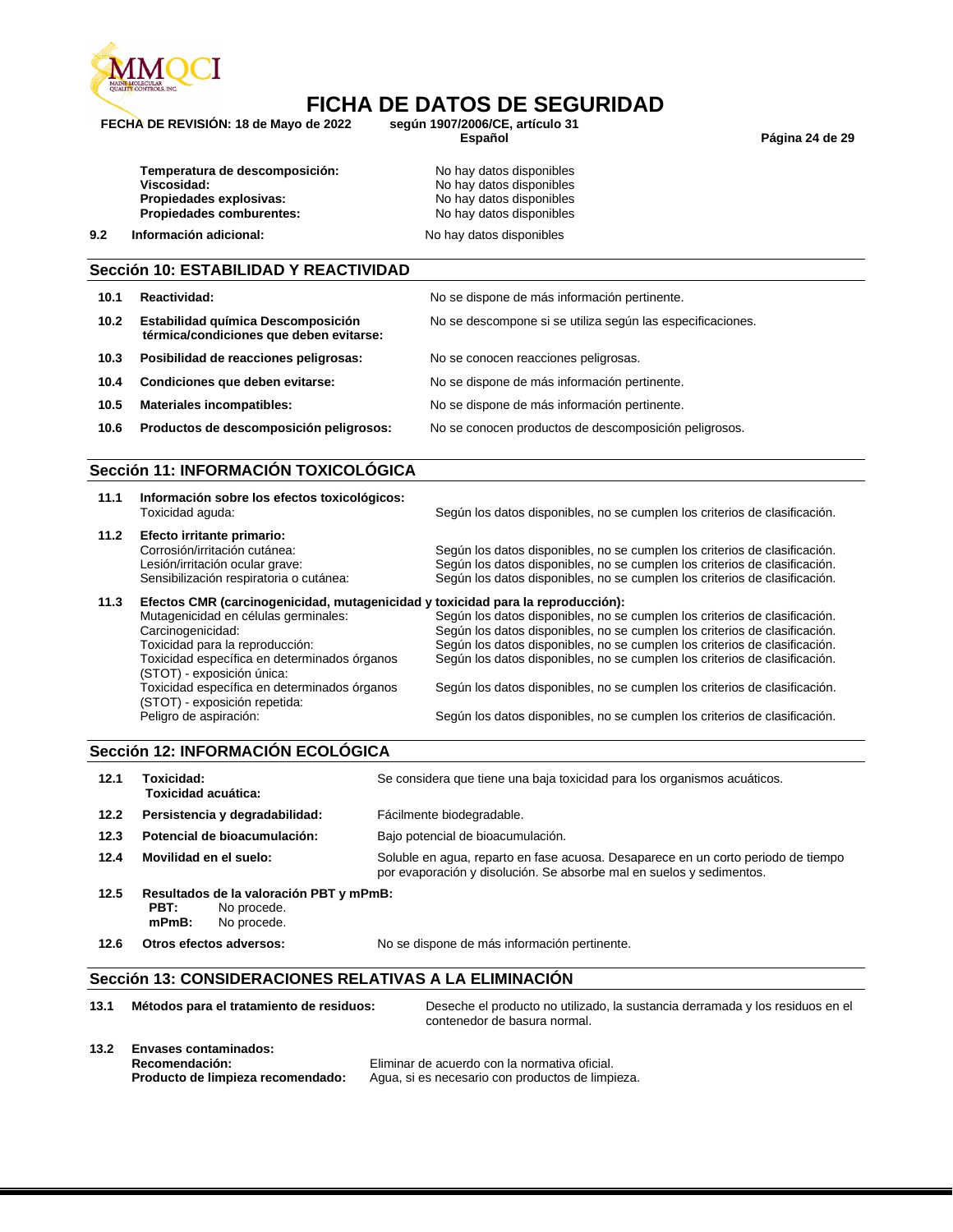

**FECHA DE REVISIÓN: 18 de Mayo de 2022 según 1907/2006/CE, artículo 31**

**Español Página 25 de 29**

#### **Sección 14: INFORMACIÓN RELATIVA AL TRANSPORTE**

| 14.1 | Número de las Naciones Unidas:                                                    | ADR. ADN. IMDG. IATA:          | No regulado    |
|------|-----------------------------------------------------------------------------------|--------------------------------|----------------|
| 14.2 | Designación oficial de transporte<br>de las Naciones Unidas:                      | ADR, ADN, IMDG, IATA:          | No regulado    |
| 14.3 | Clase(s) de peligro para el<br>transporte:                                        | Clase ADR, ADN, IMDG,<br>IATA: | No regulado    |
| 14.4 | Grupo de embalaje:                                                                | ADR. IMDG. IATA:               | No regulado    |
| 14.5 | Peligros para el medio ambiente:                                                  | Contaminante marino:           | N <sub>0</sub> |
| 14.6 | Precauciones particulares para<br>el usuario:                                     |                                | No procede     |
| 14.7 | Transporte a granel según el<br>Anexo II del Convenio Marpol y<br>del Código IBC: |                                | No procede     |

#### **Sección 15: INFORMACIÓN REGLAMENTARIA**

| 15.1 | Directiva 2012/18/UE:                       | Reglamentación y legislación en materia de seguridad, salud y medio ambiente específicas para la sustancia o la mezcla: |  |  |
|------|---------------------------------------------|-------------------------------------------------------------------------------------------------------------------------|--|--|
|      | Sustancias peligrosas designadas - ANEXO I: | Ninguno de los ingredientes aparece en la lista.                                                                        |  |  |
|      | Normativa nacional:                         |                                                                                                                         |  |  |
|      | Clase de peligro para el agua:              | Clase de peligro para el agua 1 (autoclasificación): ligeramente peligroso para<br>el agua.                             |  |  |
| 15.2 | Evaluación de la seguridad guímica:         | No se ha llevado a cabo ninguna evaluación de la seguridad química.                                                     |  |  |

| <b>Nombre</b><br>auímico | N.º CE    | $No$ índice  | <b>N.º CAS</b> | %  | Clasificación | Etiquetado     |
|--------------------------|-----------|--------------|----------------|----|---------------|----------------|
|                          |           |              |                |    | Símbolo       | Frases K       |
| Alcohol etílico          | 200-578-6 | 603-002-00-5 | 64-17-5        | 10 | Ninguna       | <b>Ninguna</b> |

**Propuesta 65 de California:** Este producto no contiene ninguna sustancia incluida en la lista de California de posibles carcinógenos o carcinógenos conocidos.

**Evaluación de la seguridad química:** Respete las normas generales de seguridad del laboratorio al manipular productos químicos.

#### **Sección 16: OTRA INFORMACION**

| FDS preparada por:           | <b>MMOCI</b>                                                                                                                                                                                                                                                                                                                                                  |
|------------------------------|---------------------------------------------------------------------------------------------------------------------------------------------------------------------------------------------------------------------------------------------------------------------------------------------------------------------------------------------------------------|
| Fecha de preparación:        | Mayo de 2022                                                                                                                                                                                                                                                                                                                                                  |
| Descargo de responsabilidad: | La información contenida en esta FDS se proporciona solo para uso a modo de quía. La FDS se ha<br>preparado cuidadosamente a partir de referencias y pruebas que se consideran fiables; sin embargo,<br>MMQCI no garantiza la exactitud e integridad de los datos. Cualquier uso de los datos debe seguir la<br>normativa federal, estatal y local aplicable. |

#### *Abreviaturas y acrónimos:*

*ADR: Accord européen sur le transport des marchandises dangereuses par Route (Acuerdo europeo relativo al transporte internacional de mercancías peligrosas por carretera)*

*IMDG: Código marítimo internacional de mercancías peligrosas*

*IATA: Asociación Internacional de Transporte Aéreo*

Sistema Globalmente Armonizado de clasificación y etiquetado de productos químicos

- *EINECS: Inventario europeo de sustancias químicas comerciales existentes*
- *ELINCS: Lista europea de sustancias químicas notificadas*
- *CAS: Servicio de resúmenes químicos (división de la American Chemical Society)*

*PBT: Persistente, Bioacumulable y Tóxico*

*mPmB: Muy persistente y muy bioacumulable*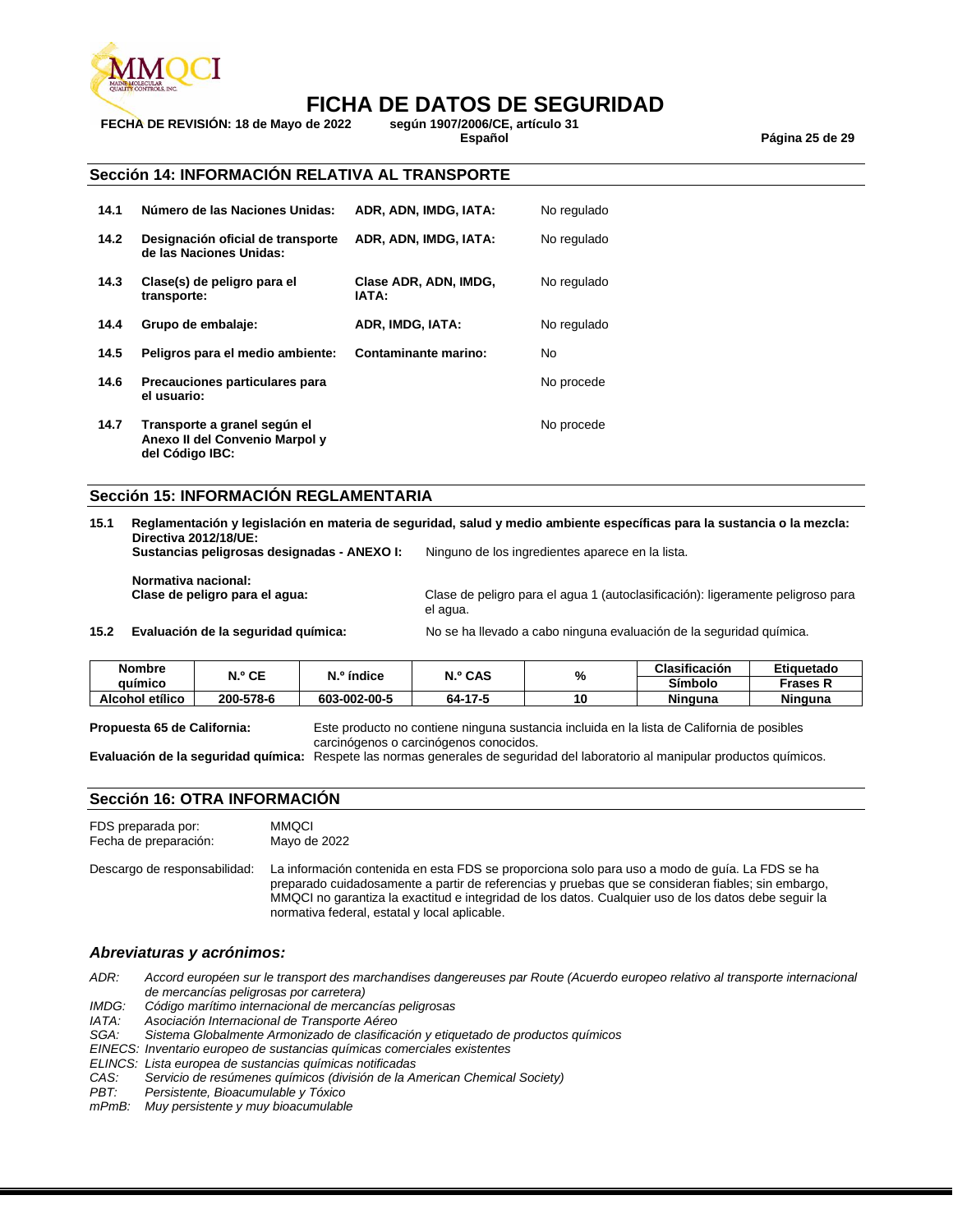

# **VEILIGHEIDSINFORMATIEBLAD**<br>volgens 1907/2006/EG. Artikel 31

**HERZIENINGSDATUM: 18 Mei 2022 volgens 1907/2006/EG, Artikel 31**

**Nederlands Pagina 26 van 29**

#### **Sectie 1: IDENTIFICATIE VAN DE STOF OF HET MENGSEL EN VAN DE VENNOOTSCHAP/ONDERNEMING**

#### **1.1 Productidentificatiecode Handelsnaam:** BioFire® ME Control Panel M262 **Artikelnummer:** M262

- **1.2** Relevant geïdentificeerd gebruik van de stof of het mengsel en ontraden gebruik: Gebruikssector SU20 Gezondheidsdiensten Toepassing van de stof of het mengsel
- **1.3** BioFire® ME Control Panel M262 is bedoeld voor gebruik als een externe positieve en negatieve kwaliteitscontrole om de prestaties te volgen van *in-vitro* laboratorium nucleïnezuurtestprocedures voor de kwalitatieve detectie van meerdere pathogenen in cerebrospinaal vocht, met het BioFire® FilmArray® Meningitis/Encephalitis (ME) Panel-assay op BioFire FilmArray-systemen.

#### **GEGEVENS OVER DE VERSTREKKER VAN HET VEILIGHEIDSINFORMATIEBLAD, FABRIKANT/LEVERANCIER: Maine Molecular Quality Controls, Inc (MMQCI)** 23 Mill Brook Rd 207-885-1072 207-885-1079

Saco, Maine 04072 (USA) E-mail: info@mmqci.com [www.mmqci.com](http://www.mmqci.com/)

**1.4 Telefoonnummer voor noodgevallen**: 207-885-1072 (EST 8:30-17:00)

## **Sectie 2: IDENTIFICATIE VAN GEVA(A)R(EN)**

|                      | 2.1 Indeling van de stof of het mengsel:<br>Indeling overeenkomstig Verordening (EG) nr. 1272/2008: | Niet van toepassing<br>Niet van toepassing |
|----------------------|-----------------------------------------------------------------------------------------------------|--------------------------------------------|
| 2.2 Label-elementen: |                                                                                                     |                                            |
|                      | Etikettering overeenkomstig Verordening (EG) nr. 1272/2008: Niet van toepassing                     |                                            |
| Gevarenpictogrammen: |                                                                                                     | Niet van toepassing                        |
| Signaalwoord:        |                                                                                                     | Niet van toepassing                        |
| Gevarenaanduidingen: |                                                                                                     | Niet van toepassing                        |
| 2.3 Andere gevaren:  |                                                                                                     |                                            |
|                      | Resultaten van PBT- en zPzB-beoordeling:                                                            |                                            |
| PBT:                 | Niet van toepassing                                                                                 |                                            |
|                      |                                                                                                     |                                            |

**zPzB:** Niet van toepassing

Dit product wordt niet beschouwd als ontvlambaar onder normale laboratoriumomstandigheden, gebaseerd op studies uitgevoerd door MMQCI.

#### **Sectie 3: SAMENSTELLING/INFORMATIE OVER INGREDIËNTEN**

#### **3.1 Scheikundige karakterisering: Mengsels**

| <b>Scheikundiae</b> | EC-nr.    |              | CAS-nr. | % | Indelina | Etikettering |
|---------------------|-----------|--------------|---------|---|----------|--------------|
| naam                |           | Index-nr.    |         |   | Symbool  | R-frasen     |
| <b>Ethvlaicohol</b> | 200-578-6 | 603-002-00-5 | 64-17-5 |   | Geen     | Geen         |

#### **Sectie 4: EERSTEHULPMAATREGELEN**

| 4.1 | Beschrijving van de eerstehulpmaatregelen: |                                                                           |
|-----|--------------------------------------------|---------------------------------------------------------------------------|
|     |                                            | Algemene informatie: Geen speciale maatregelen nodig.                     |
|     | Na inademing:                              | Zorg voor frisse lucht; raadpleeg een arts in geval van klachten.         |
|     | Na huidcontact:                            | Over het algemeen irriteert het product de huid niet.                     |
|     | Na oogcontact:                             | Spoel het geopende oog gedurende enkele minuten onder stromend water.     |
|     | Na het inslikken:                          | Spoel de mond met water. Zoek medische hulp en zorg voor passende nazorg. |
|     |                                            |                                                                           |

#### **4.2 Belangrijkste symptomen en effecten, zowel acuut als vertraagd:** Oogirritatie

**4.3 Indicatie van onmiddellijke medische aandacht en speciale vereiste behandeling:**

Geen verdere relevante informatie beschikbaar.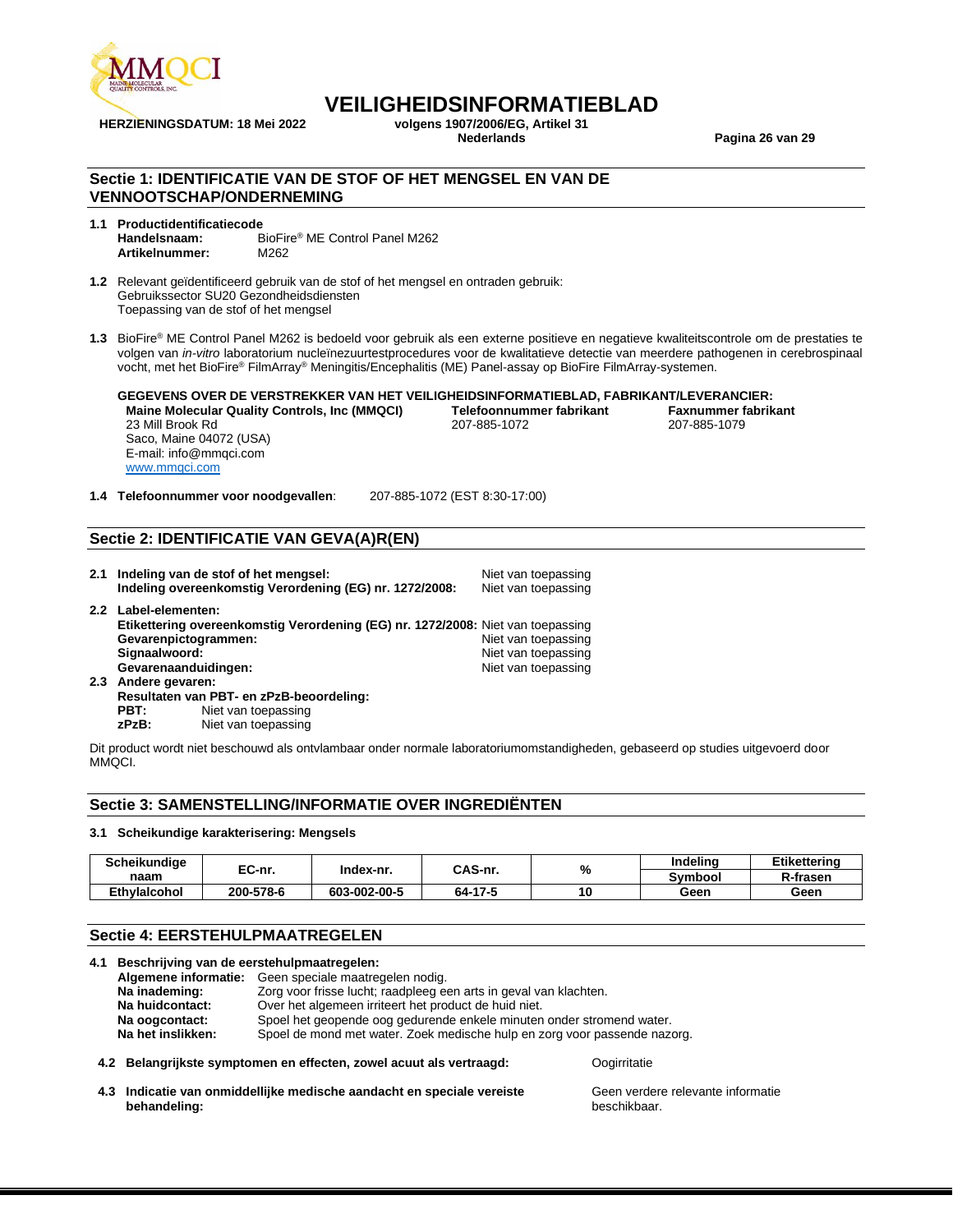

# **VEILIGHEIDSINFORMATIEBLAD**

Koolstofoxiden

brandbestrijding.

**HERZIENINGSDATUM: 18 Mei 2022 volgens 1907/2006/EG, Artikel 31**

**Nederlands Pagina 27 van 29**

|  |  | <b>Sectie 5: BRANDBESTRIJDINGSMAATREGELEN</b> |  |
|--|--|-----------------------------------------------|--|
|--|--|-----------------------------------------------|--|

| 5.1 | <b>Blusmiddelen:</b> |  |
|-----|----------------------|--|
|     | Geschikte blusmidde  |  |

- **Geschikte blusmiddelen:** Droog poeder, Droog zand **Ongeschikte blusmiddelen:**
- **5.2 Speciale gevaren die door de stof of het mengsel worden veroorzaakt:**
- **5.3 Advies voor brandweerlieden:** Draag indien nodig onafhankelijke ademhalingsapparatuur voor

**5.4 Verdere informatie:** Gebruik waterspray om ongeopende containers te koelen.

#### **Sectie 6: MAATREGELEN BIJ ONBEDOELD VRIJKOMEN**

| 6.1 | Persoonlijke voorzorgsmaatregelen:                | Draag geschikte beschermende kleding.       |
|-----|---------------------------------------------------|---------------------------------------------|
| 6.2 | Voorzorgsmaatregelen m.b.t. het milieu:           | Opvegen met geschikt absorberend materiaal. |
| 6.3 | Insluitings- en reinigingsmethoden en -materiaal: | Normale afvalcontainer                      |
| 6.4 | Verwijzing naar andere secties:                   | Sectie 13 Verwijdering                      |

#### **Sectie 7: BEHANDELING EN OPSLAG**

| 7.1 | Voorzorgsmaatregel voor het veilig hanteren van de stof: Hanteren volgens de instructies op de bijsluiter. |                                                |
|-----|------------------------------------------------------------------------------------------------------------|------------------------------------------------|
| 7.2 | Voorwaarden voor een veilige opslag:                                                                       | Bewaren bij -25 °C tot -15 °C.                 |
| 7.3 | Specifiek(e) eindgebruik(en):                                                                              | Geen verdere relevante informatie beschikbaar. |

#### **Sectie 8: BLOOTSTELLINGSCONTROLES / PERSOONLIJKE BESCHERMING**

|     | Grenswaarden voor<br>blootstelling: | Geen                                                                                                                                                                                         |
|-----|-------------------------------------|----------------------------------------------------------------------------------------------------------------------------------------------------------------------------------------------|
| 8.2 | <b>Blootstellingscontroles:</b>     | Dit product zal naar verwachting geen speciale ventilatiemaatregelen vereisen. Inrichtingen<br>waar dit product wordt opgeslagen of gebruikt, moeten zijn uitgerust met een oogspoelstation. |

#### **PERSOONLIJKE BESCHERMENDE UITRUSTING:**

| Bescherming ademhalingswegen: Geen vereist |                  | Oogbes  |
|--------------------------------------------|------------------|---------|
| Huidbescherming:                           | Laboratoriumias. | Werk-/h |
|                                            | handschoenen     |         |
| Ventilatie:                                | Normaal          | Andere  |

**Berming:** Veiligheidsbril<br>**biogrammalingsweist Christ Standaardvoo beschermingsmiddelen:** 

Standaardvoorzorgsmaatregelen laboratorium<br>Geen vereist

#### **Sectie 9 – NATUURKUNDIGE EN SCHEIKUNDIGE EIGENSCHAPPEN**

| 9.1 | Informatie over basale natuurkundige en scheikundige eigenschappen: |                                                  |
|-----|---------------------------------------------------------------------|--------------------------------------------------|
|     | Verschijning:                                                       | Waterachtige oplossing Geen gegevens beschikbaar |
|     | Geur:                                                               | Fruitachtig                                      |
|     | Geurdrempel:                                                        | Geen gegevens beschikbaar                        |
|     | pH:                                                                 | Geen gegevens beschikbaar                        |
|     | Smeltpunt/vriespunt:                                                | Geen gegevens beschikbaar                        |
|     | Initieel kookpunt en kooktraject:                                   | 86 °C (186,8 °F) (10% ethanol)                   |
|     | Vlampunt:                                                           | 44 °C (111 °F) – gesloten beker (10% ethanol)    |
|     | Verdampingssnelheid:                                                | Geen gegevens beschikbaar                        |
|     | Ontvlambaarheid (vast, gas):                                        | Geen gegevens beschikbaar                        |
|     | Bovenste/onderste limieten ontvlambaarheid of explosie:             | Geen gegevens beschikbaar                        |
|     | Dampspanning:                                                       | Geen gegevens beschikbaar                        |
|     | Dampdichtheid:                                                      | Geen gegevens beschikbaar                        |
|     | <b>Relatieve dichtheid:</b>                                         | Geen gegevens beschikbaar                        |
|     | Oplosbaarheid in water:                                             | Geen gegevens beschikbaar                        |
|     | Partitiecoëfficiënt: n-octanol/water:                               | Geen gegevens beschikbaar                        |
|     | Zelfontbrandingstemperatuur:                                        | Geen gegevens beschikbaar                        |
|     | Ontledingstemperatuur:                                              | Geen gegevens beschikbaar                        |
|     | Viscositeit:                                                        | Geen gegevens beschikbaar                        |
|     |                                                                     |                                                  |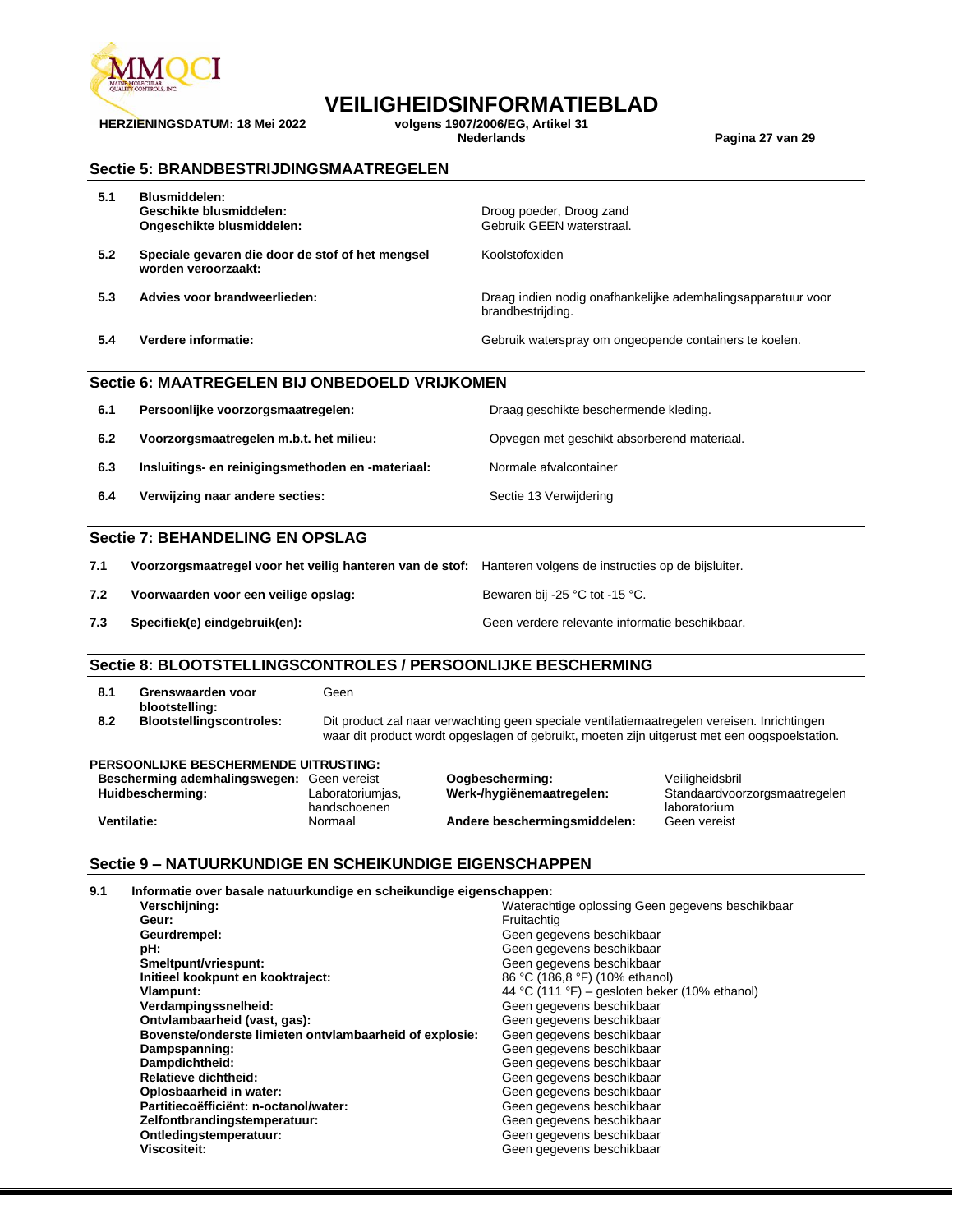

# **VEILIGHEIDSINFORMATIEBLAD**

**HERZIENINGSDATUM: 18 Mei 2022 volgens 1907/2006/EG, Artikel 31**

**Nederlands Pagina 28 van 29**

**Explosieve eigenschappen:** Geen gegevens beschikbaar **Oxidatie-eigenschappen:** Geen gegevens beschikbaar

**9.2 Overige informatie: Geen gegevens beschikbaar Geen gegevens beschikbaar** 

### **Sectie 10 – STABILITEIT EN REACTIVITEIT**

| 10.1 | Reactiviteit:                                                                          | Geen verdere relevante informatie beschikbaar.       |
|------|----------------------------------------------------------------------------------------|------------------------------------------------------|
| 10.2 | <b>Chemische stabiliteit Thermische</b><br>ontleding / te vermijden<br>omstandigheden: | Geen ontleding bij gebruik volgens de specificaties. |
| 10.3 | Mogelijkheid van gevaarlijke reacties:                                                 | Geen gevaarlijke reacties bekend.                    |
| 10.4 | Te vermijden omstandigheden:                                                           | Geen verdere relevante informatie beschikbaar.       |
| 10.5 | Onverdraagzame stoffen:                                                                | Geen verdere relevante informatie beschikbaar.       |
| 10.6 | Gevaarlijke ontledingsproducten:                                                       | Geen gevaarlijke ontledingsproducten bekend.         |

#### **Sectie 11 – TOXICOLOGISCHE INFORMATIE**

| 11.1 | Informatie over toxicologische effecten:<br>Acute toxiciteit:                                  | Gebaseerd op beschikbare gegevens wordt niet voldaan aan de classificatiecriteria.                                                                                       |
|------|------------------------------------------------------------------------------------------------|--------------------------------------------------------------------------------------------------------------------------------------------------------------------------|
| 11.2 | <b>Primair irriterend effect:</b><br>Huidcorrosie/-irritatie:<br>Ernstig oogletsel/-irritatie: | Gebaseerd op beschikbare gegevens wordt niet voldaan aan de classificatiecriteria.<br>Gebaseerd op beschikbare gegevens wordt niet voldaan aan de classificatiecriteria. |
|      | Prikkeling van de ademhalingswegen of huid:                                                    | Gebaseerd op beschikbare gegevens wordt niet voldaan aan de classificatiecriteria.                                                                                       |

#### **11.3 CMR-effecten (carcinogeniteit, mutageniteit en giftigheid voor de voortplanting):** Mutageniciteit in geslachtscellen: Carcinogeniciteit: Reproductieve toxiciteit: STOT-eenmalige blootstelling: STOT-herhaaldelijke blootstelling: Gevaar bij inademing: Gebaseerd op beschikbare gegevens wordt niet voldaan aan de classificatiecriteria. Gebaseerd op beschikbare gegevens wordt niet voldaan aan de classificatiecriteria. Gebaseerd op beschikbare gegevens wordt niet voldaan aan de classificatiecriteria. Gebaseerd op beschikbare gegevens wordt niet voldaan aan de classificatiecriteria. Gebaseerd op beschikbare gegevens wordt niet voldaan aan de classificatiecriteria. Gebaseerd op beschikbare gegevens wordt niet voldaan aan de classificatiecriteria.

#### **Sectie 12 – ECOLOGISCHE INFORMATIE**

| 12.1 | <b>Toxiciteit:</b><br><b>Aquatische toxiciteit:</b> | Wordt beschouwd als een stof met een lage toxiciteit voor in het water levende<br>organismen.                                                                         |
|------|-----------------------------------------------------|-----------------------------------------------------------------------------------------------------------------------------------------------------------------------|
| 12.2 | Persistentie en afbreekbaarheid:                    | Snel biologisch afbreekbaar.                                                                                                                                          |
| 12.3 | <b>Bioaccumulatief potentieel:</b>                  | Laag bioaccumulatief potentieel.                                                                                                                                      |
| 12.4 | Mobiliteit in de bodem:                             | In water oplosbaar, valt uiteen naar waterachtige fase. Verloren binnen korte tijd door<br>verdamping en oplossing. Wordt slecht geabsorbeerd in bodem en sedimenten. |

- **12.5 Resultaten van PBT- en zPzB-beoordeling: PBT:** Niet van toepassing.<br>**zPzB:** Niet van toepassing. Niet van toepassing.
- 

**12.6 Andere bijwerkingen:** Geen verdere relevante informatie beschikbaar.

#### **Sectie 13: AANDACHTPUNTEN BIJ VERWIJDERING**

| 13.1 | Afvalverwerkingsmethoden:                                                  | Gooi ongebruikt product, gemorste stof en afval in de normale afvalcontainer.                                      |
|------|----------------------------------------------------------------------------|--------------------------------------------------------------------------------------------------------------------|
| 13.2 | Ongereinigde verpakkingen:<br>Aanbeveling:<br>Aanbevolen reinigingsmiddel: | Moet worden verwijderd met inachtneming van geldende voorschriften.<br>Water, indien nodig met reinigingsmiddelen. |